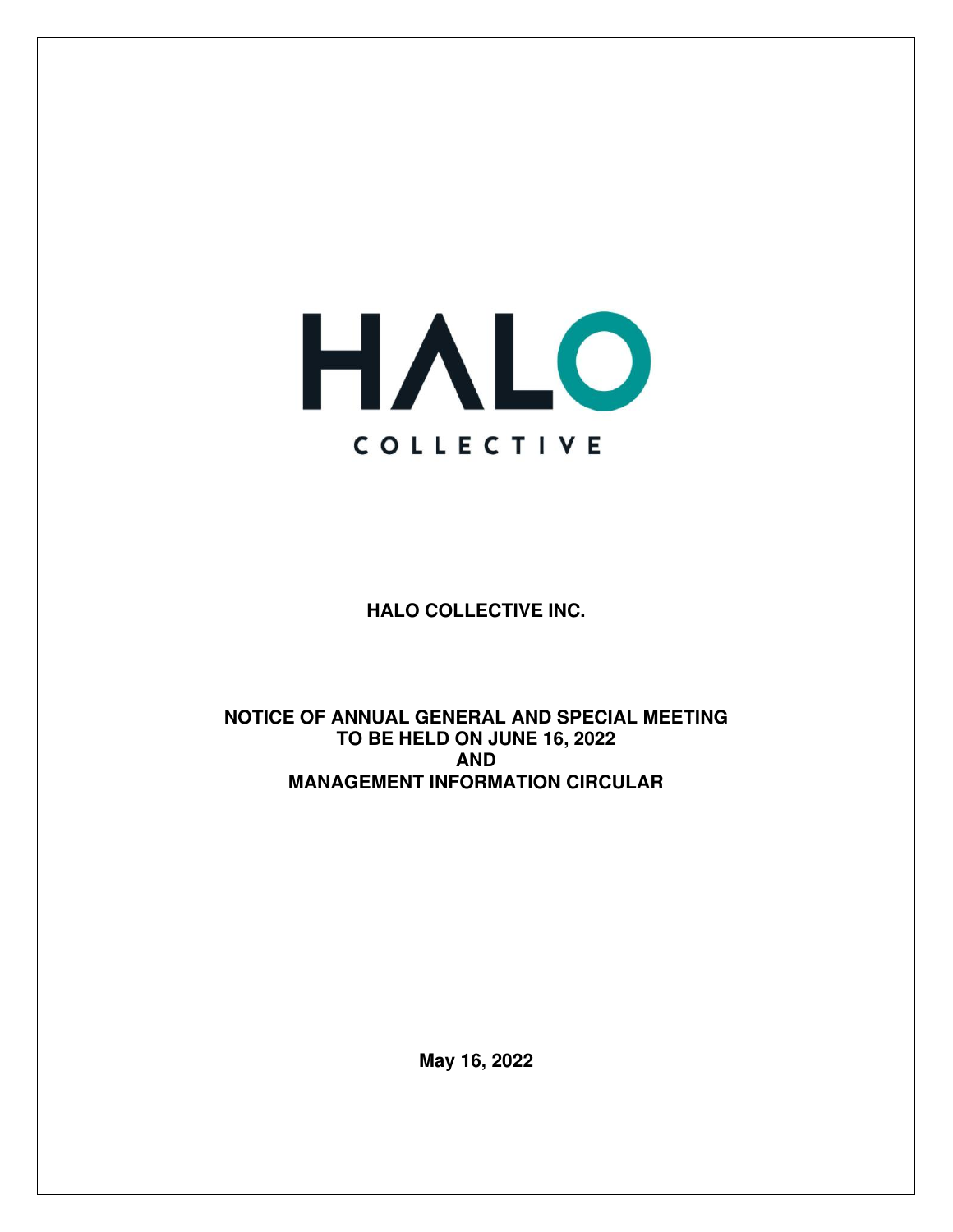# **HALO COLLECTIVE INC.**

## **NOTICE OF ANNUAL GENERAL AND SPECIAL MEETING OF SHAREHOLDERS (the "Notice")**

**NOTICE IS HEREBY GIVEN** that an annual general and special meeting (the "**Meeting**") of the holders (the "**Shareholders**") of common shares (the **"Common Shares**") of Halo Collective Inc. (the "**Corporation**") will be held on Thursday, June 16, 2022 at 11:00 a.m. (Toronto time). To deal with the public health impact of COVID-19, the Corporation is conducting an online only shareholders' meeting.

Registered Shareholders (as defined in the accompanying information circular (the "**Information Circular**") under the heading "Voting at the Meeting") and duly appointed proxyholders can attend the Meeting online at<https://web.lumiagm.com/206226845>where they can participate, vote or submit questions during the Meeting's live webcast.

The Meeting is being held for the following purposes:

- a) to receive the audited consolidated financial statements of the Corporation for the year ended December 31, 2021, together with the auditors' report thereon;
- b) to elect the directors of the Corporation for the ensuing year;
- c) to reappoint Davidson & Company LLP, Chartered Professional Accountants, as the auditors of the Corporation for the ensuing year and to authorize the board of directors of the Corporation (the "**Board**") to fix their remuneration and terms of engagement;
- d) to consider and, if deemed advisable, pass a special resolution, the full text of which is set out in the Information Circular, authorizing the Corporation to reduce the stated capital of the Common Shares, as more particularly described in the Information Circular; and
- e) to consider and, if deemed advisable, pass a special resolution, the full text of which is set out in the Information Circular, approving one or more amendments to the articles of the Corporation for one or more future consolidations of the Corporation's issued and outstanding Common Shares on the basis of consolidation ratios to be selected by the board of directors of the Corporation within a range between 10 pre-consolidation Common Shares for one (1) post-consolidation Common Share and 100 pre-consolidation Common Shares for one (1) post-consolidation Common Share, provided that, (A) the cumulative effect of the one or more consolidations shall not result in a consolidation ratio that exceeds 100 pre-consolidation Common Shares for one (1) postconsolidation Common Share, and (B) such consolidations occurs prior to the earlier of the 12 month anniversary of the Meeting and the next annual meeting of Shareholders; if, and at such time(s) following the date of the Meeting, as may be determined by the board of directors of the Corporation in its sole discretion, as more particularly described in the Information Circular;
- f) to transact such further or other business as may properly come before the Meeting or any adjournment(s) or postponement(s) thereof.

The Information Circular provides additional information relating to each of the matters to be addressed at the Meeting. Shareholders are directed to read the Information Circular carefully and in full to evaluate the matters to be considered at the Meeting.

The record date for the determination of the Shareholders entitled to receive notice of and to vote at the Meeting or any adjournment(s) or postponement(s) thereof is April 19, 2022 (the "**Record Date**"). Shareholders of the Corporation whose names have been entered in the register of shareholders of the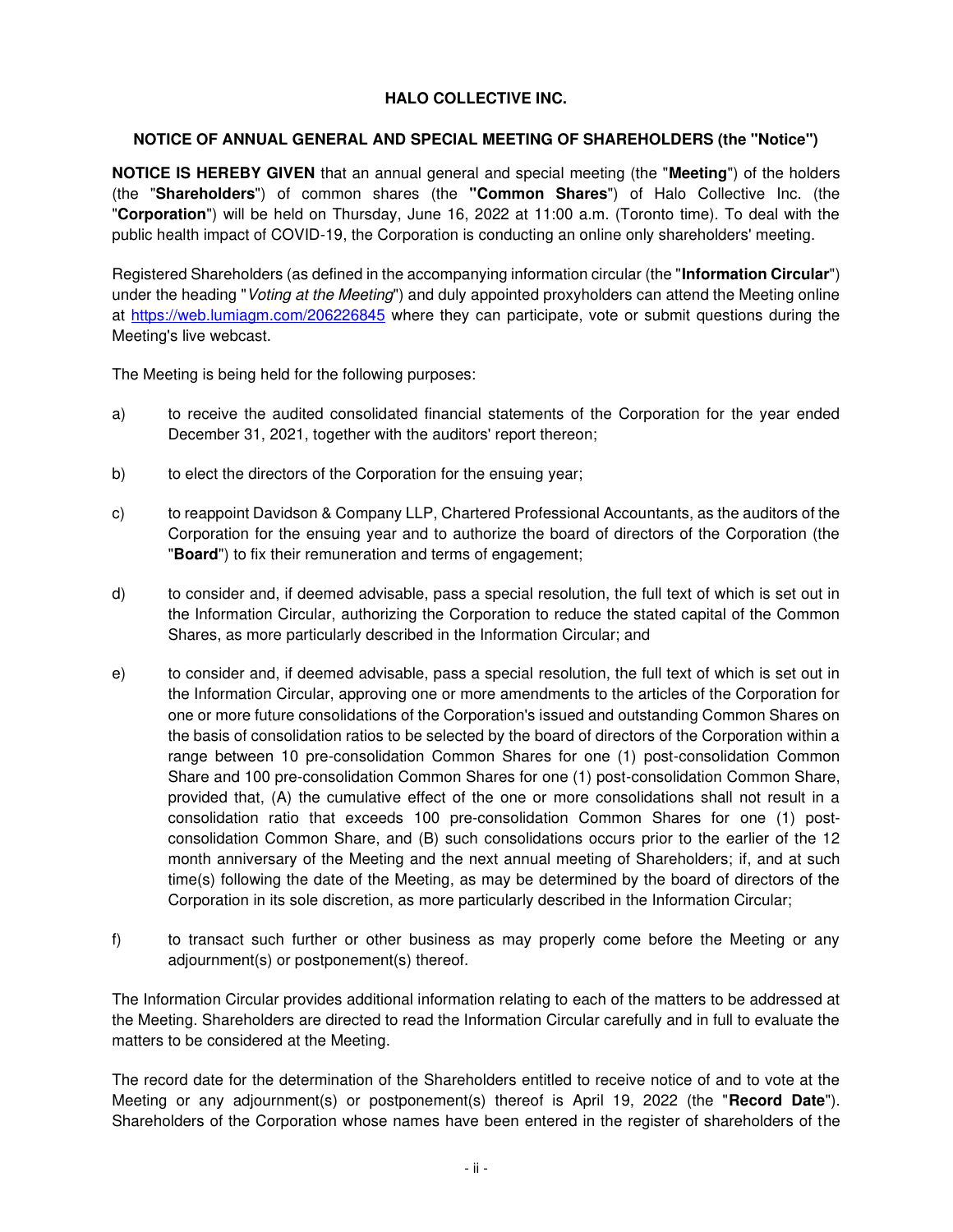Corporation at the close of business on the Record Date will be entitled to receive notice of and to vote at the Meeting or any adjournment(s) or postponement(s) thereof.

**If you are a Registered Shareholder** and are unable to attend the Meeting or any adjournment(s) or postponement(s) thereof, please date, sign and return the accompanying form of proxy (the "**Proxy**") for use at the Meeting or any adjournment(s) or postponement(s) thereof in accordance with the instructions set forth in the Proxy and Information Circular. The Corporation's transfer agent recommends that shareholders vote in advance of the Meeting.

**If you are a Non-Registered Beneficial Shareholder**, a voting information form (also known as a VIF), instead of a form of proxy, may be enclosed. You must follow the instructions provided by your intermediary in order to vote your Common Shares. Non-registered beneficial Shareholders who have not duly appointed themselves as proxyholders will be able to attend the Meeting virtually as guests, but guests will not be able to vote at the Meeting.

**DATED** at Toronto, Ontario this 16th day of May, 2022.

# **BY ORDER OF THE BOARD**

(signed) "Kiran Sidhu"

Chief Executive Officer and Director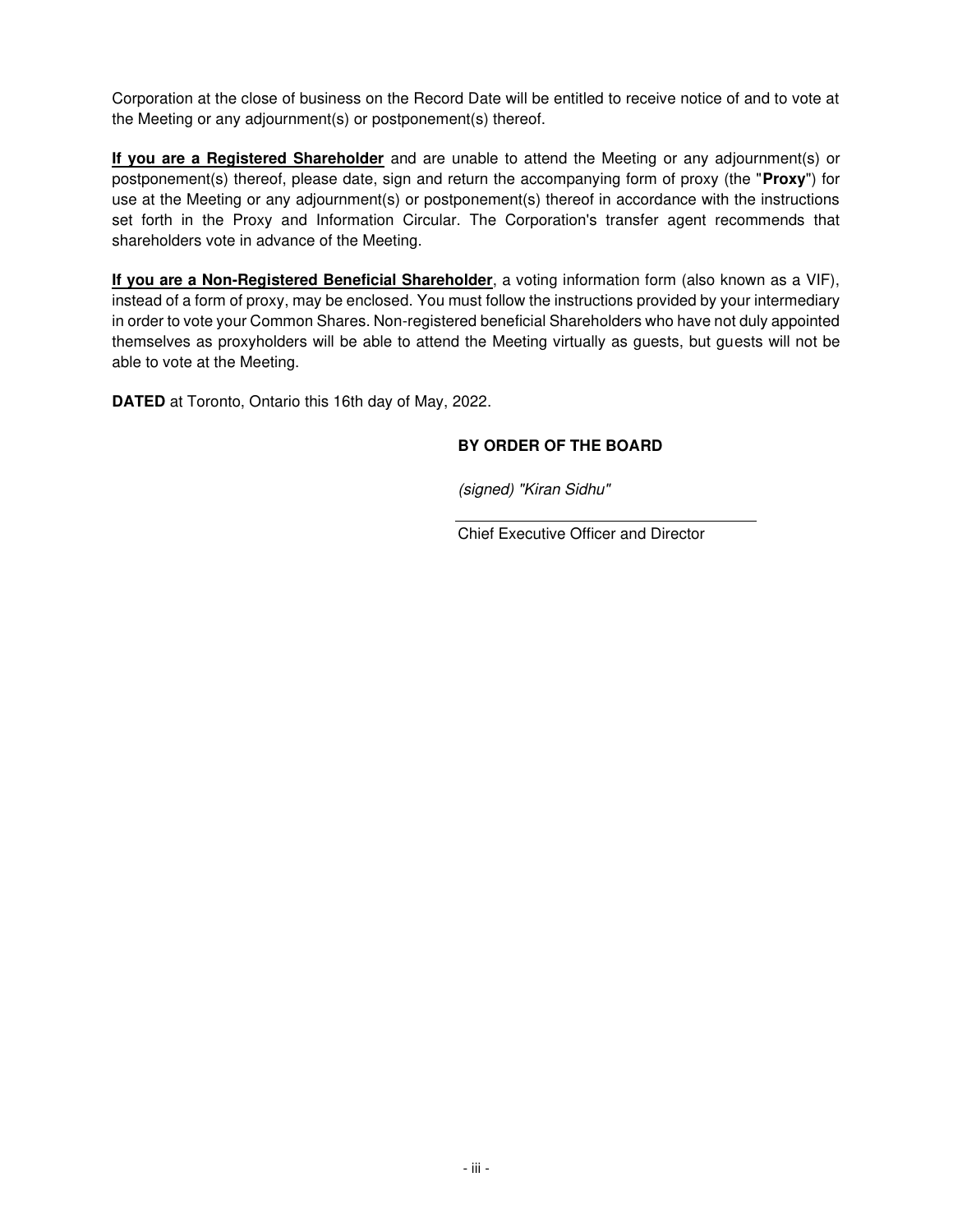| INTEREST OF CERTAIN PERSONS OR COMPANIES IN MATTERS TO BE ACTED UPON46 |  |
|------------------------------------------------------------------------|--|
|                                                                        |  |
|                                                                        |  |
|                                                                        |  |
|                                                                        |  |
|                                                                        |  |
|                                                                        |  |

# **TABLE OF CONTENTS**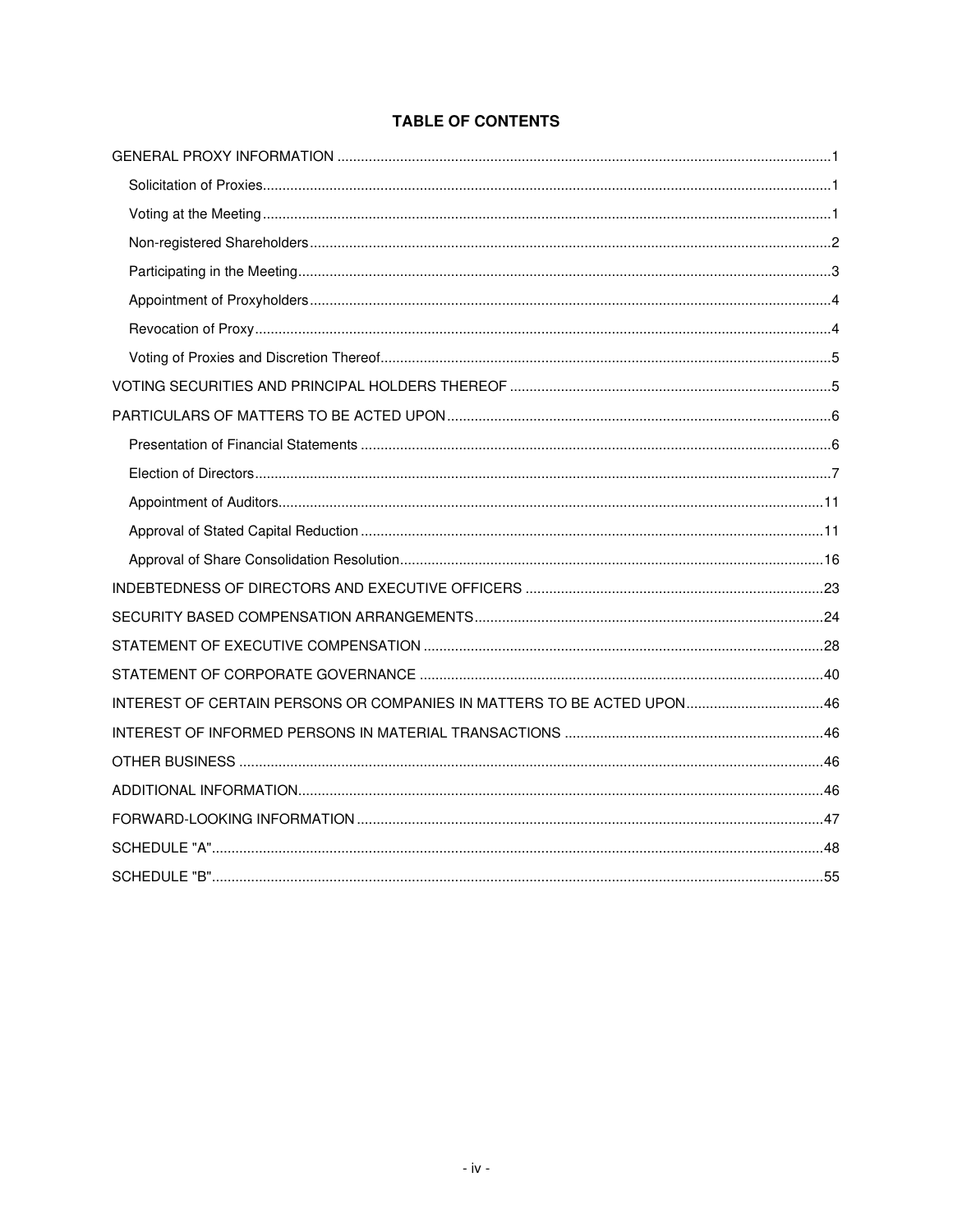

# **HALO COLLECTIVE INC. ("Halo" or the "Corporation")**

## **MANAGEMENT INFORMATION CIRCULAR**

This management information circular (the "**Information Circular**") is dated May 16, 2022 and is furnished in connection with the solicitation of proxies by and on behalf of the management of the Corporation ("**Management**") for use at the annual general and special meeting (the "**Meeting**") of shareholders of the Corporation (the "**Shareholders**") to be held virtually at<https://web.lumiagm.com/206226845> on Thursday, June 16, 2022 at 11:00 a.m. (Toronto time) for the purposes set out in the notice of Meeting (the "**Notice**") accompanying this Information Circular.

All dollar amounts herein are expressed in United States dollars unless otherwise indicated.

## **GENERAL PROXY INFORMATION**

## <span id="page-4-1"></span><span id="page-4-0"></span>**Solicitation of Proxies**

Solicitation of proxies for the Meeting will be primarily by mail, the cost of which will be borne by the Corporation. Proxies may also be solicited personally by employees of the Corporation at nominal cost to the Corporation. In some instances, the Corporation has distributed copies of the Notice, the Information Circular and the accompanying form of proxy (the "**Proxy**", and collectively with the Notice and Information Circular, the "**Documents**") to clearing agencies, securities dealers, banks and trust companies, or their nominees (collectively "**Intermediaries**", and each an "**Intermediary**") for onward distribution to Shareholders whose common shares in the capital of the Corporation (the "**Common Shares**") are held by or in the custody of those Intermediaries ("**Non-registered Shareholders**"). The Intermediaries are required to forward the Documents to Non-registered Shareholders.

Solicitation of proxies from Non-registered Shareholders will be carried out by Intermediaries, or by the Corporation if the names and addresses of Non-registered Shareholders are provided by the Intermediaries.

## <span id="page-4-2"></span>**Voting at the Meeting**

A Registered Shareholder (as defined below), or a Non-registered Shareholder who has appointed themselves or a third party proxyholder to represent him, her or it at the Meeting, will appear on a list of Shareholders prepared by Odyssey Transfer Inc. ("**Odyssey**"). Each Registered Shareholder or proxyholder will be required to enter the control number or username provided by Odyssey at <https://web.lumiagm.com/206226845> (password: "halo2022") prior to the start of the Meeting to have his, her or its Common Shares voted at the Meeting. In order to vote, Non-registered Shareholders who appoint themselves as a proxyholder MUST register with Odyssey at Halo@odysseytrust.com after submitting their voting instruction form in order to receive a username (please see the information under "Appointment of Proxyholders" below for details).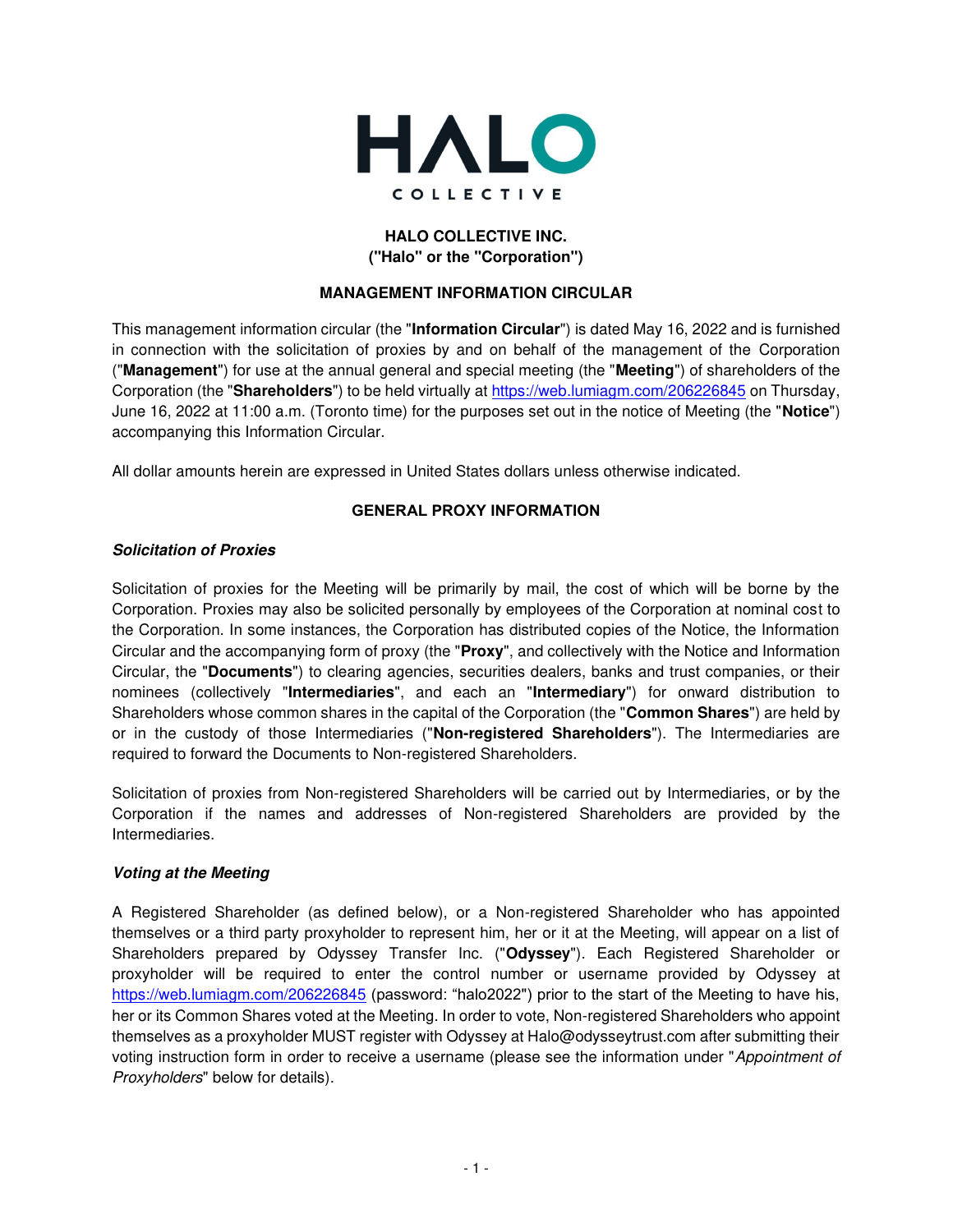Registered Shareholders and duly appointed proxyholders can attend the Meeting online by going to [https://web.lumiagm.com/206226845.](https://web.lumiagm.com/206226845)

Registered Shareholders and duly appointed proxyholders can participate in the Meeting by clicking "**I have a control number**" and entering a username and password before the start of the Meeting.

- Registered Shareholders The 12-digit control number located on the Proxy or in the email notification received by such Shareholder is the username and the password is "halo2022" (case sensitive).
- Duly appointed proxyholders Odyssey will provide the proxyholder with a control number after the voting deadline has passed. The password to the Meeting is "halo2022" (case sensitive).

Voting at the Meeting will only be available for Registered Shareholders and duly appointed proxyholders. Non-registered Shareholders who have not appointed themselves may attend the Meeting by clicking "**I am a guest**" and completing the online form.

**Shareholders may appoint a third party proxyholder to represent them at the Meeting. Shareholders wishing to do so must submit their Proxy or voting instruction form (as applicable) prior to registering their proxyholder. Registering the proxyholder is an additional step once a Shareholder has submitted his, her or its Proxy/voting instruction form. Failure to register a duly appointed proxyholder will result in the proxyholder not receiving a username to participate in the Meeting**. To register a proxyholder, shareholders MUST send an email to Halo@odysseytrust.com and provide Odyssey with their proxyholder's contact information, amount of shares appointed, name in which the shares are registered if they are a registered shareholder, or name of broker where the shares are held if a beneficial shareholder, so that Odyssey may provide the proxyholder with a username via email.

# **It is important to be connected to the internet at all times during the Meeting in order to vote when balloting commences.**

## **In order to participate online, Shareholders must have a valid 12-digit control number and proxyholders must have received an email from Odyssey containing a control number.**

## <span id="page-5-0"></span>**Non-registered Shareholders**

Non-registered Shareholders who have received the Documents from their Intermediary should, other than as set out herein, follow the directions of their Intermediary with respect to the procedure to be followed for voting at the Meeting. Generally, Non-registered Shareholders will either:

- be provided with a form of proxy executed by the Intermediary but otherwise uncompleted. The Non-registered Shareholder may complete the proxy and return it directly to Odyssey; or
- be provided with a request for voting instructions. The Intermediary is required to send the Corporation an executed form of proxy completed in accordance with any voting instructions received by the Intermediary.

If you are a Non-registered Shareholder, and the Corporation or its agent has sent these materials directly to you, your name and address and information about your holdings of securities have been obtained from your Intermediary in accordance with applicable securities regulatory requirements. By choosing to send the Documents to you directly, the Corporation (and not your Intermediary) has assumed responsibility for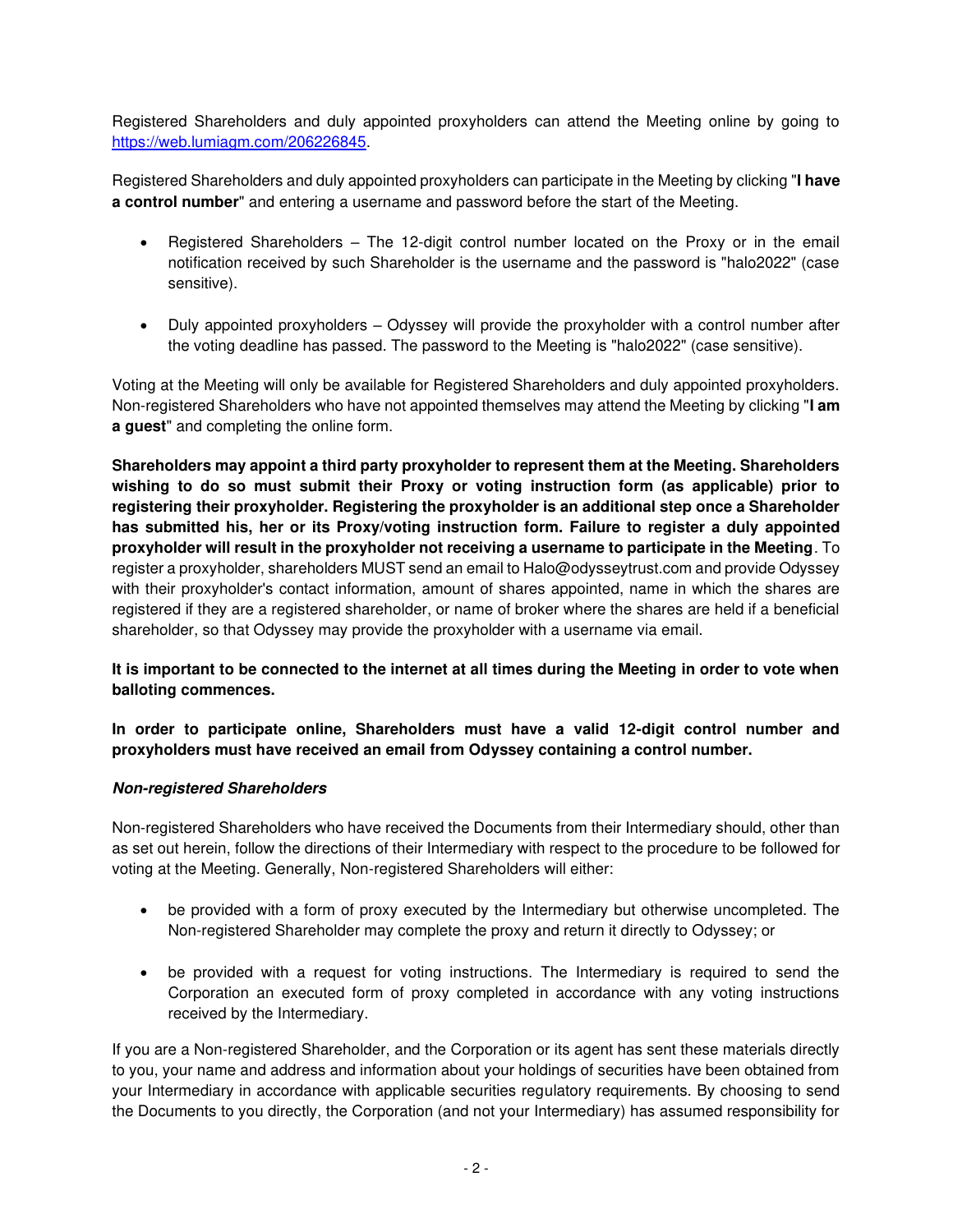(i) delivering the Documents to you and (ii) executing your proper voting instructions. Please return your voting instructions as specified in the request for voting instructions.

# <span id="page-6-0"></span>**Participating in the Meeting**

The Meeting will be hosted online by way of a live audiocast. Shareholders will not be able to attend the Meeting in person. A summary of the information Shareholders will need to attend the Meeting is provided below. The Meeting will begin at 11:00 a.m. (Toronto time) on Thursday, June 16, 2022.

- Registered Shareholders that have a 12-digit control number, along with duly appointed proxyholders who were assigned a control number by Odyssey (see details under "Appointment of Proxyholders"), will be able to vote and submit questions during the Meeting. To do so, please go to<https://web.lumiagm.com/206226845>prior to the start of the Meeting to login. Click on "I have a control number" and enter your 12-digit control number or username along with the password "halo2022" (case sensitive). Non-Registered Shareholders who have not appointed themselves to vote at the Meeting may login as a guest by clicking on "I am a guest" and completing the online form. Guests will not be able to vote at the Meeting.
- United States Non-registered Shareholders: To attend and vote at the Meeting, you must first obtain a valid legal proxy from your Intermediary and then register in advance to attend the Meeting. Follow the instructions from your Intermediary included with these Meeting materials, or contact your Intermediary to request a legal proxy form. After first obtaining a valid legal proxy from your Intermediary, to then register to attend the Meeting, you must submit a copy of your legal proxy to Odyssey. Requests for registration should be directed to Odyssey Transfer Inc., Victoria Tower, Suite 702 - 67 Yonge St., Toronto ON M5E 1J8.
- Requests for registration must be labeled as "Legal Proxy" and be received no later than 11:00 a.m. (Toronto time) on June 14, 2022. You will receive a confirmation of your registration by email after your registration materials have been received. You may attend the Meeting and vote your Common Shares at <https://web.lumiagm.com/206226845>(password: "halo2022") during the Meeting. Any appointees must reach out to Odyssey in advance of the meeting (latest 48 hours before the meeting). They must complete the Request for Control Number form and email it to Halo@odysseytrust.com in advance of the meeting.
- Non-registered Shareholders who do not have a 12-digit control number or username will only be able to attend as a guest which allows such persons to listen to the Meeting, however, Nonregistered Shareholders will not be able to vote or submit questions.
- If you are using a 12-digit control number to login to the Meeting and you accept the terms and conditions, you will be revoking any and all previously submitted proxies. However, in such a case, you will be provided the opportunity to vote by ballot on the matters put forth at the Meeting. If you DO NOT wish to revoke all previously submitted proxies, please log in as a guest.
- If you are eligible to vote at the Meeting, it is important that you are connected to the internet at all times during the Meeting in order to vote when balloting commences. It is your responsibility to ensure connectivity for the duration of the Meeting.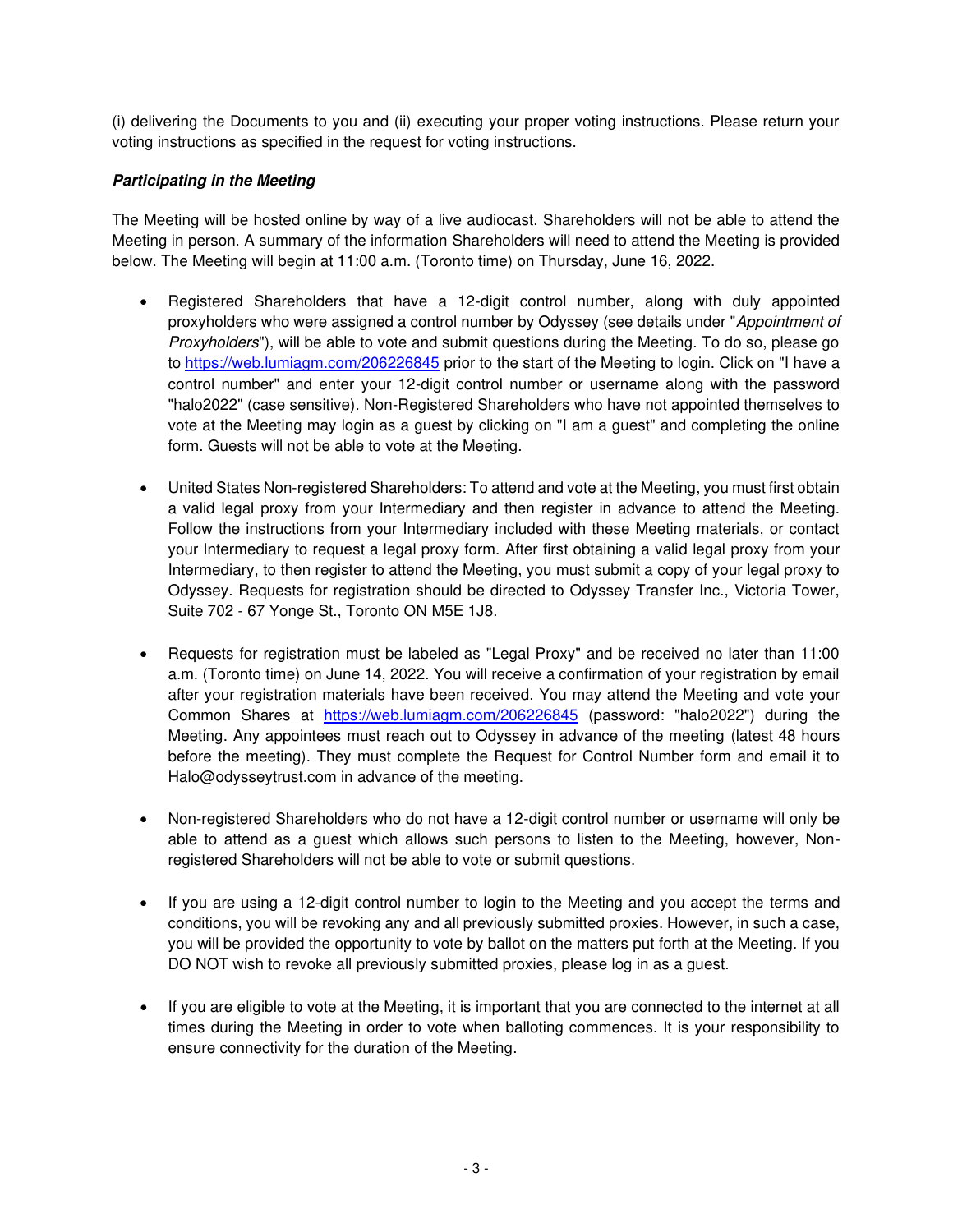## <span id="page-7-0"></span>**Appointment of Proxyholders**

The persons named in the enclosed Proxy (the "**Management Designees**") are directors and/or officers of the Corporation. **SHAREHOLDERS HAVE THE RIGHT TO APPOINT A PERSON TO REPRESENT HIM, HER OR IT AT THE MEETING OTHER THAN THE PERSONS DESIGNATED IN THE PROXY INSTRUMENT** either by striking out the names of the persons designated in the Proxy and by inserting the name of the person or company to be appointed in the space provided in the Proxy or by completing another proper form of proxy.

Shareholders who wish to appoint a third party proxyholder to represent them at the Meeting **must submit their Proxy or voting instruction form (if applicable) prior to registering their proxyholder. Registering a proxyholder is an additional step once the Proxy or voting instruction form has been submitted. Failure to register the proxyholder will result in the proxyholder not receiving a username to participate in the Meeting.** To register a proxyholder, shareholders MUST send an email no later than 11:00 a.m. (Toronto time) on June 14, 2022 to Halo@odysseytrust.com and provide Odyssey with their proxyholder's contact information, amount of shares appointed, name in which the shares are registered if they are a registered shareholder, or name of broker where the shares are held if a beneficial shareholder, so that Odyssey may provide the proxyholder with a username via email.

A Proxy can be submitted to Odyssey either in person, or by mail or courier, to Odyssey Transfer Inc., Victoria Tower, Suite 702 - 67 Yonge St., Toronto ON M5E 1J8. The Proxy must be deposited with Odyssey by no later than 11:00 a.m. (Toronto time) on June 14, 2022 or, if the Meeting is adjourned or postponed, at least 48 hours (excluding Saturdays, Sundays and statutory holidays in the Province of Ontario) before the beginning of any adjournment(s) or postponement(s) to the Meeting. If a Shareholder who has submitted a Proxy attends the Meeting and has accepted the terms and conditions when entering the Meeting, any votes cast by such Shareholder on a ballot will be counted and the submitted Proxy will be disregarded.

## **Without a control number, proxyholders will not be able to vote at the Meeting.**

## <span id="page-7-1"></span>**Revocation of Proxy**

A Registered Shareholder who has given a proxy pursuant to this solicitation may revoke it at any time up to and including the last business day preceding the day of the Meeting or any adjournment(s) or postponement(s) thereof at which the proxy is to be used:

- (a) by an instrument in writing executed by the Shareholder or by his, her or its attorney authorized in writing and either delivered to the attention of the Corporate Secretary of the Corporation c/o Odyssey Transfer Inc., Victoria Tower, Suite 702 - 67 Yonge St., Toronto ON M5E 1J8;
- (b) by delivering written notice of such revocation to the chair of the Meeting prior to the commencement of the Meeting on the day of the Meeting or any adjournment(s) or postponement(s) thereof;
- (c) by attending the Meeting and voting the Common Shares; or
- (d) in any other manner permitted by law.

Non-registered Shareholders who wish to change their vote must contact their Intermediary to discuss their options well in advance of the Meeting.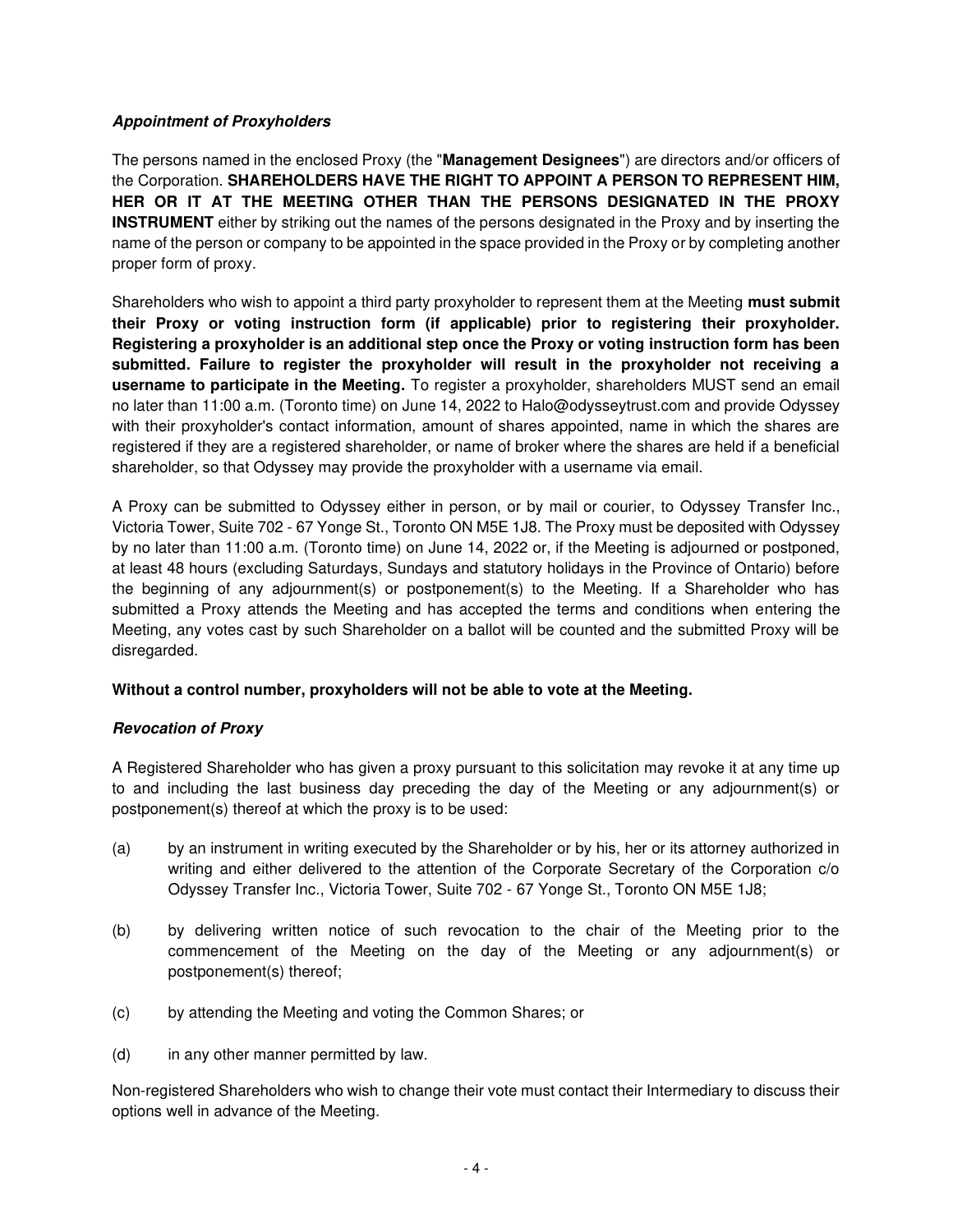## <span id="page-8-0"></span>**Voting of Proxies and Discretion Thereof**

Common Shares represented by properly executed proxies in favour of persons designated in the printed portion of the enclosed Proxy **WILL, UNLESS OTHERWISE INDICATED, BE VOTED FOR THE ELECTION OF DIRECTORS, FOR THE RE-APPOINTMENT OF DAVIDSON & COMPANY LLP, AS THE AUDITORS OF THE CORPORATION AND FOR THE AUTHORIZATION OF THE BOARD TO FIX THE AUDITORS' REMUNERATION AND TERMS OF ENGAGEMENT, FOR THE STATED CAPITAL RESOLUTION AND FOR THE SHARE CONSOLIDATION RESOLUTION**. The Common Shares represented by the Proxy will be voted or withheld from voting in accordance with the instructions of the Shareholder on any ballot that may be called for and, if the Shareholder specifies a choice with respect to any matter to be acted upon, the Common Shares will be voted accordingly. The enclosed Proxy confers discretionary authority on the persons named therein with respect to amendments or variations to matters identified in the Notice or other matters which may properly come before the Meeting. At the date of this Information Circular, management knows of no such amendments, variations or other matters to come before the Meeting. However, if other matters properly come before the Meeting, it is the intention of the persons named in the enclosed Proxy to vote such proxy according to their best judgment.

## **VOTING SECURITIES AND PRINCIPAL HOLDERS THEREOF**

<span id="page-8-1"></span>The voting securities of the Corporation consist of an unlimited number of common shares (the "**Common Shares**") and convertible class B restricted voting shares (the "**Restricted Voting Shares**"). As of the Record Date, the Corporation had issued and outstanding 86,328,202 Common Shares and nil Restricted Voting Shares.

The Restricted Voting Shares are "restricted securities" within the meaning of such term under applicable Canadian securities laws. As of the Record Date, the Restricted Voting Shares represent 0.0% of voting rights attached to outstanding securities of the Corporation and the Common Shares represent 100% of voting rights attached to outstanding securities of the Corporation. The rights and restrictions attached to each class of outstanding securities of the Corporation are as follows:

# **Common Shares**

Holders of the Common Shares are entitled to notice of and to attend at any meeting of the Shareholders, except a meeting of which only holders of another particular class or series of shares of the Corporation have the right to vote. At each such meeting holders of the Common Shares are entitled to one vote in respect of each Common Share held. Holders of Common Shares are entitled to receive, as and when declared by the directors of the Corporation, dividends in cash or property of the Corporation. In the event of the liquidation, dissolution or winding-up of the Corporation, whether voluntary or involuntary, or in the event of any other distribution of assets of the Corporation among its shareholders for the purpose of winding up its affairs, the holders of Common Shares are, subject to the prior rights of the holders of any shares of the Corporation ranking in priority to the Common Shares, entitled to participate rateably along with all other holders of Common Shares.

# **Restricted Voting Shares**

The holders of Restricted Voting Shares are entitled to receive notice of and to attend and vote at all meetings of the Shareholders and each holder of Restricted Voting Shares has the right to one vote for each Restricted Voting Share in person or by proxy at all meetings of the Shareholders, except for the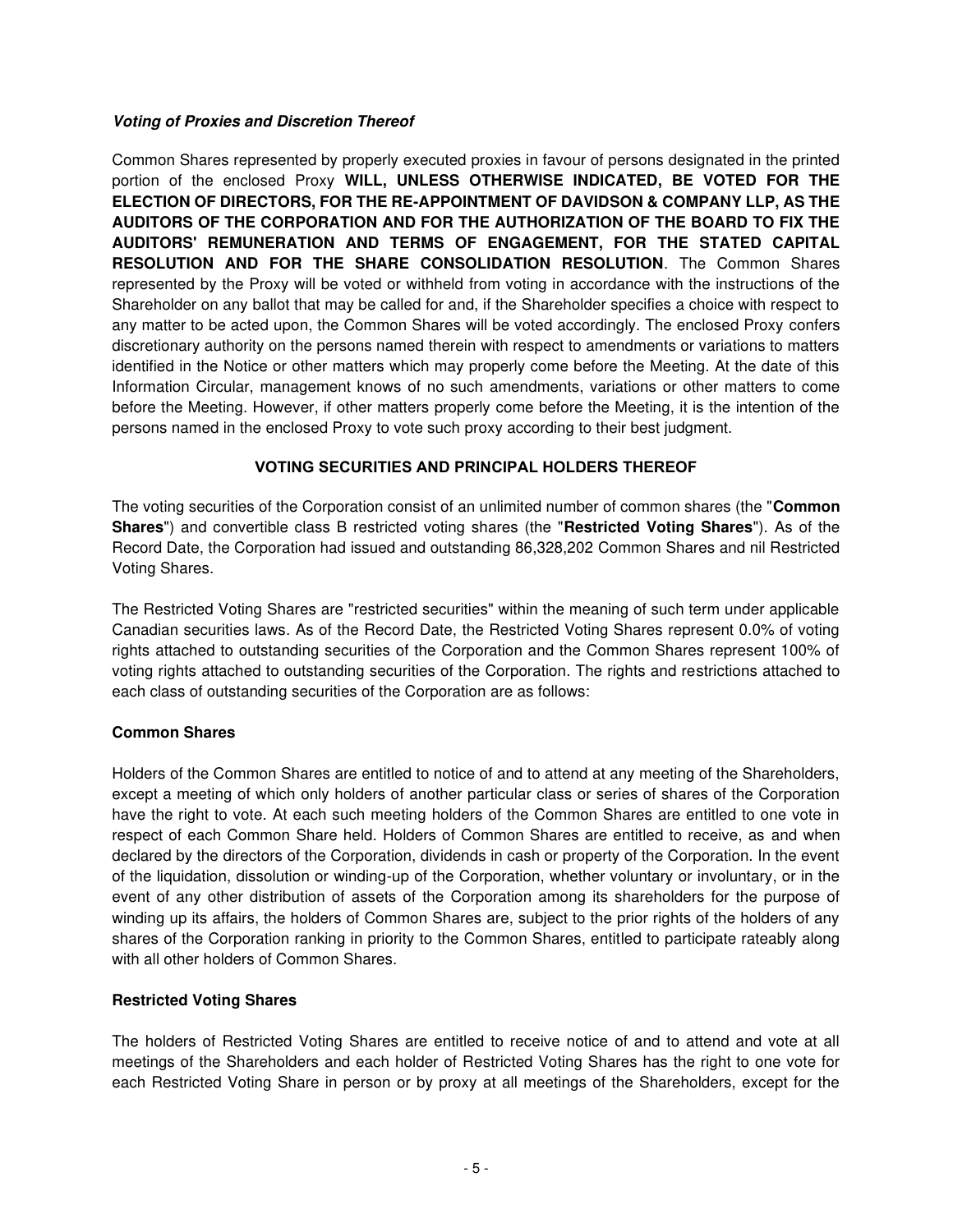purpose of electing directors of the Corporation, in which case the holders of the Restricted Voting Shares are not entitled to vote.

The holders of the Restricted Voting Shares are entitled to receive such dividends as may be granted to holders of the Common Shares in any financial year as the Board may by resolution determine. All dividends which the Board may declare on the Common Shares and the Restricted Voting Shares shall be declared and paid in equal amounts per share on all Common Shares and Restricted Voting Shares at the time outstanding.

In the event of a liquidation event, the holders of the Restricted Voting Shares are entitled to participate rateably in equal amounts per share as the holders of the Common Shares, without preference or distinction, in the remaining property and assets of the Corporation.

Subject to certain exceptions set out in the articles of the Corporation, in the event an offer is made to all or substantially all of the holders of Common Shares to purchase Common Shares, the holder of each Restricted Voting Share may require the Corporation to redeem their Restricted Voting Shares at the applicable redemption price, which shall be the price at which the offer is made to the holders of the Common Shares.

In addition, subject to certain restrictions, each of the Restricted Voting Shares is convertible into one Common Share, without the payment of any additional consideration, at the option of the holder of the Restricted Voting Shares at any time after the three year anniversary of the date of issuance of such Restricted Voting Share, or in certain other circumstances, including the Corporation determining that it has ceased to be a Foreign Private Issuer.

## **Record Date & Principal Shareholders**

The close of business on April 19, 2022 has been fixed as the record date (the "**Record Date**") for the determination of Shareholders entitled to receive notice of the Meeting and any adjournment(s) or postponement(s) thereof. Accordingly, only Shareholders of record on the Record Date are entitled to vote at the Meeting or any adjournment(s) thereof.

The registered holders of Common Shares and Restricted Voting Shares are shown on the list of Shareholders which is available for inspection during usual business hours at Odyssey Trust Company, Victoria Tower, Suite 702 - 67 Yonge St., Toronto ON M5E 1J8 and at the Meeting. The list of Shareholders will be prepared not later than ten days after the Record Date. If a person has acquired ownership of shares since that date, he, she or it may establish such ownership and demand, not later than ten days before the Meeting, that his, her or its name be included in the list of Shareholders.

To the knowledge of the directors and officers of the Corporation, as of the Record Date, no person beneficially owns or exercises control over, directly or indirectly, more than 10% of the outstanding voting securities of the Corporation.

## **PARTICULARS OF MATTERS TO BE ACTED UPON**

## <span id="page-9-1"></span><span id="page-9-0"></span>**Presentation of Financial Statements**

The audited consolidated financial statements of the Corporation for the year ended December 31, 2021, together with the auditors' report thereon and the related management's discussion and analysis (the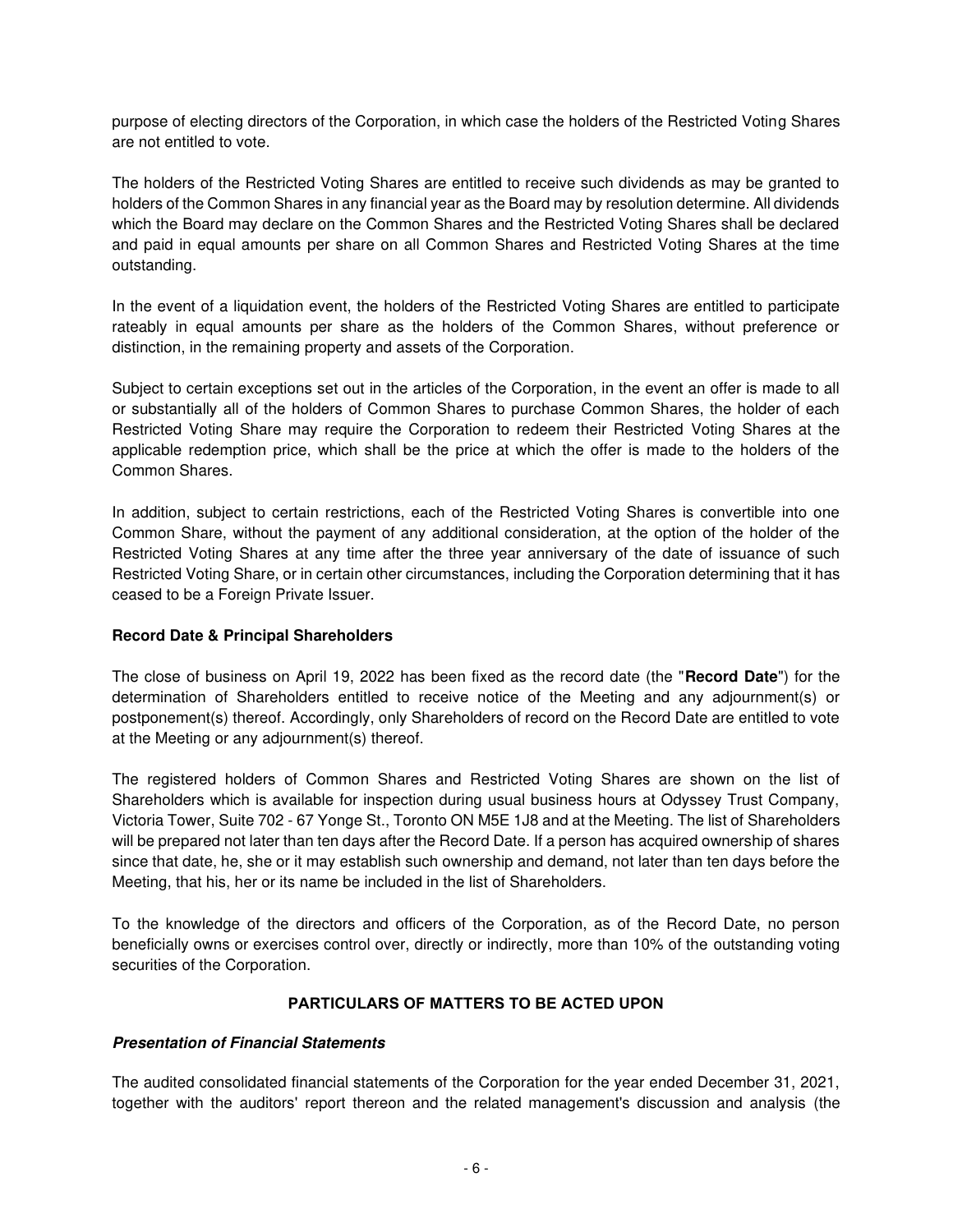"**MD&A**"), will be presented to the Shareholders at the Meeting or any adjournment(s) or postponement(s) thereof for their consideration.

# <span id="page-10-0"></span>**Election of Directors**

The articles of the Corporation require a minimum of three directors of the Corporation. There are currently six directors of the Corporation. At the Meeting, it is proposed that six directors are to be elected. The present term of office of each current director of the Corporation will expire at the Meeting.

Management proposes to nominate at the Meeting the persons whose names are set forth in the table below, each to serve as a director of the Corporation until the next meeting of Shareholders at which the election of directors is considered, or until his/her successor is duly elected or appointed, unless he/she resigns, is removed or becomes disqualified in accordance with the articles of the Corporation or the Business Corporations Act (Ontario) (the "**Act**"). The persons named in the accompanying form of Proxy intend to vote for the election of such persons at the Meeting, unless otherwise directed. Management does not contemplate that any of the nominees will be unable to serve as a director of the Corporation.

The following table and the notes thereto set out the name of each person proposed by Management to be nominated for election as a director of the Corporation at the Meeting, the period during which he/she has been a director of the Corporation, his/her principal occupation within the five preceding years, all offices of the Corporation now held by such person, and his/her shareholdings, which includes the number of voting securities of the Corporation beneficially owned, or over which control or direction is exercised, directly or indirectly.

| <b>Name of Proposed</b><br>Nominee,<br><b>Province/State and</b><br><b>Country of</b><br><b>Residence</b> | <b>Year First</b><br>Elected a<br><b>Director</b> | <b>Principal Occupation(s) for the Past</b><br><b>Five Years</b>                                                                                  | Position(s)<br>with the<br>Corporation | <b>Shares Owned,</b><br><b>Controlled or</b><br><b>Directed, Directly</b><br>or Indirectly $(1)$ |
|-----------------------------------------------------------------------------------------------------------|---------------------------------------------------|---------------------------------------------------------------------------------------------------------------------------------------------------|----------------------------------------|--------------------------------------------------------------------------------------------------|
| Kiran Sidhu<br>Washington, USA                                                                            | <b>Director</b><br>since<br>September<br>2018     | Chief Executive Officer and Director of<br>the Corporation; Chief Executive Officer<br>of ANM, Inc.; Managing Member of<br>Catalyst Capital LLC.  | Chief<br><b>Executive</b><br>Officer   | 960,516<br>Common Shares                                                                         |
| Katharyn Field<br>Los Angeles, USA                                                                        | Director<br>since July<br>2021                    | Former Executive Vice President -<br>Corporate Development at MariMed<br>Advisors Inc.; Former Director of<br>Business Operations at Costa Farms. | President                              | 585,356<br>Common Shares                                                                         |
| Avtar Dhaliwal <sup>(2)(3)(4)</sup><br>British Columbia,<br>Canada                                        | <b>Director</b><br>since March<br>2022            | Investor and CEO of Modern Plant<br><b>Based Foods</b><br>CEO of Pontus Protein LTD                                                               | N/A                                    | Nil<br><b>Common Shares</b>                                                                      |
| Quinn Field-<br>$Dyte^{(2)(3)(4)}$<br>British Columbia,<br>Canada                                         | Director<br>since March<br>2022                   | CEO of Goldseek Resources Inc.                                                                                                                    | N/A                                    | Nil<br><b>Common Shares</b>                                                                      |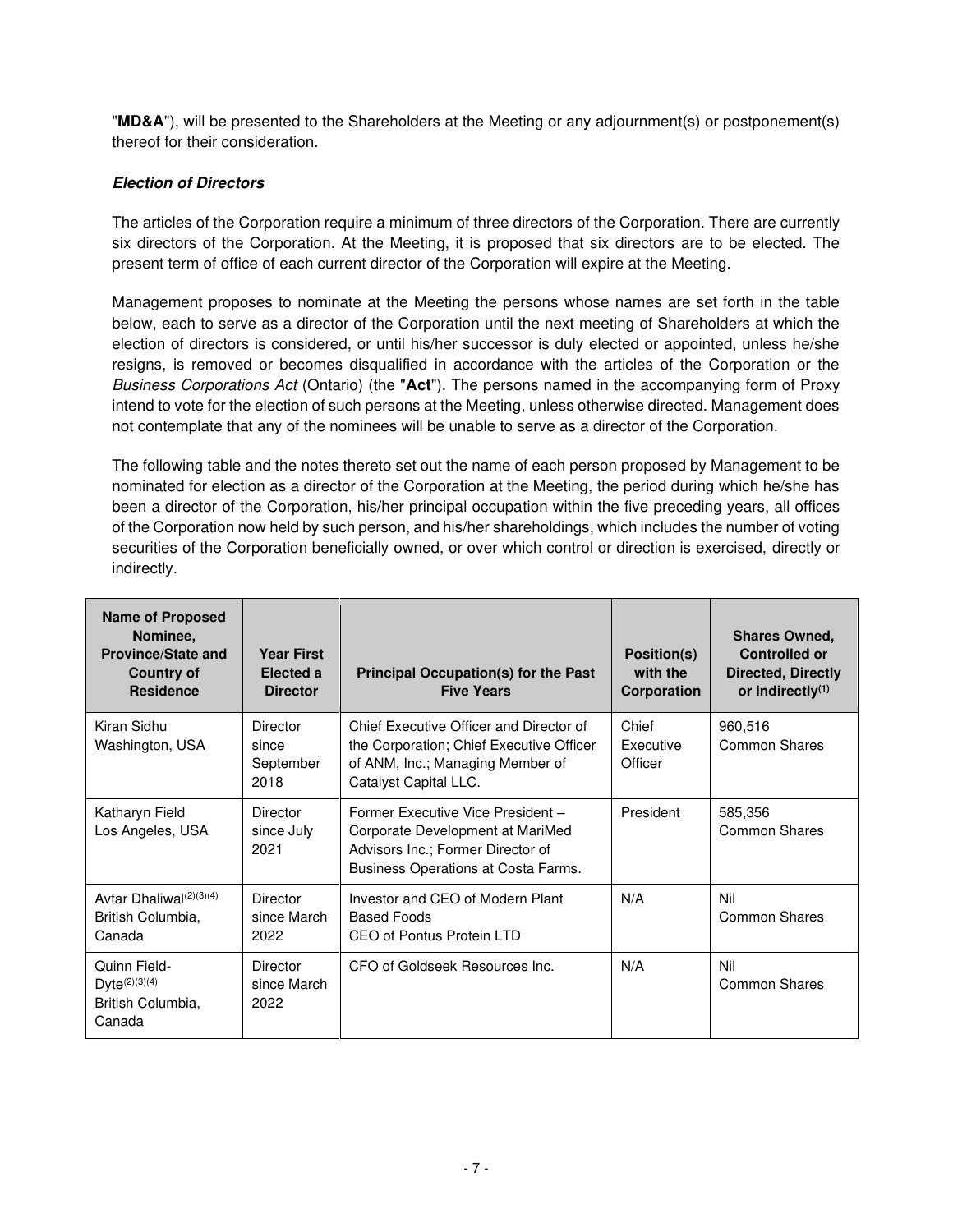| <b>Name of Proposed</b><br>Nominee.<br><b>Province/State and</b><br><b>Country of</b><br><b>Residence</b> | <b>Year First</b><br>Elected a<br><b>Director</b> | <b>Principal Occupation(s) for the Past</b><br><b>Five Years</b> | Position(s)<br>with the<br>Corporation | <b>Shares Owned,</b><br><b>Controlled or</b><br><b>Directed, Directly</b><br>or Indirectly $(1)$ |
|-----------------------------------------------------------------------------------------------------------|---------------------------------------------------|------------------------------------------------------------------|----------------------------------------|--------------------------------------------------------------------------------------------------|
| Anmol Sidhu $(2)(3)(4)$<br>British Columbia,<br>Canada                                                    | Director<br>since<br>November<br>2020             | Real Estate Trading Services at<br><b>Macdonald Realty</b>       | N/A                                    | 24,896 Common<br>Shares                                                                          |
| Ryan Kunkel<br>Washington, USA                                                                            | <b>Director</b><br>since April<br>2021            | Founder of Have a Heart Compassion<br>Care                       | N/A                                    | 147,963 Common<br>Shares                                                                         |

#### **Notes:**

(1) The information as to the number of shares owned, controlled or directed, directly or indirectly, not being within the knowledge of the Corporation, has been obtained from the System for Electronic Disclosure by Insiders (SEDI). No director beneficially owns, or controls or directs, directly or indirectly, any of the voting securities of the subsidiaries of the Corporation. These figures do not include stock options (as each such term is defined herein) which are disclosed elsewhere in this Information Circular. This information is presented on a non-diluted basis.

(2) Member of the compensation committee of the board of directors of the Corporation (the "**Compensation Committee**").

(3) Member of the audit committee of the board of directors of the Corporation (the "**Audit Committee**").<br>(4) Member of the nomination and corporate governance committee of the board of directors of the Corpo

(4) Member of the nomination and corporate governance committee of the board of directors of the Corporation (the "**Nomination & Corporate Governance Committee**").

The biographies of the proposed nominees for directors are set out below.

**Kiran Sidhu, CEO and Director** | Kiran Sidhu has been the CEO of ANM, Inc. ("**ANM**"), a wholly owned subsidiary of the Corporation, since April 2016 and the CEO of Halo since September 2018, following the business combination (the "**Business Combination**") of the Corporation, ANM and Apogee Opportunities (USA) Inc., pursuant to which the Corporation acquired all of the issued and outstanding shares of common stock of ANM. Mr. Sidhu was previously a non-executive director and audit committee chairman of Namaste Technologies Inc. ("**Namaste**") (TSX-V: N), a technology company that provides cannabis-related marketplaces for products and services in 20 countries. Mr. Sidhu is the Managing Member of Catalyst Capital LLC ("**Catalyst**") which he founded in 1999. Catalyst has invested in startup companies in technology, biotechnology and cannabis. Mr. Sidhu was the Chairman and CEO of Transact Network Ltd. ("**Transact Network**"), a leading EU electronic money institution. In 2011, Transact Network was sold to The Bancorp, Inc. (NYSE: TBBK). Prior to founding Transact Network, Mr. Sidhu was the Managing Director of Aspen Communications, an Indian outsourcing company that provided e-commerce fraud detection, accounting, customer support, systems support and data analytics services to large e-gaming companies, primarily Party Gaming PLC (LSE: PRTY). Earlier in his career, Mr. Sidhu served as the CFO of On Stage Entertainment (NASDAQ: ONST) and oversaw its initial public offering on NASDAQ. On Stage Entertainment was subsequently sold to McCown De Leeuw & Co. Mr. Sidhu was a founder and the Finance Director of Nano Universe PLC (LSE-AIM: NANO) where he oversaw its listing on the LSE-AIM. Mr. Sidhu was a Manager with PriceWaterhouse's strategic consulting group in Los Angeles and a Senior Associate with Merrill Lynch Capital Markets in mergers and acquisitions in New York. Mr. Sidhu graduated with honors in Computer Science from Brown University and has an MBA in Finance from the Wharton School of Business.

**Katharyn Field, President and Director** | Ms. Field joined Halo as its Chief Strategy Officer in April 2019 and currently acts as the President of Halo, a role she has held since February 2020. Ms. Field's resume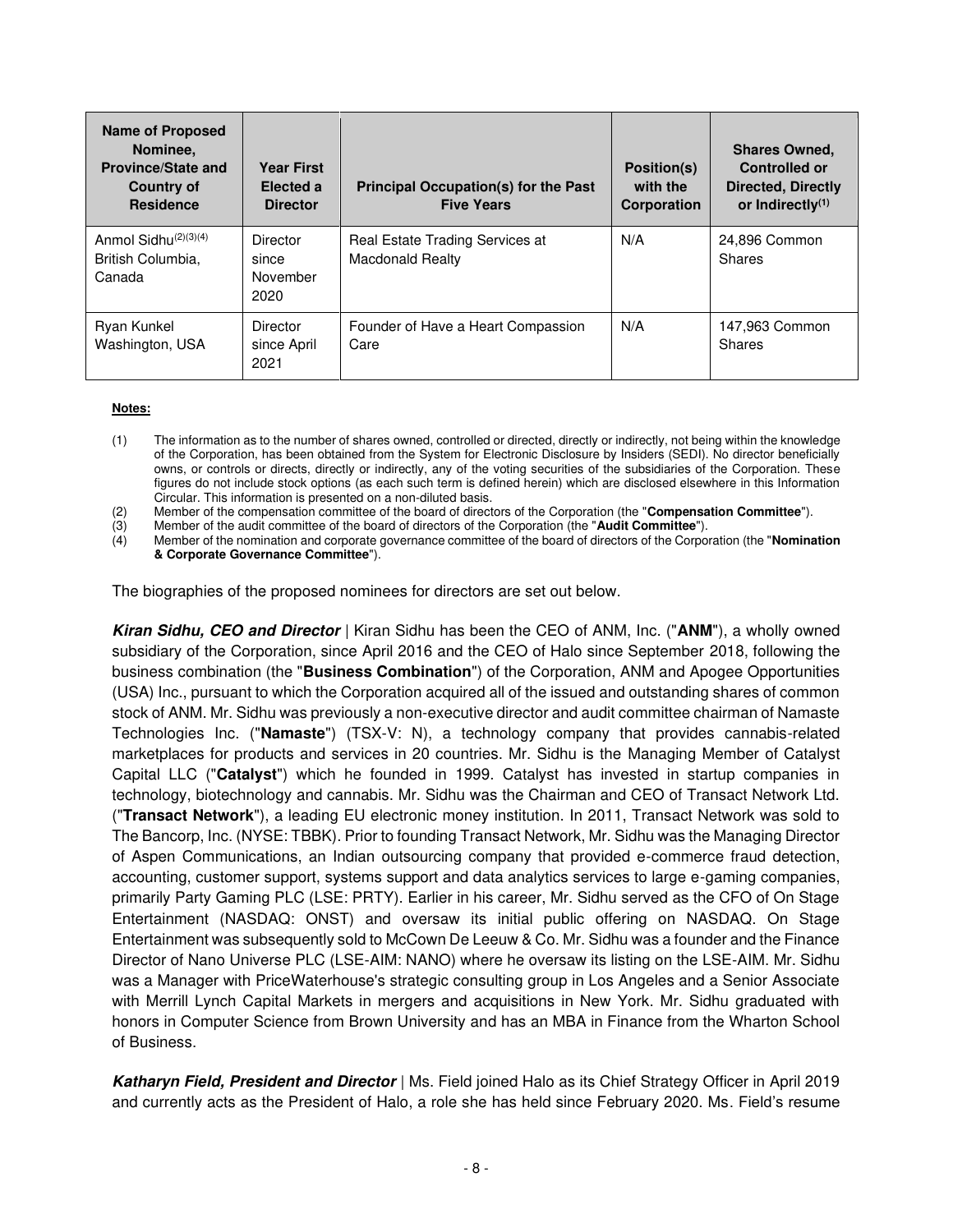includes notable companies and institutions such as The White House, The Brookings Institution, and Bain & Company. In 2014 she entered the cannabis industry and led the procurement, build out, and sale of one of five original vertically integrated state licenses in Florida. Subsequently, Ms. Field operated a strategy consulting practice focused on cannabis and also spent time at MariMed in 2018 as Executive Vice President of Corporate Development. Ms. Field holds an MBA from Columbia Business School and a BA with honors from Stanford University.

**Avtar Dhaliwal, Director** | Avtar Dhaliwal is CEO of Modern Plant Based Foods Inc as well as interim CEO of Pontus Protein Ltd. Mr. Dhaliwal graduated with a bachelor of science degree majoring in biology from the University of British Columbia Okanagan. Mr. Dhaliwal has 10 years of agricultural experience operating seed-to-sale operations and has sold products into big box retailers such as Overwaitea Foods, Costco and Loblaws.

**Quinn Field-Dyte, Director** | Quinn Field-Dyte co-founded and served as a quality assurance manager for the gaming company Embassy Interactive Inc. and has experience with multiple public company mergers and acquisitions. Mr. Field-Dyte was an investment advisor for five years and has previously served as CEO of both Winston Resources Inc. and Vantex Resources Ltd. Mr. Field-Dyte currently holds the positions of President and Director of GGX Gold Corp., CFO and Director of Quantum Battery Metals Corp., CFO and Director of Vantex Resources Ltd., CFO of Quantum Battery Metals Corp., director and chair of the audit committee of PlantX Life Inc., director and chair of the audit committee of Intact Gold Corp. and director of The Yumy Candy Company Inc. Mr. Field-Dyte attended Capilano University and Langara College.

**Anmol Sidhu, Director** | Anmol Sidhu is a Licensed Realtor with over 14 years of experience in residential & commercial real estate sales. Mr. Sidhu has specific expertise in respect of bank foreclosure real estate deals and currently works at Macdonald Realty. Mr. Sidhu is adept in contract drafting, negotiating, market research & client analysis. Other areas of expertise include planning & integrating new customer prospecting campaigns. Mr. Sidhu has been a recipient of Top Sales Achiever Award for past 5 years. Mr. Sidhu holds a BCom from Punjab University and MBA from Guru Nanak University.

**Ryan Kunkel, Chairman and Director** | Ryan Kunkel is a leading industry expert and entrepreneur in cannabis, influencing its legal, regulatory, and operational development since the legalization of recreational marijuana use in Washington state in 2011. Mr. Kunkel was instrumental in the raise of \$50 million in two private offerings, which enabled him to expand the Have a Heart footprint by creating an organizational infrastructure to maintain the dispensary storefronts at a rapid pace. With a focus on operations, fundraising, and application development, Mr. Kunkel quickly expanded the brand to 13 operational stores, in six different states with a total of 26 winning applications. Under Mr. Kunkel's stewardship, the Have a Heart business grew to more than 500 active employees. Mr. Kunkel's expertise in the industry enabled him to identify and capture the leading market share in Washington state, one of the most saturated cannabis markets in the U.S. Mr. Kunkel's professional accolades include Marijuana Venture's 40 under 40 in 2018, where he was recognized for his success and promise in the cannabis industry with Have a Heart's track record and performance. Mr. Kunkel has continued to build the Have a Heart brand with the opening of delivery and retail operations in five jurisdictions across California.

**The persons named in the accompanying Proxy (if named and absent contrary directions) intend to vote the shares represented thereby FOR the election of each of the aforementioned named nominees unless otherwise instructed on a properly executed and validly deposited proxy.** Management does not contemplate that any nominees named above will be unable to serve as a director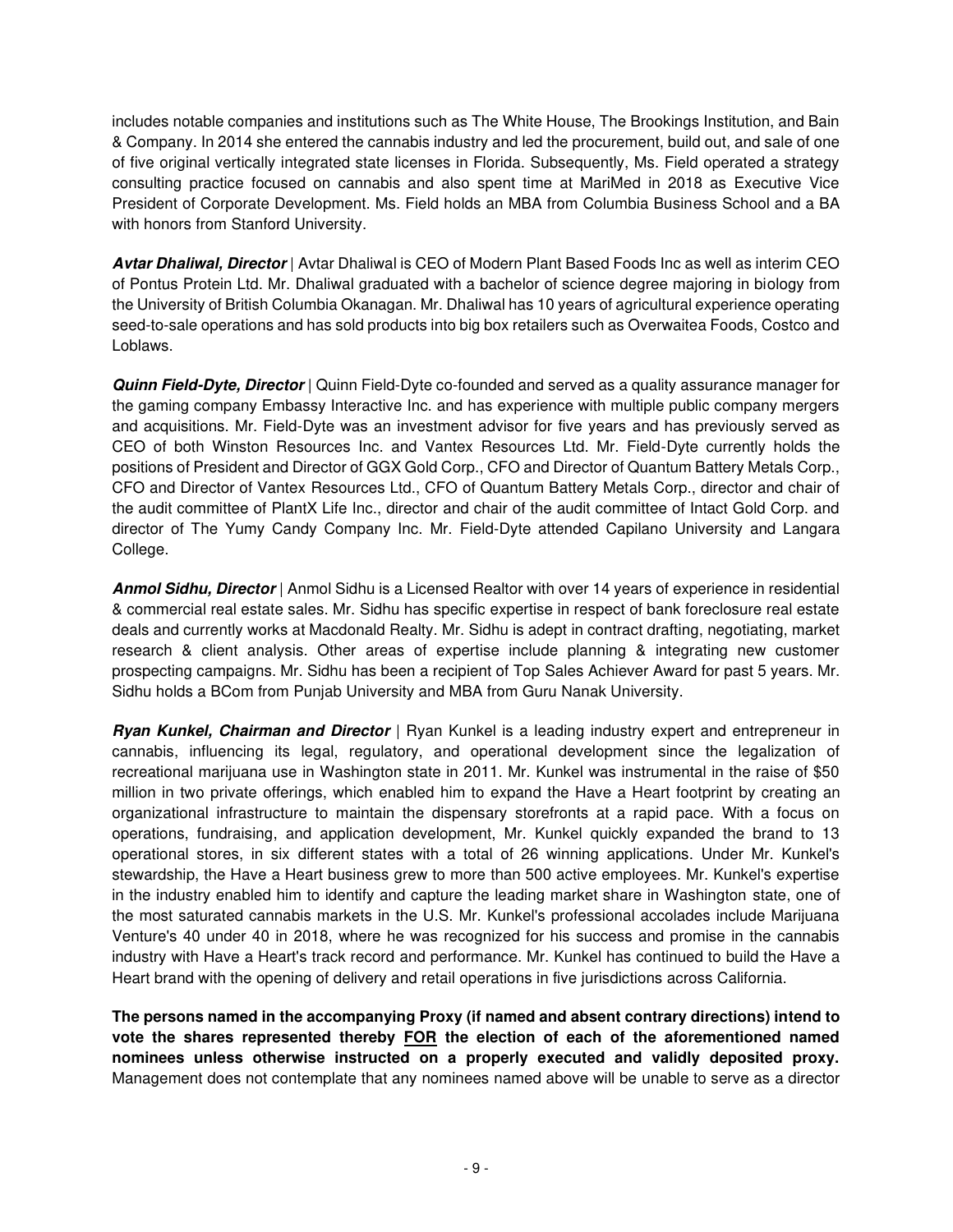but, if that should occur for any reason prior to the Meeting, the persons named in the enclosed form of proxy reserve the right to vote for another nominee at their discretion.

## **Majority Voting Policy**

The Board has adopted a majority voting policy (the "**Majority Voting Policy**") which applies to the election of directors. Under the Majority Voting Policy, a director who is elected with more votes withheld than cast in favour of his or her election will be required to tender his or her resignation to the Chair of the Board. The resignation will be effective when accepted by the Board and the nominee director will not participate in any committee or Board meetings or deliberations on this matter. The Majority Voting Policy does not apply in circumstances involving contested director elections.

The Nomination & Corporate Governance Committee will consider the resignation and make a recommendation to the Board on whether the resignation should be accepted. In considering the recommendation of the Nomination & Corporate Governance Committee, the Board will consider the factors taken into account by the committee and such additional information and factors that the Board considers to be relevant. The Board expects that resignations will be accepted unless there are extenuating circumstances that warrant a contrary decision.

If the resignation is accepted, subject to any applicable law, the Board may leave the resultant vacancy unfilled until the next annual meeting of Shareholders, fill the vacancy through the appointment of a new director, or call a special meeting of Shareholders at which there will be presented one or more nominees to fill any vacancy or vacancies.

## **Cease Trade Orders, Bankruptcies, Penalties or Sanctions**

## Cease Trade Orders

No proposed director of the Corporation is, as of the date of this Information Circular, or has been, within 10 years before the date hereof, a director, Chief Executive Officer or Chief Financial Officer of any company (including the Corporation) that was subject to a cease trade order, an order similar to a cease trade order or an order that denied such company access to any exemptions under securities legislation, that was in effect for a period of more than thirty (30) consecutive days, that was issued: (a) while that person was acting in such capacity; or (b) after that person ceased to act in such capacity but which resulted from an event that occurred while that person was acting in such capacity.

## Corporate Bankruptcies

No proposed director of the Corporation is, as of the date of this Information Circular, or has been, within 10 years before the date hereof, a director or executive officer of any company (including the Corporation) that, while such person was acting in that capacity, or within a year of that person ceasing to act in that capacity, became bankrupt, made a proposal under any legislation relating to bankruptcy or insolvency or was subject to or instituted any proceedings, arrangement or compromise with creditors or had a receiver, receiver manager or trustee appointed to hold its assets.

No proposed director of the Corporation has, within the 10 years before the date of this Information Circular, become bankrupt, made a proposal under any legislation relating to bankruptcy or insolvency, or become subject to or instituted any proceedings, arrangement or compromise with creditors, or had a receiver, receiver manager or trustee appointed to hold the assets of the proposed director.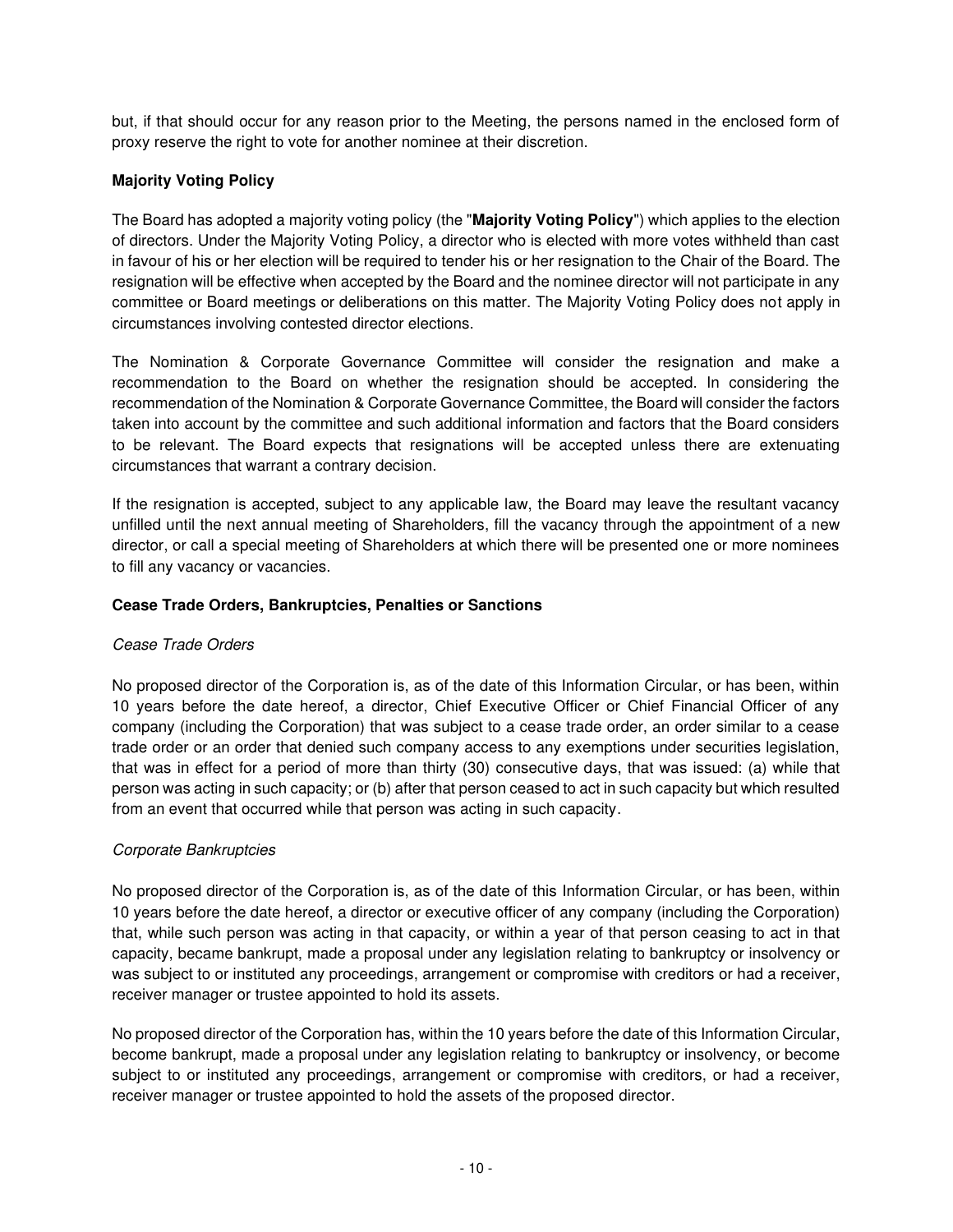#### Penalties or Sanctions

No proposed director of the Corporation has been subject to any penalties or sanctions imposed by a court relating to securities legislation or by a securities regulatory authority or has entered into a settlement agreement with a securities regulatory authority, or has been subject to any other penalties or sanctions imposed by a court or regulatory body that would likely be considered important to a reasonable security holder in deciding whether to vote for a proposed director.

## <span id="page-14-0"></span>**Appointment of Auditors**

Shareholders will be requested to re-appoint Davidson & Company LLP, Chartered Professional Accountants, as auditors of the Corporation to hold office until the next annual meeting of Shareholders, and to authorize the directors of the Corporation to fix the auditors' remuneration and the terms of their engagement. Davidson & Company LLP, was first appointed auditors of the Corporation on February 6, 2019.

# **The persons named in the accompanying Proxy (if named and absent contrary directions) intend to vote the shares represented thereby FOR the resolution appointing Davidson & Company LLP as auditors of the Corporation for the ensuing year and to authorize the directors to fix Davidson & Company LLP's remuneration.**

The information required by Form 52-110F1 of National Instrument 52-110 - Audit Committees, including information regarding the fees billed to the Corporation by the auditors of the Corporation, is contained in the annual information form of the Corporation for the year ended December 31, 2021, under the heading "Audit Committee Disclosure", an electronic copy of which is available on the Corporation's SEDAR profile at www.sedar.com.

# <span id="page-14-1"></span>**Approval of Stated Capital Reduction**

# **Background to the Reduction of Stated Capital**

On April 28, 2022, the Corporation's wholly-owned subsidiary, Halo Tek Inc. ("**Halo Tek**"), filed a preliminary prospectus (the "**Preliminary Prospectus**") in each of the provinces and territories of Canada (other than Québec) for the purpose of distributing to the holders of Common Shares all of the issued and outstanding common shares (the "**Halo Tek Shares**") in the capital of Halo Tek (the "**Distribution**"). Halo Tek was incorporated by the Corporation on March 29, 2021 for the purpose of completing the Distribution. The Preliminary Prospectus may be accessed on SEDAR at www.sedar.com under Halo Tek's profile.

Pursuant to the Distribution, the Corporation intends to distribute to holders of Common Shares all of the issued and outstanding Halo Tek Shares as a return of capital with the result that the Corporation will no longer hold any Halo Tek Shares. The Corporation is a Canadian cannabis company focused on the cultivation, manufacturing, distribution and retail sales of cannabis and cannabis products in both Canada and the United States. the Corporation believes that the operations of Halo Tek's wholly owned subsidiaries, namely, Halo DispensaryTrack Software Inc., Halo AccuDab Holdings Inc., Halo Cannalift Delivery Inc., Halo Nasalbinoid Natural Devices Corp., 1265292 B.C. Ltd. (d/b/a Cannafeels), and 1275111 B.C. Ltd. (collectively, the "**Subsidiaries**") are not fully reflected in the trading price of the Common Shares. By distributing the Halo Tek Shares as publicly traded shares, the Corporation will seek to unlock the unrecognized value of the Subsidiaries and place it directly into the hands of the Shareholders.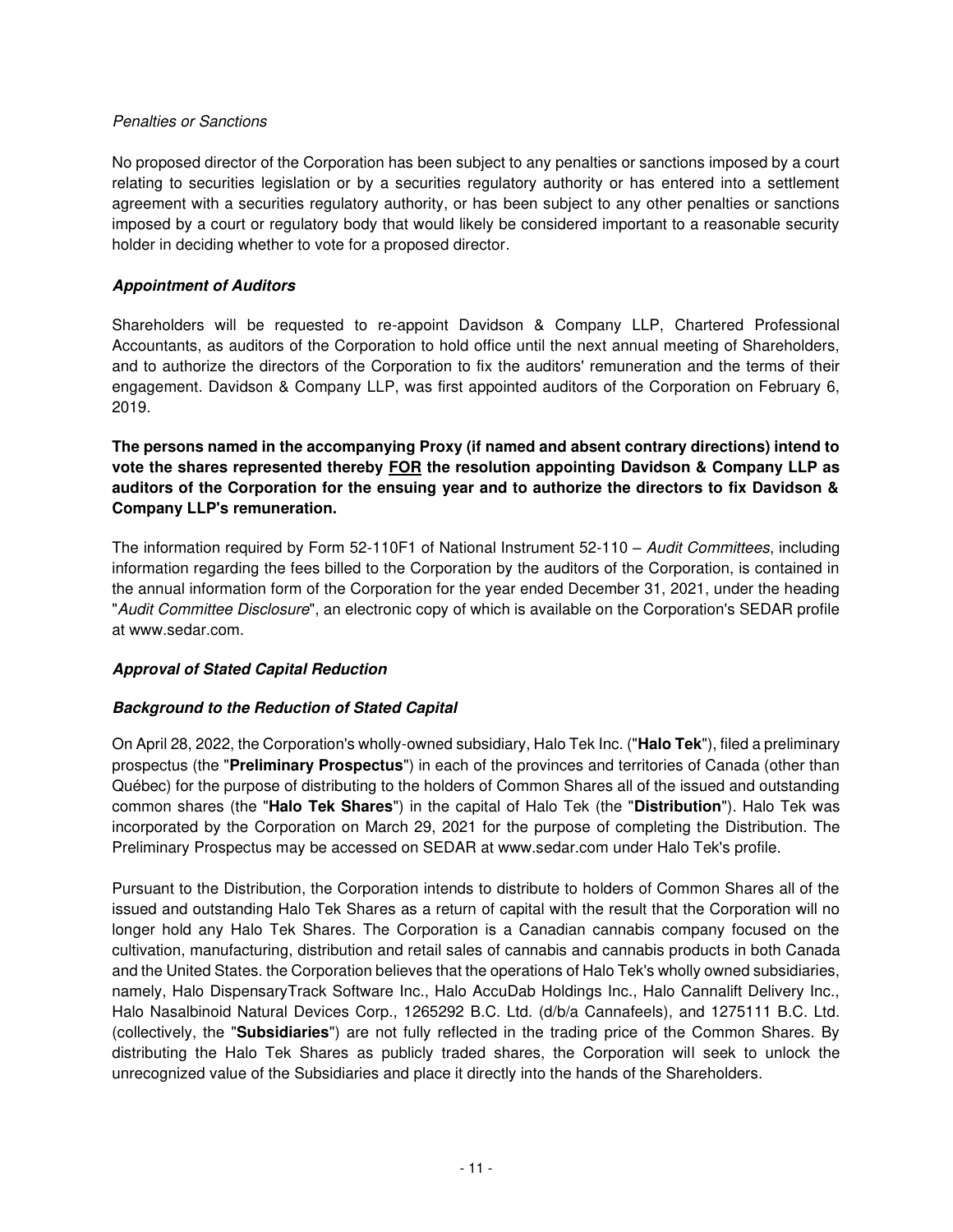Halo Tek intends to apply to list the Halo Tek Shares on the Canadian Securities Exchange (the "**CSE**"). Listing will be subject to Halo Tek fulfilling all of the listing requirements of the CSE.

Certain details of the Distribution, including the number of Halo Tek Shares to be received by the Shareholders for each Common Share held and the timing of the Distribution have not been finalized. Such details will be contained in the final prospectus, if any, to be filed by Halo Tek to effect the Distribution (the "**Prospectus**"). Complete details of the Distribution, including the tax treatment of the Distribution, will be contained in the Prospectus which will be sent to each holder of Common Shares and which will be made accessible on SEDAR at www.sedar.com under Halo Tek's profile.

## **Properties of Halo Tek**

At the time of the Distribution, Halo Tek's material assets are expected to be made up of US\$961,538 in cash and the assets and intellectual property of the Subsidiaries. A summary of the assets and intellectual property of the Subsidiaries is set out below. For a more fulsome description of the assets and intellectual property of the Subsidiaries, please refer to the Preliminary Prospectus, which is available on SEDAR at www.sedar.com under Halo Tek's profile.

## Halo DispensaryTrack Software Inc.

Halo DispensaryTrack Software Inc. ("**DispensaryTrack**") is a software company that is developing an application to alleviate customer flow constraints currently experienced by dispensaries. Subject to state and local regulations, once fully functional, the application will enable customers to electronically interact with dispensaries, thereby reducing wait times and improving customer experience. Dispensaries will also be able to use the application to display in-store specials, advertise specific products and track customers' purchasing patterns. The application's tracking capabilities will enable dispensaries to gather business intelligence on end customers, in compliance with privacy laws. The application is being designed to be used on a smartphone or tablet and is expected to be available on the Apple and Android app stores for an ongoing monthly service fee. DispensaryTrack is currently at the pre-revenue stage. The software is fully developed and ready for commercial use.

## Halo AccuDab Holdings Inc.

Halo AccuDab Holdings Inc. ("**AccuDab Holdings**") owns the intellectual property related to and is focused on the development of a THC and CBD oil oral delivery device (the "**AccuDab Pen**"). The AccuDab Pen takes the form of a discrete pen that will allow users to pre-select doses of measured THC or CBD in 0.1 mL increments from 0.01 mL to 0.60 mL for sublingual consumption. Through the convenient dial selection mechanism, the AccuDab Pen allows for precise dispensing of THC or CBD products to meet the consumer's specific dosing needs.

The AccuDab Pen's dial and push mechanism was designed by healthcare providers for custom cartridges and is reusable. While Halo Tek intends to sell the hardware for the AccuDab Pen, it is expected that it will work with licensed cannabis processors and manufacturers to produce re-fillable cartridges, which will not be sold directly by AccuDab Holdings or Halo Tek. The AccuDab Pen is also re-fillable, meaning that consumers can choose to fill the product with their own choice of THC or CBD concentrate.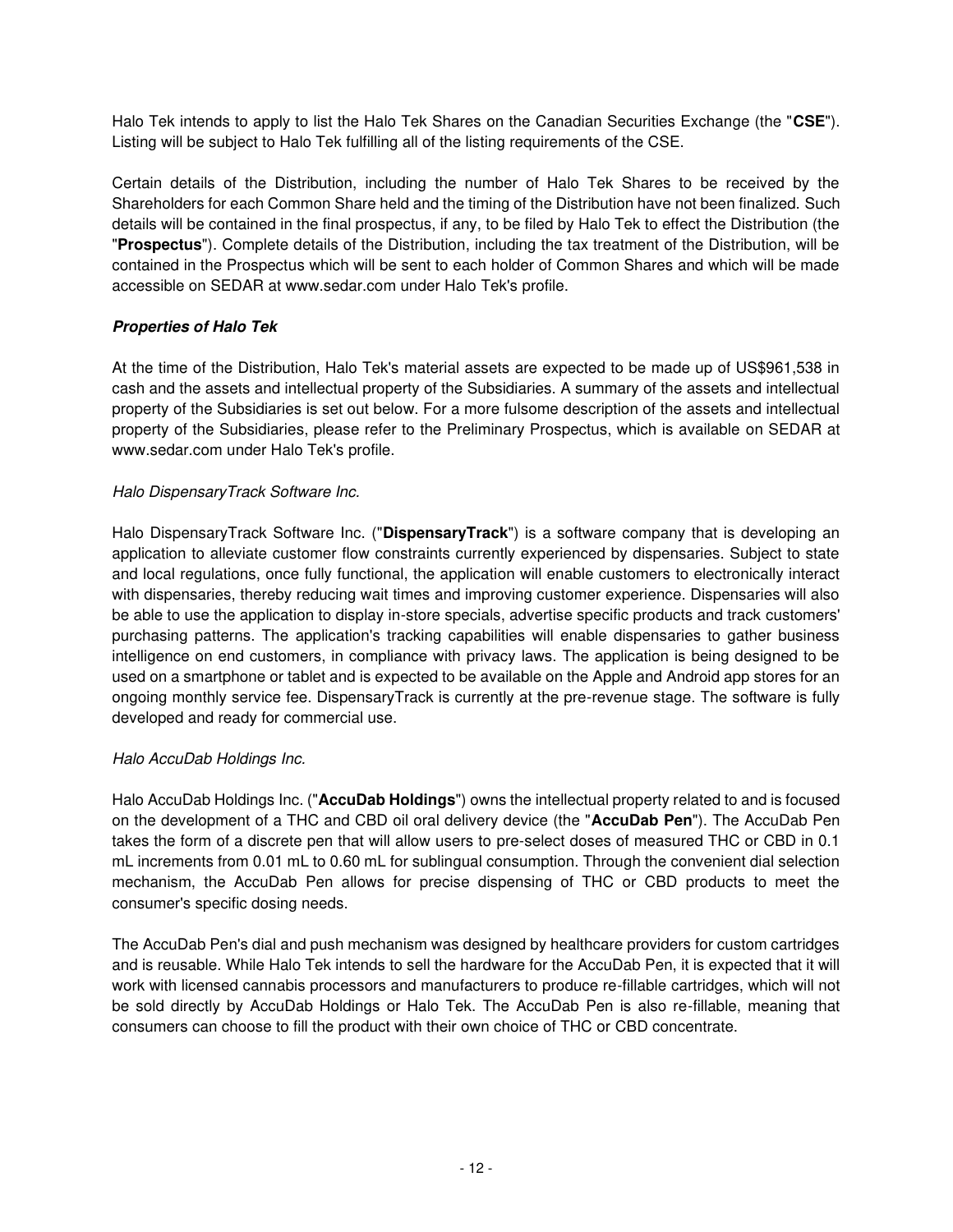### Halo Cannalift Delivery Inc.

Halo Cannalift Delivery Inc. ("**Cannalift**") is developing a web-based delivery application that, once developed, is expected to provide consumers with a convenient method of obtaining cannabis products from their local dispensaries. Subject to local regulations, the application is expected to enable customers to electronically interact with dispensaries, thereby reducing wait times and improving customer experience. The application is being designed to be used on a smartphone or tablet. Cannalift will not stock any cannabis supply, but rather act as an intermediary between dispensaries and consumers. Consumers will order through the Cannalift application which will connect the dispensary to the consumer and a dispensary affiliated or third-party service to deliver the product. The application is expected to offer up-to-date supply inventory from partnering dispensaries, allowing customers to accurately find their desired products. The Cannalift application is expected to enable users to connect through the platform to vendors that provide the service in the users' geographic area, resulting in the ability for users to search for their ideal product without having to canvas different businesses for the particular product.

#### Halo Nasalbinoid Natural Devices Corp.

Halo Nasalbinoid Natural Devices Corp. ("**Nasalbinoid**") is focused on the development of personal nasal inhalers infused with CBD oil; while future plans include THC formulations. Nasalbinoid is using the expertise of organic chemists to develop a product line that can provide a dose of CBD without irritating the sensitive nasal lining of the nose. Halo Tek intends to sell the hardware for the Nasalbinoid inhaler, but does not expect to produce or sell consumable product for use with the inhaler. Nasalbinoid's inhaler is designed to be used with CBD oil and does not require the consumer to buy custom cartridges or capsules.

#### 1265292 B.C. Ltd. (d/b/a Cannafeels)

1265292 B.C. Ltd. (d/b/a Cannafeels) ("**Cannafeels**") is developing an online database that is expected to help cannabis consumers discover new strains and track their purchasing history to aid both new and previous users in selecting the right strain for their intended use. The Cannafeels application will gather consumer and institutional backed data to help establish best practice insight and connect consumers with effective options for their individual needs. The Cannafeels application is expected to help users navigate through CBD, THC, terpene and cannabinoid profiles to provide three strain options determined by whether the consumer requires a recreational or medicinal benefit. Additionally, the application is expected to provide subcategories which allow for further choices such as energy, relaxation, pain or nausea. The Cannafeels application will suggest the most effective strain, administration method and dose. Cannafeels collects and uses consumer selection habits and strain profiles and helps make tailored recommendations based on consumer needs. Cannafeels will help users discover different strains offered by licensed cannabis producers and, in the future, may allow targeted strain advertising based on user selection. Cannafeels is expected to allow users to track their sessions to determine the effect of the particular strain, whether there are any noticeable benefits and how they are feeling. The user can register, allowing the application to collect and store user data; alternatively, a session may be started without registration. Consumer data is recorded to better understand user experience with particular strains, producing insights that can be sold back to licensed cannabis producers and educational institutes. The strain database will be based on data provided by licensed cannabis producers and users will have the option to add strains themselves when not available on the platform. Cannafeels is currently at the pre-revenue stage. The software is fully developed and ready for commercial use.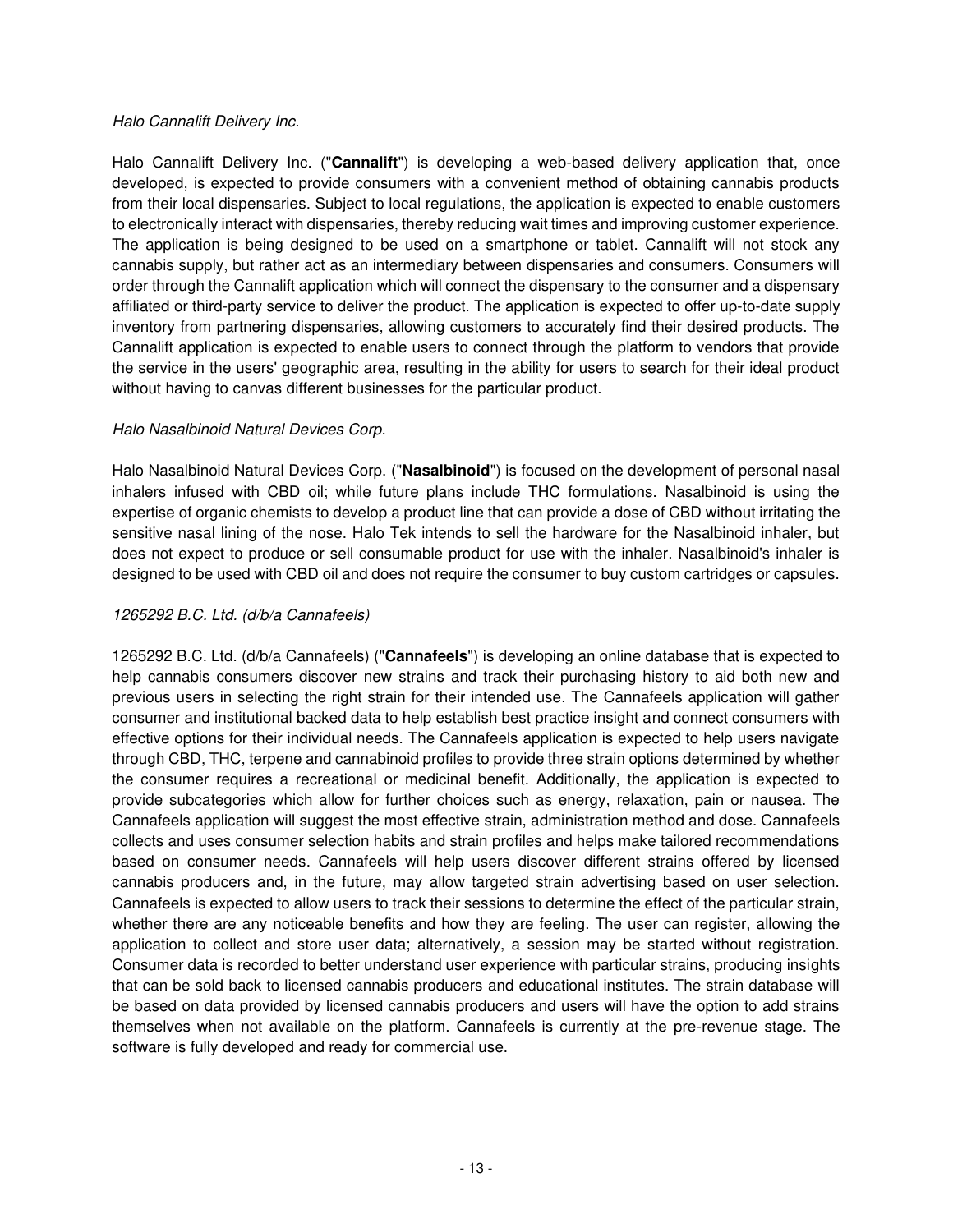Cannafeels will look to develop an application that can be used to link patients with physicians for untreated medical conditions. Cannafeels will enable physicians to make real life recommendations to patients based on user generated data collected through the application.

1275111 B.C. Ltd.

1275111 B.C. Ltd. has developed a patent pending technology for cannabinoid filtration and purification technology, which the Corporation intends to license to third party manufacturers and processors of cannabis products.

The Corporation believes that the current fair market value of the Subsidiaries is approximately US\$18,764,357 million and that the fair market value of Halo Tek will equal the fair market value of the Subsidiaries plus the US\$961,538 in cash to be contributed to Halo Tek by certain investors. The fair market value of the Subsidiaries has been determined by the Board in good faith and in accordance with the exercise of its business judgment based, in part, on the advice of its professional advisors. The fair market value of Halo Tek at the time of the Distribution will be determined by the Board on the same basis and will be disclosed in the Prospectus, but will be based on the prevailing market conditions at the time of such determination and may be higher or lower than US\$19,725,896 million.

Based on the number of Common Shares outstanding on the Record Date and assuming that the value of Halo Tek is US\$19,725,896 million, the value of Halo Tek ascribed to each Common Share is approximately US\$0.006 (C\$0.008 based on the Bank of Canada noon exchange rate for May 1, 2022, of C\$1.24 per US\$1.00).

# **Approval of Stated Capital Resolution**

While the Distribution itself does not require approval by the Corporation's shareholders, a return of capital to the holders of Common Shares requires a reduction in the stated capital of the Common Shares. The alternative to distributing the Halo Tek Shares to holders of Common Shares as a return of capital would be for the Corporation to distribute such shares as a dividend in kind. Such a dividend would be a taxable dividend for the purposes of the Income Tax Act (Canada) (the "**Tax Act**").

At the Meeting, Shareholders will be asked to consider and, if thought advisable, pass a special resolution (the "**Stated Capital Resolution**") authorizing the Board to elect, in its discretion, to direct the Corporation to reduce the stated capital of the Common Shares by an amount equal to the aggregate amount of the Distribution, for the purpose of effecting a one-time special distribution of the Halo Tek Shares by way of a return of capital.

If the Stated Capital Resolution is approved by the holders of Common Shares at the Meeting, the Board intends to cause the Corporation to effect the Distribution as soon as practicable following the filing of the Prospectus. Notwithstanding approval of the Stated Capital Resolution by shareholders, the Board, in its sole discretion, may determine not to proceed with the Distribution without further approval or action by or prior notice to the Shareholders. If the Stated Capital Resolution is not approved by the holders of Common Shares at the Meeting, the Board may nonetheless determine to proceed with the Distribution as a taxable dividend.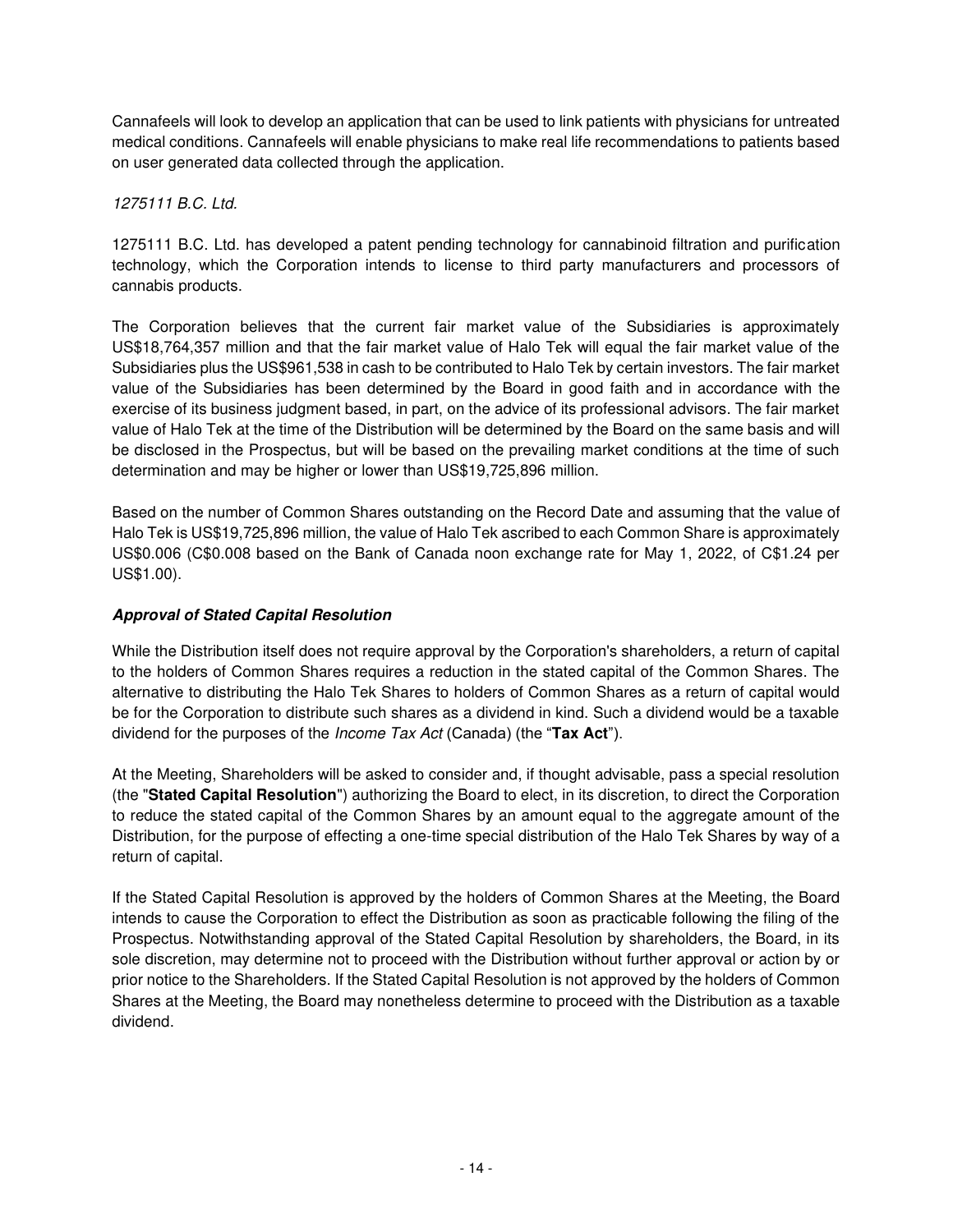## **Stated Capital Resolution**

At the Meeting, Shareholders will be asked to consider and, if deemed advisable, approve the Stated Capital Resolution authorizing the Board to elect, in its discretion, to direct the Corporation to reduce the stated capital of the Common Shares by an amount equal to the aggregate amount of the Distribution, for the purpose of effecting a one-time special distribution of the Halo Tek Shares by way of a return of capital. The Stated Capital Resolution is a special resolution and, as such, requires approval by not less than twothirds (662/3%) of the votes cast by the Shareholders present virtually, or represented by proxy, at the Meeting. The full text of the Stated Capital Resolution is as follows:

# "**WHEREAS**:

- 1. Halo Collective Inc. (the "**Corporation**" or "**Halo**") intends to make a single distribution (the "**Distribution**") of all of the issued and outstanding common shares of Halo Tek Inc. ("**Halo Tek**"), on a date (the "**Distribution Date**") to be determined by the board of directors of Halo (the "**Board**"), in its sole discretion, to the holders of common shares ("**Common Shares**") of the Corporation of record on a date to be determined by the Board, in its sole discretion, by way of a return of capital and corresponding reduction in the stated capital of the Common Shares, in an aggregate amount equal to the fair market value of the common shares of Halo Tek comprising the Distribution as determined by the Board (the "**Distribution Amount**");
- 2. the Distribution Amount is not to exceed the current stated capital attributable to the Common Shares on the Distribution Date; and
- 3. there are no reasonable grounds for believing that the Corporation is, or would after the reduction be, unable to pay its liabilities as they become due, or that the realizable value of the Corporation's assets would thereby be less than the aggregate of its liabilities;

**NOW THEREFORE BE IT RESOLVED**, as a special resolution of the shareholders of the Corporation, that:

- 1. the stated capital account of the Common Shares be reduced by the Distribution Amount;
- 2. any officer or director of Halo is hereby authorized and directed for and on behalf of Halo to execute or cause to be executed, under the seal of Halo or otherwise, and to deliver or cause to be delivered all such documents, agreements and instruments, and to perform or cause to be performed all such acts and things, as such officer or director shall determine to be necessary or desirable to give full effect to this resolution and the matters authorized hereby, such determination to be conclusively evidenced by the execution and delivery of such documents, agreements or instruments or the performing or causing to be performed of such other acts or things; and
- 3. notwithstanding that this special resolution has been duly passed by the holders of Common Shares, the Board, in its sole and absolute discretion, may defer acting on this special resolution or revoke this special resolution at any time before it is acted upon without further approval, ratification or confirmation by or prior notice to the holders of Common Shares."

To be effective, the Stated Capital Resolution must be approved by special resolution, being the affirmative vote of at least two-thirds (662/3%) of the votes cast with respect to the Stated Capital Resolution by Shareholders present in person or represented by proxy at the Meeting.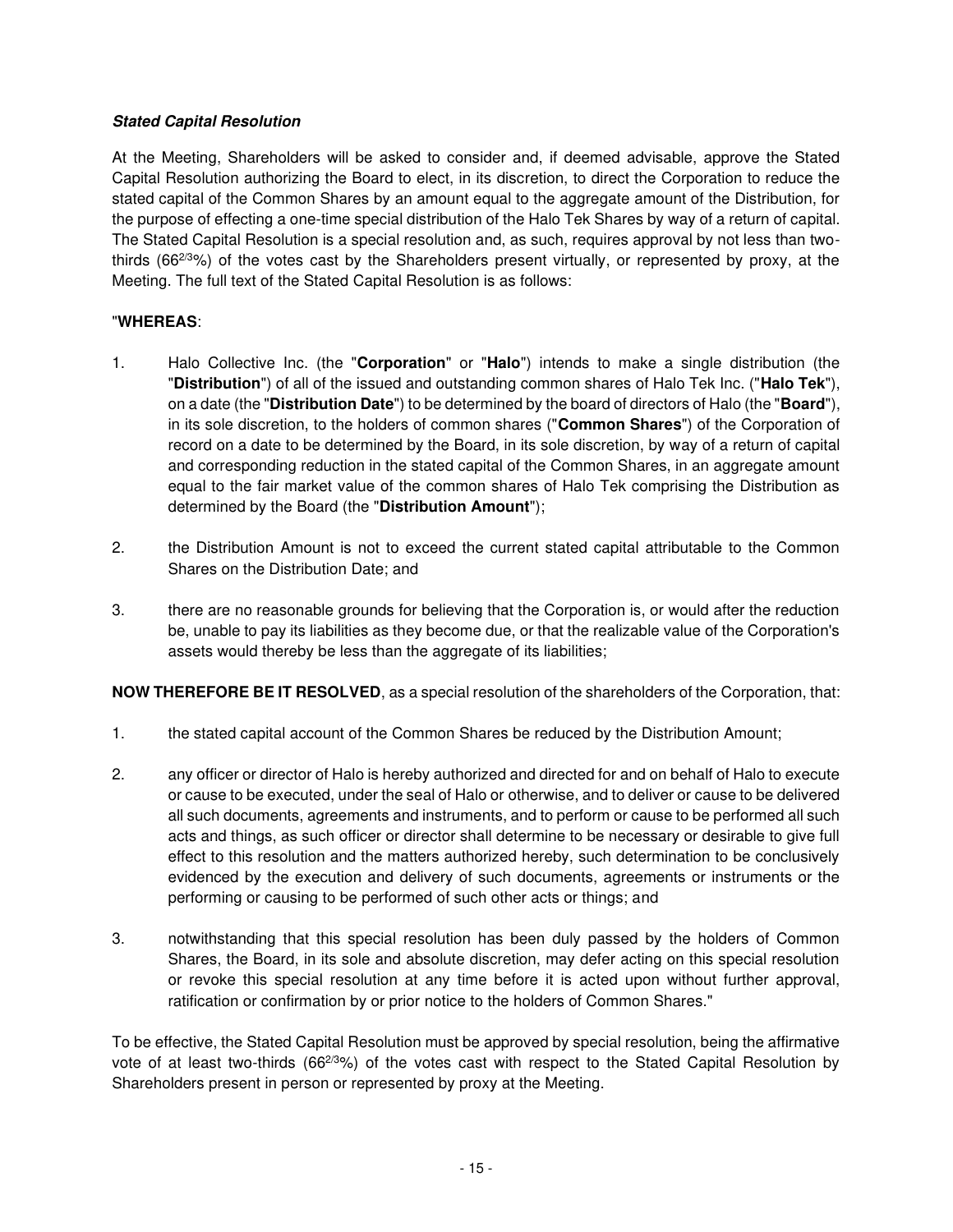The Board unanimously recommends a vote for the Stated Capital Resolution. **In the absence of instructions to the contrary, the Common Shares represented by proxies in favour of Management Designees will be voted FOR the Stated Capital Resolution.** 

# **Ex-Distribution Trading**

In accordance with the policies and procedures of the NEO Exchange Inc. (the "**NEO**"), it is anticipated that the Common Shares will commence trading on an "ex-Distribution" basis (the date on which purchases of the Common Shares on the NEO will no longer have an attaching right to the Distribution) at the opening two trading days prior to the record date for the Distribution (the "**ex date**"). Since regular settlement occurs two trading days after the trade date (T+2), purchases of Common Shares that occur on or after the ex date will be settled without the entitlement to the Distribution. In such event, the seller of the Common Shares retains the right to the Distribution, and the opening bid quotation is usually reduced by the value of the Distribution.

## **No Dissent Rights**

The Shareholders are not entitled to exercise any statutory dissent rights with respect to any proposed reduction in stated capital.

## **Tax Considerations**

SHAREHOLDERS SHOULD CONSULT THEIR TAX ADVISORS REGARDING THE TAX CONSEQUENCES OF THE STATED CAPITAL REDUCTION TO THEM, INCLUDING THE EFFECTS OF ANY CANADIAN OR U.S. FEDERAL, PROVINCIAL, STATE, LOCAL, FOREIGN AND/OR OTHER TAX LAWS.

Schedule "A" to the Information Circular sets out certain income tax considerations arising in respect of the receipt, holding and disposition of Halo Tek Shares to a holder of Common Shares.

## <span id="page-19-0"></span>**Approval of Share Consolidation Resolution**

At the Meeting, Shareholders will be asked to consider and, if thought advisable, pass a special resolution (the "**Share Consolidation Resolution**") authorizing the Board to elect, in its discretion, to direct the Corporation to file one or more articles of amendment (collectively, the "**Articles of Amendment**") to amend the Corporation's articles in order to effect one or more consolidations (or reverse splits) of the Corporation's issued Common Shares into a lesser number of issued Common Shares (each, a "**consolidation**" and, collectively, the "**Share Consolidation**"). The Share Consolidation Resolution will authorize the Board to:

- select one or more Share Consolidation ratios of between 10 pre-consolidation Common Shares for one (1) post-consolidation Common Share and 100 pre-consolidation Common Shares for one (1) post-consolidation Common Share, provided that, (A) the cumulative effect of the Share Consolidation shall not result in a consolidation ratio that exceeds 100 pre-Share Consolidation Common Shares for one (1) post-Share Consolidation Common Share, and (B) such Share Consolidation occurs prior to the earlier of the 12 month anniversary of the Meeting and the next annual meeting of Shareholders; and
- file the Articles of Amendment to give effect to the Share Consolidation at the selected consolidation ratio(s).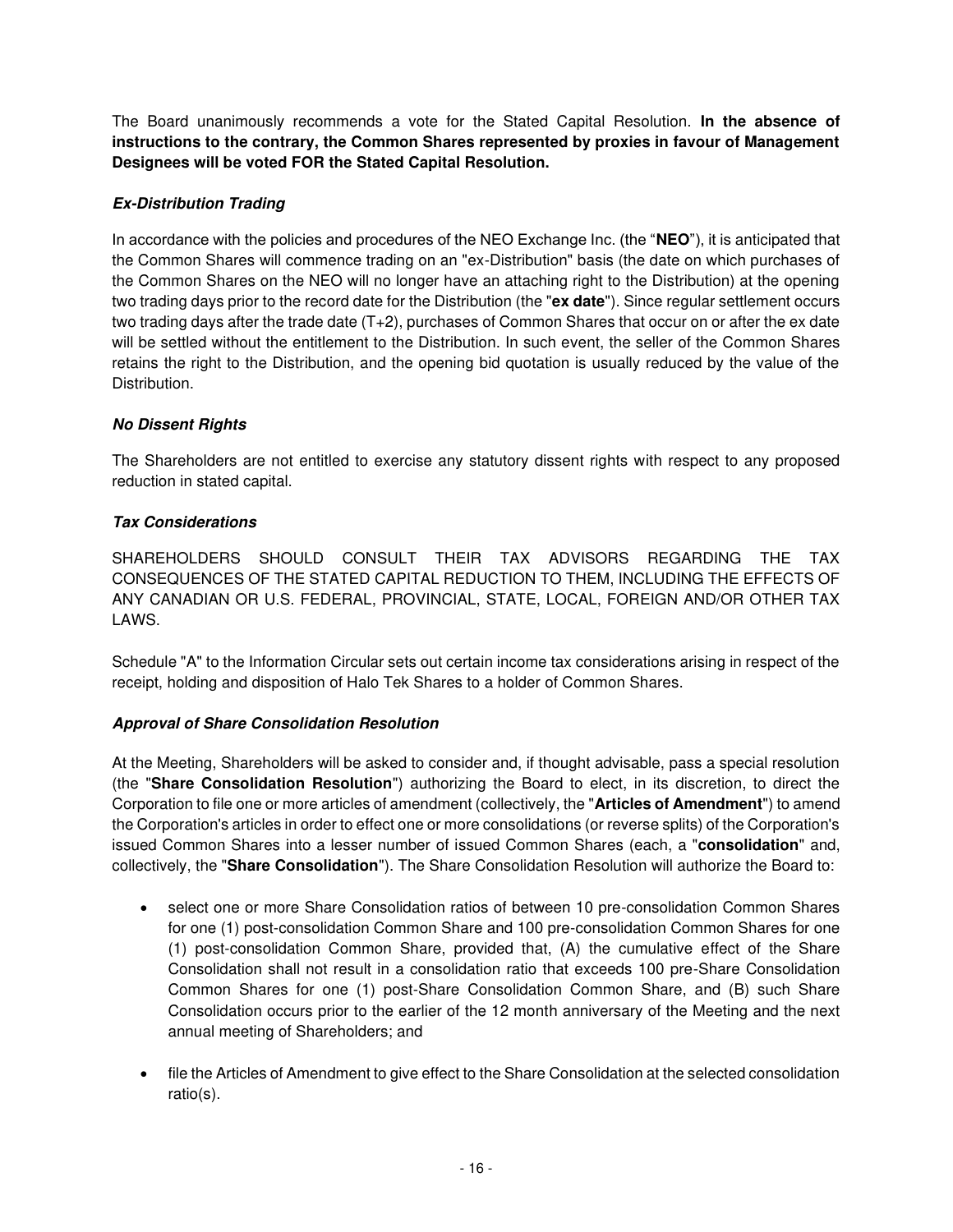## **Background to and Reasons for the Share Consolidation**

The Board believes that it is in the best interests of the Corporation to provide the Board with the flexibility to elect to reduce the number of outstanding Common Shares by way of the Share Consolidation. Some of the potential benefits of the Share Consolidation include:

- **Potential U.S. Listing.** Subject to changes to U.S. federal laws with respect to cannabis, the Corporation may consider the possibility of a future listing on a U.S. stock exchange. The higher anticipated price of the post-consolidation Common Shares may help make the Corporation eligible for such a listing.
- **Increased Investor Interest.** The current share structure of the Corporation may make it more difficult for the Corporation to attract additional equity financing that may be required or desirable to maintain the Corporation or to further develop its products. The Share Consolidation may have the effect of raising, on a proportionate basis, the price of the Common Shares, which could appeal to certain investors that find shares valued above certain prices to be more attractive from an investment perspective.
- **Reduced Volatility.** The higher anticipated price of the post-consolidation Common Shares may result in less volatility as a result of small changes in the share price of the Common Shares. For example, a nominal price movement will result in a less significant change (in percentage terms) in the market capitalization of the Corporation.

The Corporation believes that providing the Board with the authority to select within a range of Share Consolidation ratios and to effect the Share Consolidation in one or more consolidations provides the flexibility to implement the Share Consolidation in a manner intended to maximize the anticipated benefits of the Share Consolidation for the Corporation and the Shareholders.

The Share Consolidation is subject to certain conditions, including the approval of the Shareholders and acceptance by the NEO. If the requisite approvals are obtained and the Board elects to proceed with the Share Consolidation, the Share Consolidation will take place at a time to be determined by the Board through one or more consolidations, subject to the Act. No further action on the part of Shareholders would be required in order for the Board to implement the Share Consolidation. Shareholders will be notified and registered shareholders will receive a letter of transmittal containing instructions for exchange of their share certificates in connection with each consolidation. The special resolution also authorizes the Board to elect not to proceed with, and abandon, the Share Consolidation at any time if it determines, in its sole discretion, to do so.

Following a vote by the Board to implement the Share Consolidation, the Corporation will file articles of amendment with the director under the Act to amend the Corporation's articles. A particular consolidation will become effective on the date shown in the certificate of amendment issued by the director under the Act in connection with such consolidation or such other date indicated in the articles of amendment.

## **Share Consolidation Resolution**

At the Meeting, Shareholders will be asked to consider and, if deemed advisable, approve the Share Consolidation Resolution authorizing the Board to elect, in its discretion, to file the Articles of Amendment giving effect to the Share Consolidation. The Share Consolidation Resolution is a special resolution and,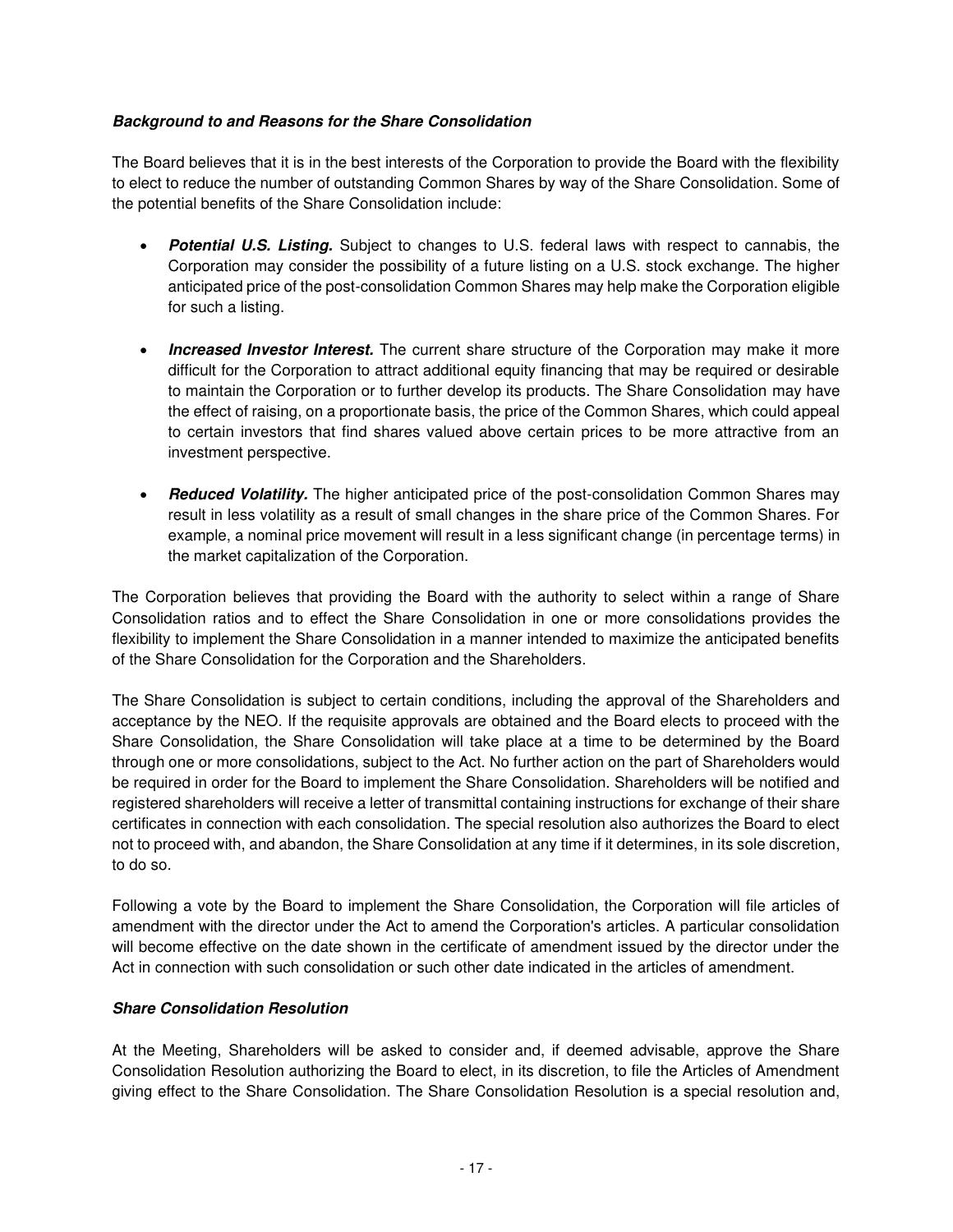as such, requires approval by not less than two-thirds (66<sup>2/3</sup>%) of the votes cast by the Shareholders present virtually, or represented by proxy, at the Meeting. The full text of the Share Consolidation Resolution is as follows:

"**BE IT RESOLVED**, as a special resolution of the shareholders of Halo Collective Inc. (the "**Corporation**"), that:

- 1. the Articles of the Corporation be amended to change the number of issued and outstanding common shares of the Corporation by consolidating the issued and outstanding common shares of the Corporation on the basis of a ratio to be selected by the board of directors of the Corporation (the "**Board**"), in its sole discretion, within a range between 10 pre-consolidation common shares of the Corporation for one (1) post-consolidation common share of the Corporation and 100 preconsolidation common shares of the Corporation for one (1) post-consolidation common share of the Corporation (the "**Share Consolidation**"), with such Share Consolidation to be effected through one or more consolidations, in the sole discretion of the Board, provided, (A) that the cumulative effect of the one or more consolidations shall not result in a consolidation ratio that exceeds 100 pre-Share Consolidation common shares of the Corporation for one (1) post-Share Consolidation common share of the Corporation, and (B) such Share Consolidation occurs prior to the earlier of the 12 month anniversary of the date of this resolution and the next annual meeting of shareholders of the Corporation, with such amendment(s) to become effective at a date or dates in the future to be determined by the Board in its sole discretion if and when the Board considers it to be in the best interests of the Corporation to implement such a Share Consolidation, all as more fully described in the management information circular of the Corporation dated May 16, 2022 (the "**Circular**"), and subject to all necessary stock exchange approvals;
- 2. the amendment(s) to the Articles of the Corporation giving effect to the Share Consolidation will provide that no fractional common share will be issued but the number of common shares to be received by a Shareholder shall be rounded down to the nearest whole common share in the event that such Shareholder would otherwise be entitled to a receive fractional common share;
- 3. any director or officer of the Corporation be, and each of them is, hereby authorized and directed for and in the name of and on behalf of the Corporation to execute and deliver or cause to be executed and delivered one or more articles of amendment of the Corporation to the director under the Business Corporations Act (Ontario) and to execute and deliver or cause to be executed and delivered all documents and to take any action which, in the opinion of that person, is necessary or desirable to give effect to this special resolution;
- 4. notwithstanding that this special resolution has been duly passed by the holders of the common shares of the Corporation, the Board may, in its sole discretion (including in the circumstances described in the Circular), revoke this special resolution in whole or in part at any time prior to its being given effect without further notice to, or approval of, the holders of the common shares of the Corporation; and
- 5. any one director or officer of the Corporation be, and each of them is, hereby authorized and directed for and in the name of and on behalf of the Corporation, to execute or cause to be executed, whether under corporate seal of the Corporation or otherwise, and to deliver or cause to be delivered all such documents, and to do or cause to be done all such acts and things, as in the opinion of such director or officer may be necessary or desirable in order to carry out the terms of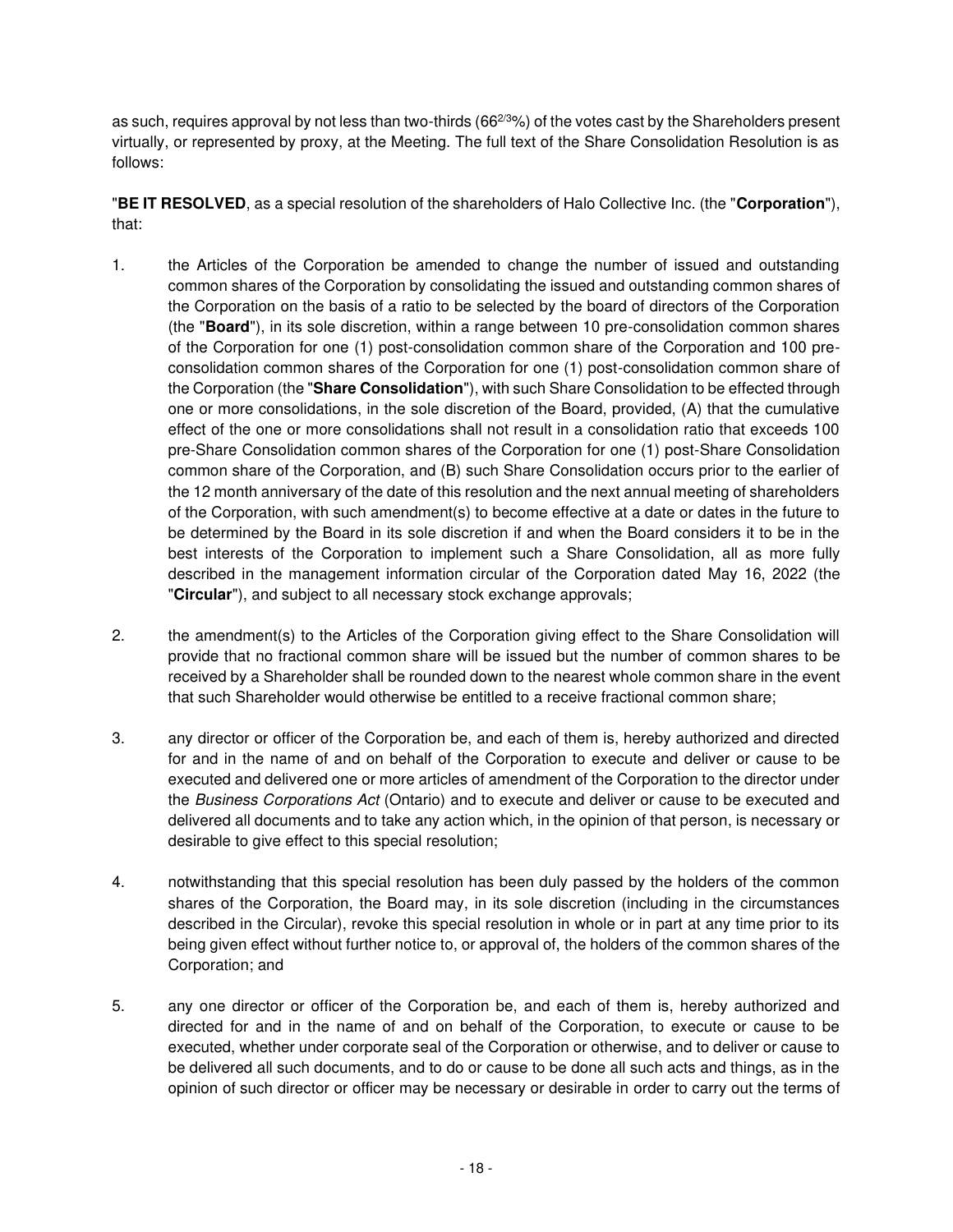this resolution, such determination to be conclusively evidenced by the execution and delivery of such documents or the doing of any such act or thing."

To be effective, the Share Consolidation Resolution must be approved by special resolution, being the affirmative vote of at least two-thirds (66<sup>2/3</sup>%) of the votes cast with respect to the Share Consolidation Resolution by Shareholders present in person or represented by proxy at the Meeting.

The Board unanimously recommends a vote for the Share Consolidation Resolution. **In the absence of instructions to the contrary, the Common Shares represented by proxies in favour of Management Designees will be voted FOR the Share Consolidation Resolution.** 

## **Effects of the Share Consolidation**

## General

If the Share Consolidation is implemented, its principal effect will be to proportionately decrease the number of issued and outstanding Common Shares by a factor equal to the consolidation ratio selected by the Board. At the close of business on the Record Date, there were 86,328,202 Common Shares issued and outstanding. For illustrative purposes only, the following table sets forth, based on the number of Common Shares issued and outstanding as of the Record Date, the number of Common Shares that would be issued and outstanding (disregarding any resulting fractional Common Shares and subject to any issuances occurring after the Record Date) following the implementation of the Share Consolidation, at various consolidation ratios:

| <b>Share Consolidation Ratio</b>                                                | <b>Common Shares Outstanding</b> |
|---------------------------------------------------------------------------------|----------------------------------|
| 10 pre-consolidation Common Shares for one (1) post-consolidation Common Share  | 8.632.820                        |
| 50 pre-consolidation Common Shares for one (1) post-consolidation Common Share  | 1,726,564                        |
| 100 pre-consolidation Common Shares for one (1) post-consolidation Common Share | 863.282                          |

The Corporation does not expect the Share Consolidation itself to have any economic effect on holders of Common Shares or securities convertible into or exercisable to acquire Common Shares, except to the extent the Share Consolidation will result in fractional Common Shares. See "No Fractional Shares" below.

The Share Consolidation may be completed via one or more consolidations, through the filing of Articles of Amendment, provided that that the cumulative effect of the one or more consolidations shall not result in a consolidation ratio that exceeds 100 pre-Share Consolidation Common Shares for one (1) post-Share Consolidation Common Share. For example, if the Board elected to effect the Share Consolidation via two separate consolidations and the first consolidation was completed on the basis of 10 pre-consolidation Common Shares for one (1) post-consolidation Common Share, the maximum consolidation ratio the Board would be authorized to select for the second consolidation would be 10 pre-consolidation Common Shares per one (1) post-consolidation Common Share.

The Share Consolidation will not affect the listing of the Common Shares on the NEO. Following the Share Consolidation, it is expected that the Common Shares will continue to be listed on the NEO under the symbol "HALO". Following each consolidation the Common Shares will be assigned new CUSIP and ISIN numbers.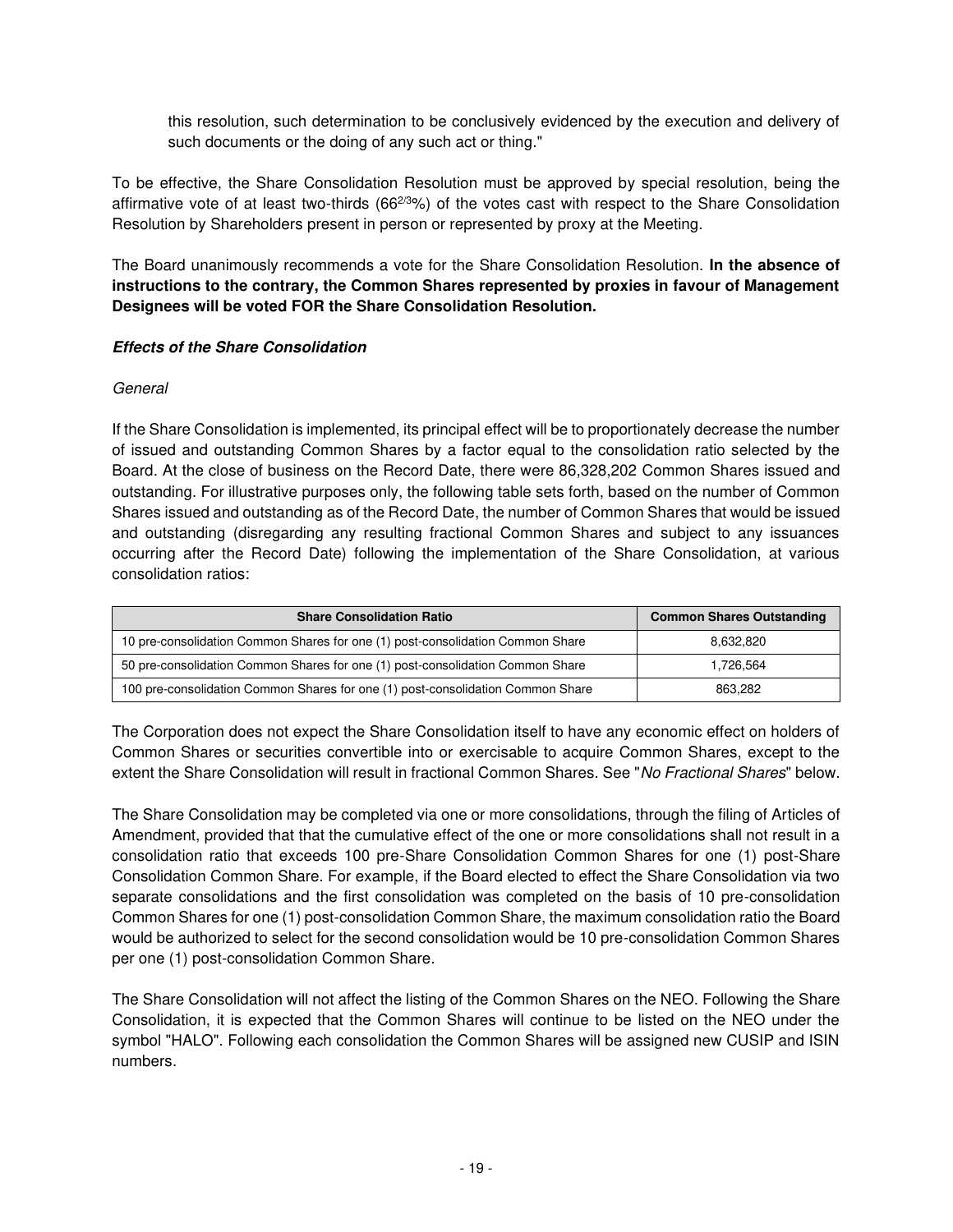Voting rights and other rights of the holders of Common Shares prior to the implementation of the Share Consolidation will not be affected by the Share Consolidation, other than as a result of the creation and disposition of fractional Common Shares as described below. For example, a holder of 2% of the voting power attached to the outstanding Common Shares immediately prior to the implementation of any consolidation will generally continue to hold 2% of the voting power attached to the Common Shares immediately after the implementation of such consolidation. The number of registered Shareholders is not expected to be affected by any consolidation (except to the extent resulting from the elimination of postconsolidation fractional shares). For example, if the selected consolidation ratio for a particular consolidation is 100 pre-consolidation Common Shares per one (1) post-consolidation Common Share a Shareholder that holds less than 100 pre-consolidation Common Shares may cease to hold any Common Shares following such consolidation.

The exercise or conversion price and the number of Common Shares issuable under any outstanding convertible securities of the Corporation, including outstanding stock options, will be adjusted in accordance with their respective terms on the same basis as any consolidation.

## Effect on Beneficial Shareholders

Beneficial Shareholders (i.e. non-registered Shareholders) holding Common Shares through an intermediary (a securities broker, dealer, bank or financial institution) should be aware that the intermediary may have different procedures for processing a consolidation than those that will be put in place by the Corporation for registered Shareholders. If Shareholders hold their Common Shares through an intermediary and they have questions in this regard, they are encouraged to contact their intermediaries.

## Effect of the Share Consolidation on Convertible Securities

The exercise or conversion price and/or the number of Common Shares issuable under any of the Corporation's outstanding convertible securities, including under outstanding stock options, warrants, rights and any other similar securities will be proportionately adjusted upon the implementation of any consolidation, in accordance with the terms of such securities, based on the Share Consolidation ratio.

## Effect on Share Certificates

If the Share Consolidation is approved by Shareholders and subsequently implemented through one or more consolidations, in connection with each consolidation, those registered Shareholders who will hold at least one post-consolidation Common Share will be required to exchange their share certificates representing pre-consolidation Common Shares for share certificates representing post-consolidation Common Shares following each consolidation or, alternatively, a Direct Registration System ("**DRS**") Advice/Statement representing the number of post-consolidation Common Shares they hold following each consolidation. The DRS is an electronic registration system which allows Shareholders to hold Common Shares in their name in book-based form, as evidenced by a DRS Advice/Statement, rather than a physical share certificate.

If the Share Consolidation is implemented through one or more consolidations, the Corporation (or its transfer agent) will mail to each registered Shareholder a letter of transmittal in connection with each consolidation. Each registered Shareholder must complete and sign a letter of transmittal after the applicable consolidation takes effect. The letter of transmittal will contain instructions on how to surrender to the transfer agent the certificate(s) representing the registered Shareholder's pre-consolidation Common Shares. The transfer agent will send to each registered Shareholder who follows the instructions provided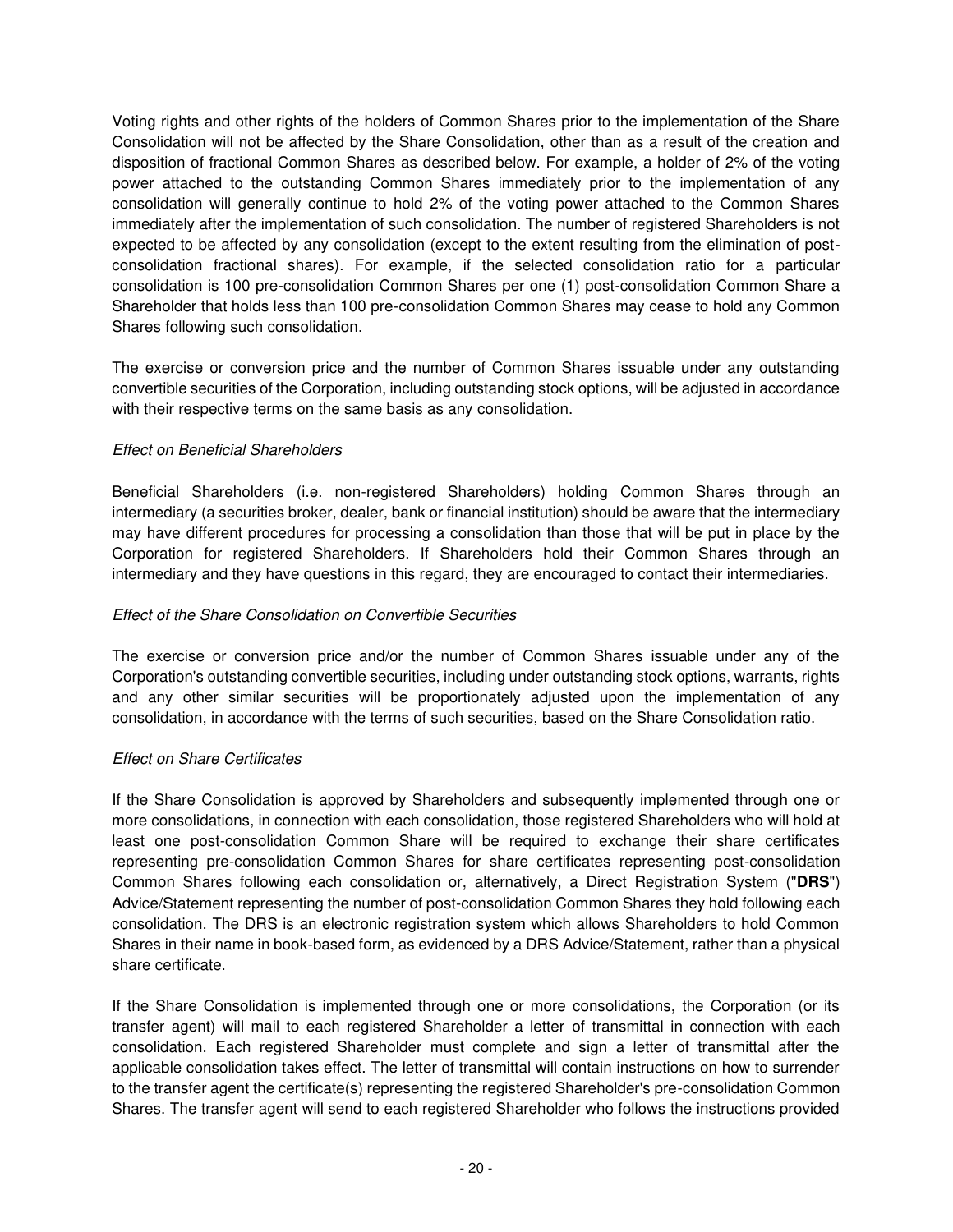in the letter of transmittal a share certificate representing the number of post-consolidation Common Shares to which the registered Shareholder is entitled rounded down to the nearest whole number or, alternatively, a DRS Advice/Statement representing the number of post-consolidation Common Shares the registered Shareholder holds following the applicable consolidation. Beneficial Shareholders (i.e. non-registered Shareholders) who hold their Common Shares through intermediaries (securities brokers, dealers, banks, financial institutions, etc.) and who have questions regarding how the Share Consolidation will be processed should contact their intermediaries with respect to the Share Consolidation. See "Effect on Beneficial Shareholders" above.

Until surrendered to the transfer agent, each share certificate representing pre-consolidation Common Shares will be deemed for all purposes to represent the number of post-consolidation Common Shares to which the registered Shareholder is entitled as a result of the applicable consolidation. Until registered Shareholders have returned their properly completed and duly executed letter of transmittal and surrendered their share certificate(s) for exchange, registered Shareholders will not be entitled to receive any distributions, if any, that may be declared and payable to holders of record following the applicable consolidation.

Any registered Shareholder whose old certificate(s) have been lost, destroyed or stolen will be entitled to a replacement share certificate only after complying with the requirements that the Corporation and the transfer agent customarily apply in connection with lost, stolen or destroyed certificates.

The method chosen for delivery of share certificates and letters of transmittal to the Corporation's transfer agent is the responsibility of the registered Shareholder and neither the transfer agent nor the Corporation will have any liability in respect of share certificates and/or letters of transmittal which are not actually received by the transfer agent.

REGISTERED SHAREHOLDERS SHOULD NEITHER DESTROY NOR SUBMIT ANY SHARE CERTIFICATE UNTIL HAVING RECEIVED A LETTER OF TRANSMITTAL.

# **No Fractional Shares**

No fractional Common Shares will be issued in connection with any consolidation and no cash will be paid in lieu of fractional post-consolidation Common Shares. In the event that a Shareholder would otherwise be entitled to receive a fractional Common Share upon the occurrence of a consolidation, such fraction will be rounded down to the nearest whole number. In calculating such fractional interest, all post-Consolidation Common Shares held by a beneficial holder(s) shall be aggregated.

## **No Dissent Rights**

Shareholders are not entitled to exercise any statutory dissent rights with respect to any proposed consolidation.

# **Accounting Consequences**

If the Share Consolidation is implemented through one or more consolidations, net income or loss per Common Share, and other per Common Share amounts, will be increased because there will be fewer Common Shares issued and outstanding. In future financial statements, net income or loss per Common Share and other per Common Share amounts for periods ending before the applicable consolidation took effect would be recast to give retroactive effect to such consolidations.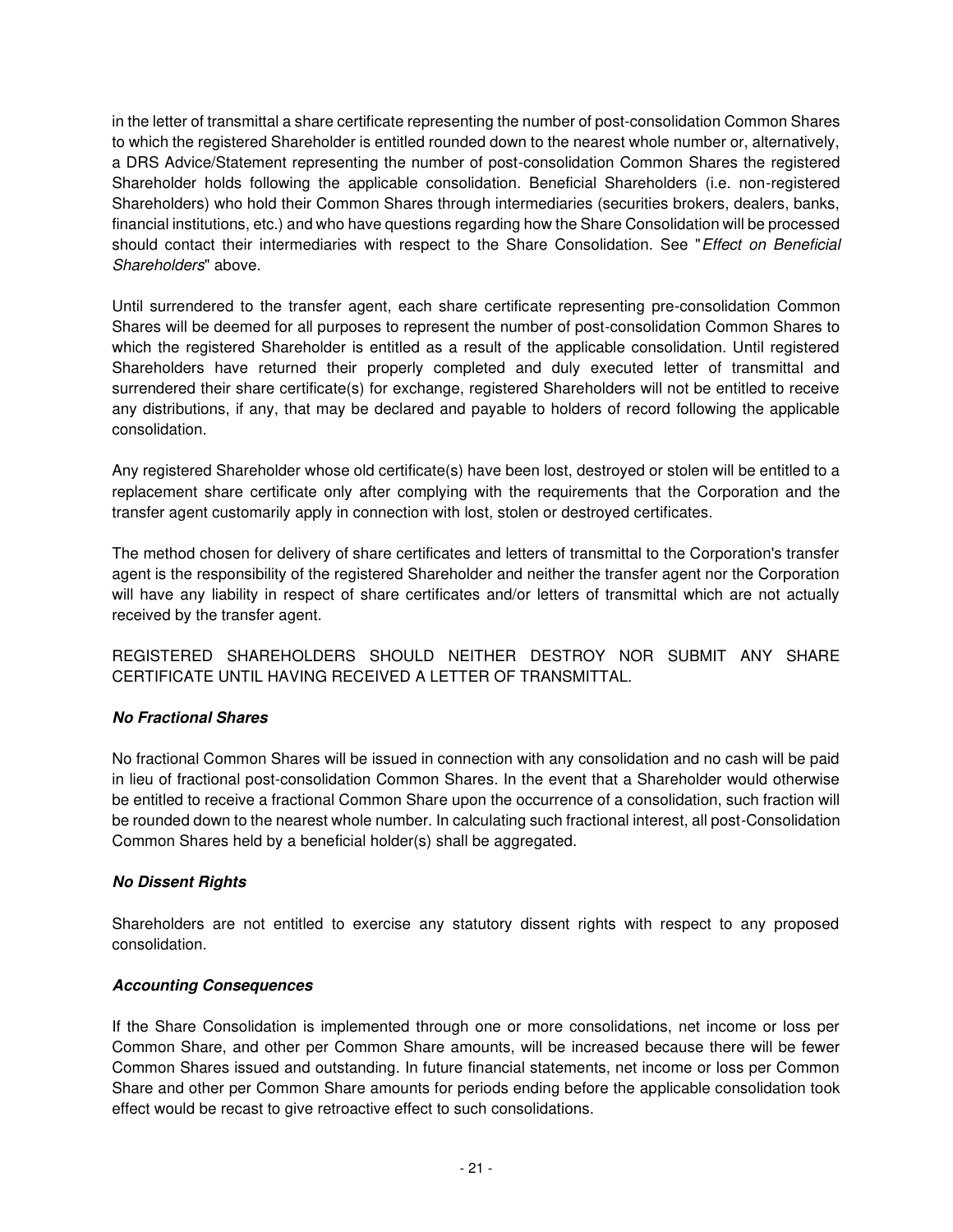## **NEO Approval**

Assuming shareholder approval is received at the Meeting, and assuming that the Board determines to proceed with the Share Consolidation, the Share Consolidation will be subject to acceptance by the NEO, and confirmation that, on a post-Share Consolidation basis, the Corporation would meet all of the NEO's applicable continuous listing requirements. If the NEO does not accept the Share Consolidation, the Corporation will not proceed with the Share Consolidation.

## **Risks Associated with the Share Consolidation**

Reducing the number of issued and outstanding Common Shares through the Share Consolidation is intended, absent other factors, to increase the per share market price of the Common Shares. However, the market price of the Common Shares will also be affected by the Corporation's financial and operational results, its financial position, including its liquidity and capital resources, the development of its operations, industry conditions, the market's perception of the Corporation's business and other factors, which are unrelated to the number of Common Shares outstanding.

The market price of the Common Shares immediately following the implementation of any consolidation is expected to be approximately equal to the market price of the Common Shares prior to the implementation of such consolidation multiplied by the applicable consolidation ratio but there is no assurance that the anticipated market price immediately following the implementation of any consolidation will be realized or, if realized, will be sustained or will increase. There is a risk that the total market capitalization of the Common Shares (the market price of the Common Shares multiplied by the number of Common Shares outstanding) after the implementation of any consolidation may be lower than the total market capitalization of the Common Shares prior to the implementation of any consolidation.

Although the Corporation believes that establishing a higher market price for the Common Shares could increase investment interest for the Common Shares in equity capital markets by potentially broadening the pool of investors that may consider investing in the Corporation, including investors whose internal investment policies prohibit or discourage them from purchasing stocks trading below a certain minimum price, there is no assurance that implementing the Share Consolidation will achieve this result.

If the Share Consolidation is implemented through one or more consolidations and the market price of the Common Shares (adjusted to reflect the applicable consolidation ratio) declines, the percentage decline as an absolute number and as a percentage of the Corporation's overall market capitalization may be greater than would have occurred if any such consolidation had not been implemented. Both the total market capitalization of a company and the adjusted market price of such company's shares following a consolidation may be lower than they were before the consolidation took effect. The reduced number of Common Shares that would be outstanding after any consolidation is implemented could adversely affect the liquidity of the Common Shares.

Any consolidation may result in some Shareholders owning "odd lots" of fewer than 100 Common Shares on a post-consolidation basis. Odd lot Common Shares may be more difficult to sell, or may attract greater transaction costs per Common Share to sell, and brokerage commissions and other costs of transactions in odd lots may be higher than the costs of transactions in "round lots" of even multiples of 100 Common Shares.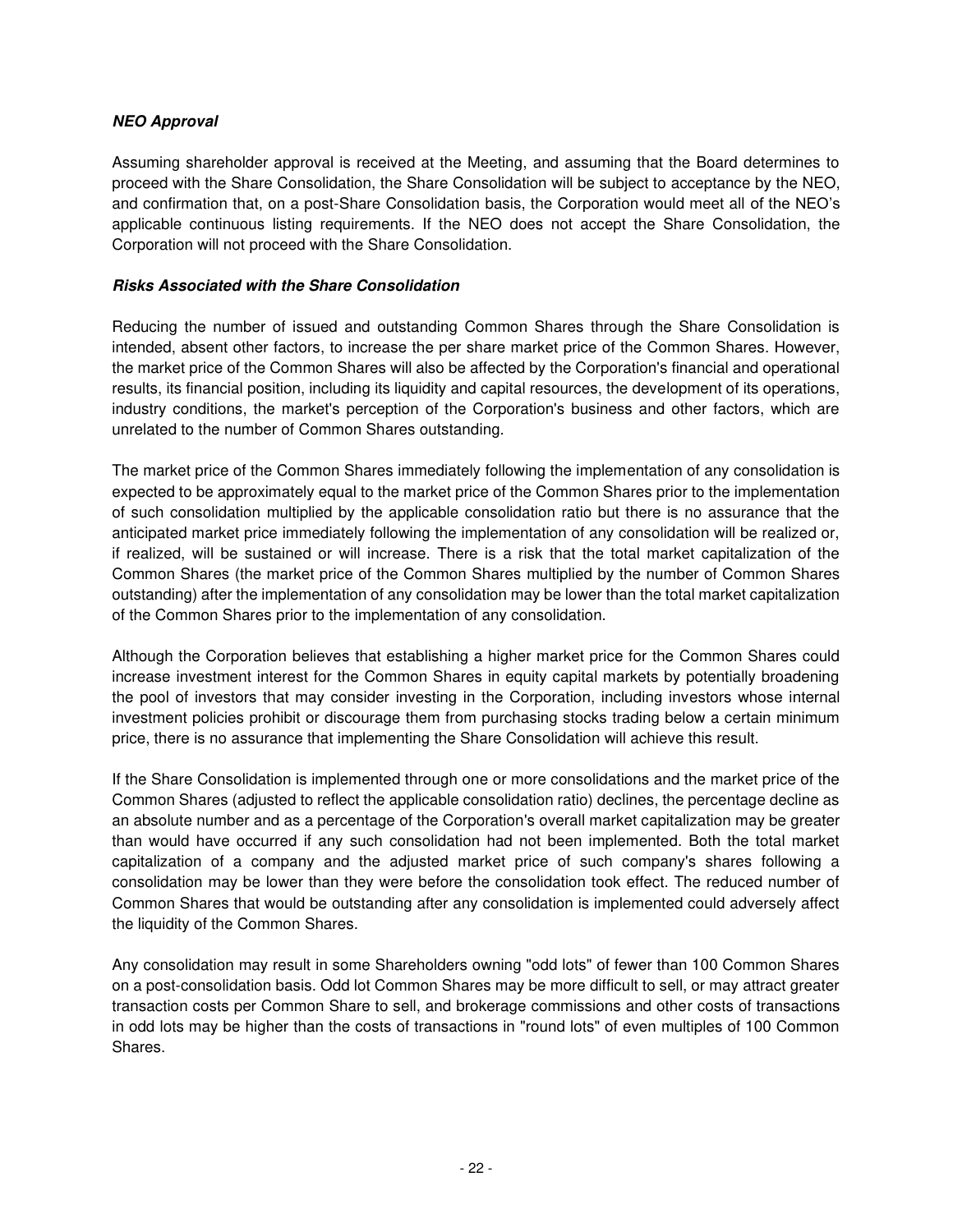## **Tax Considerations**

SHAREHOLDERS SHOULD CONSULT THEIR TAX ADVISORS REGARDING THE TAX CONSEQUENCES OF THE SHARE CONSOLIDATION TO THEM, INCLUDING THE EFFECTS OF ANY CANADIAN OR U.S. FEDERAL, PROVINCIAL, STATE, LOCAL, FOREIGN AND/OR OTHER TAX LAWS.

## **INDEBTEDNESS OF DIRECTORS AND EXECUTIVE OFFICERS**

<span id="page-26-0"></span>Except as set out below, no individual who is, or at any time during the most recently completed financial year of the Corporation was, a director or executive officer of the Corporation, and no proposed nominee for election as a director of the Corporation, or any associate of any such director, executive officer or proposed nominee: (i) is or at any time since the beginning of the most recently completed financial year of the Corporation has been, indebted to the Corporation or any of its subsidiaries, or (ii) whose indebtedness to another entity is, or at any time since the beginning of the most recently completed financial year of the Corporation has been, the subject of a guarantee, support agreement, letter of credit or other similar arrangement or understanding provided by the Corporation or any of its subsidiaries.

## **Aggregate Indebtedness**

The following table sets out, as at April 30, 2022, the aggregate amount of indebtedness to the Corporation or any of its subsidiaries for all directors, executive officers and employees and former directors, executive officers and employees of the Corporation or any of its subsidiaries:

| Aggregate Indebtedness (\$) |                                    |                          |  |  |  |  |  |  |
|-----------------------------|------------------------------------|--------------------------|--|--|--|--|--|--|
| <b>Purpose</b>              | To the Company or its Subsidiaries | <b>To Another Entity</b> |  |  |  |  |  |  |
| Share purchases             | Nil                                | Nil                      |  |  |  |  |  |  |
| Other                       | Nil                                | Nil                      |  |  |  |  |  |  |

## **Indebtedness of Directors and Executive Officers under Securities Purchase and Other Programs**

The following table sets out the aggregate amount of indebtedness to the Corporation or any of its subsidiaries for each individual who is, or at any time during the most recently completed financial year was, a director or executive officer of the Corporation, each proposed nominee for election as a director of the Corporation, and each associate of any such director, executive officer or proposed nominee:

| Indebtedness of Directors and Executive Officers under (1) Securities Purchase and (2) Other Programs |                                            |                                                                             |                                                             |                                                                                                                 |                                            |                                                                         |  |  |  |  |  |
|-------------------------------------------------------------------------------------------------------|--------------------------------------------|-----------------------------------------------------------------------------|-------------------------------------------------------------|-----------------------------------------------------------------------------------------------------------------|--------------------------------------------|-------------------------------------------------------------------------|--|--|--|--|--|
| <b>Name and Principal</b><br><b>Position</b>                                                          | Involvement<br>of Company<br>or Subsidiary | Largest<br>Amount<br>Outstanding<br><b>During Fiscal</b><br>2021<br>$($ \$) | Amount<br>Outstanding<br>as at April 30,<br>2022<br>$($ \$) | Financially<br><b>Assisted</b><br><b>Securities</b><br><b>Purchases</b><br><b>During</b><br>Fiscal 2021<br>(# ) | <b>Security for</b><br><b>Indebtedness</b> | Amount<br>Forgiven<br><b>During</b><br><b>Fiscal</b><br>2021<br>$($ \$) |  |  |  |  |  |
| <b>Securities Purchase Programs</b>                                                                   |                                            |                                                                             |                                                             |                                                                                                                 |                                            |                                                                         |  |  |  |  |  |
| N/A                                                                                                   | N/A                                        | N/A                                                                         | N/A                                                         | N/A                                                                                                             | N/A                                        | N/A                                                                     |  |  |  |  |  |
| <b>Other Programs</b>                                                                                 |                                            |                                                                             |                                                             |                                                                                                                 |                                            |                                                                         |  |  |  |  |  |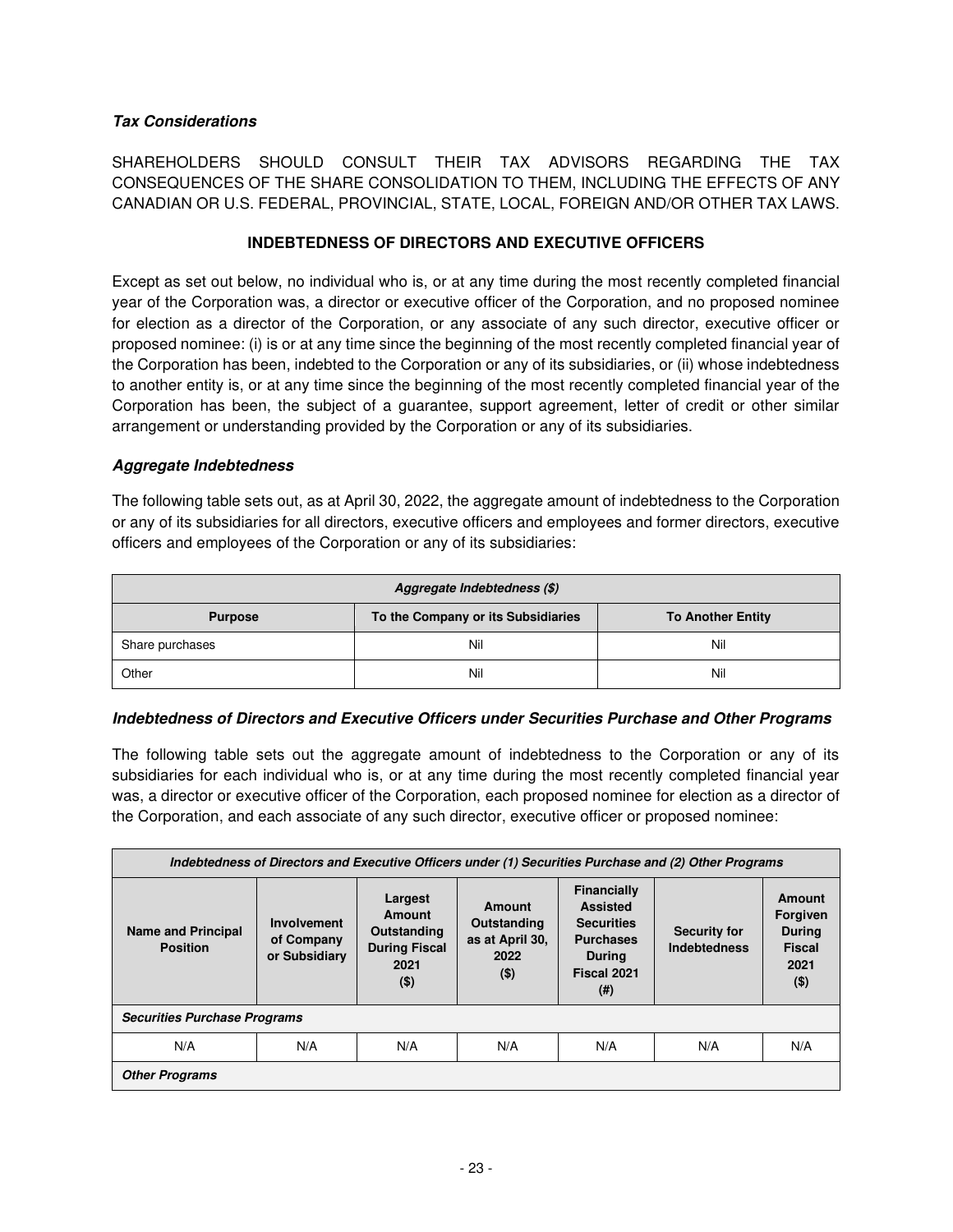| Indebtedness of Directors and Executive Officers under (1) Securities Purchase and (2) Other Programs |                                                   |                                                                             |                                                             |                                                                                                          |                                            |     |  |  |  |  |  |  |
|-------------------------------------------------------------------------------------------------------|---------------------------------------------------|-----------------------------------------------------------------------------|-------------------------------------------------------------|----------------------------------------------------------------------------------------------------------|--------------------------------------------|-----|--|--|--|--|--|--|
| <b>Name and Principal</b><br><b>Position</b>                                                          | <b>Involvement</b><br>of Company<br>or Subsidiary | Largest<br>Amount<br>Outstanding<br><b>During Fiscal</b><br>2021<br>$($ \$) | Amount<br>Outstanding<br>as at April 30,<br>2022<br>$($ \$) | Financially<br><b>Assisted</b><br><b>Securities</b><br><b>Purchases</b><br>During<br>Fiscal 2021<br>(# ) | <b>Security for</b><br><b>Indebtedness</b> |     |  |  |  |  |  |  |
| Philip van den Berg,<br><b>Chief Financial Officer</b>                                                | Lender                                            | \$75,000                                                                    | Nil                                                         | Nil                                                                                                      | N/A                                        | Nil |  |  |  |  |  |  |
| Andreas Met.<br><b>Former Director</b>                                                                | Lender                                            | \$83,822                                                                    | Nil                                                         | Nil                                                                                                      | N/A                                        | Nil |  |  |  |  |  |  |
| Kiran Sidhu,<br><b>Chief Executive</b><br>Officer                                                     | Lender                                            | \$113,240                                                                   | Nil                                                         | Nil                                                                                                      | N/A                                        | Nil |  |  |  |  |  |  |

# **SECURITY BASED COMPENSATION ARRANGEMENTS**

## <span id="page-27-0"></span>**Equity Compensation Plan Information**

The Equity Incentive Plan permits the grant of (i) nonqualified stock options ("**NQSOs**") and incentive stock options ("**ISOs**") (collectively, "**Options**"), (ii) restricted stock awards ("**Restricted Stock**"), (iii) restricted stock units ("**RSUs**"), (iv) stock appreciation rights ("**SARs**"), and (v) deferred stock units ("**DSUs**"), which are referred to herein collectively as "**Awards**," as more fully described below.

The following table sets out information as of December 31, 2021 with respect to the Equity Incentive Plan.

| <b>Plan Category</b>                                                 | Number of securities to be<br>issued upon exercise of<br>outstanding Options,<br>warrants and rights | Weighted-average exercise<br>price of outstanding<br>Options, warrants and<br>rights $(2)$ | <b>Number of securities</b><br>remaining available for<br>future issuance under equity<br>compensation plans |  |  |
|----------------------------------------------------------------------|------------------------------------------------------------------------------------------------------|--------------------------------------------------------------------------------------------|--------------------------------------------------------------------------------------------------------------|--|--|
| Equity compensation plans<br>approved by Shareholders <sup>(1)</sup> | 1,774,710                                                                                            | \$9.10                                                                                     | 1,465,402                                                                                                    |  |  |
| Equity compensation plans not<br>approved by Shareholders            | 62.437                                                                                               | \$86.67                                                                                    | Nil                                                                                                          |  |  |
| <b>TOTAL</b>                                                         | 1,837,147                                                                                            | \$11.73                                                                                    | 1,465,402                                                                                                    |  |  |

#### **Notes:**

(1) The maximum number of Common Shares issuable under the Equity Incentive Plan of the Corporation as of December 31, 2021 was 3,302,549, representing 10% of the number of the issued and outstanding Common Shares (the "**Outstanding Share Number**").

(2) Amount in CAD.

As at December 31, 2021: (i) a total of 1,774,710 Options, representing approximately 5.37% of the Outstanding Share Number, were outstanding under the Equity Incentive Plan; and (ii) a total of 62,437 stock options, representing approximately 0.19% of the Outstanding Share Number, were outstanding under previous incentive plans. No additional Awards were outstanding under the Equity Incentive Plan as at such date. As at December 31, 2021, an aggregate of 1,465,402 Common Shares remained available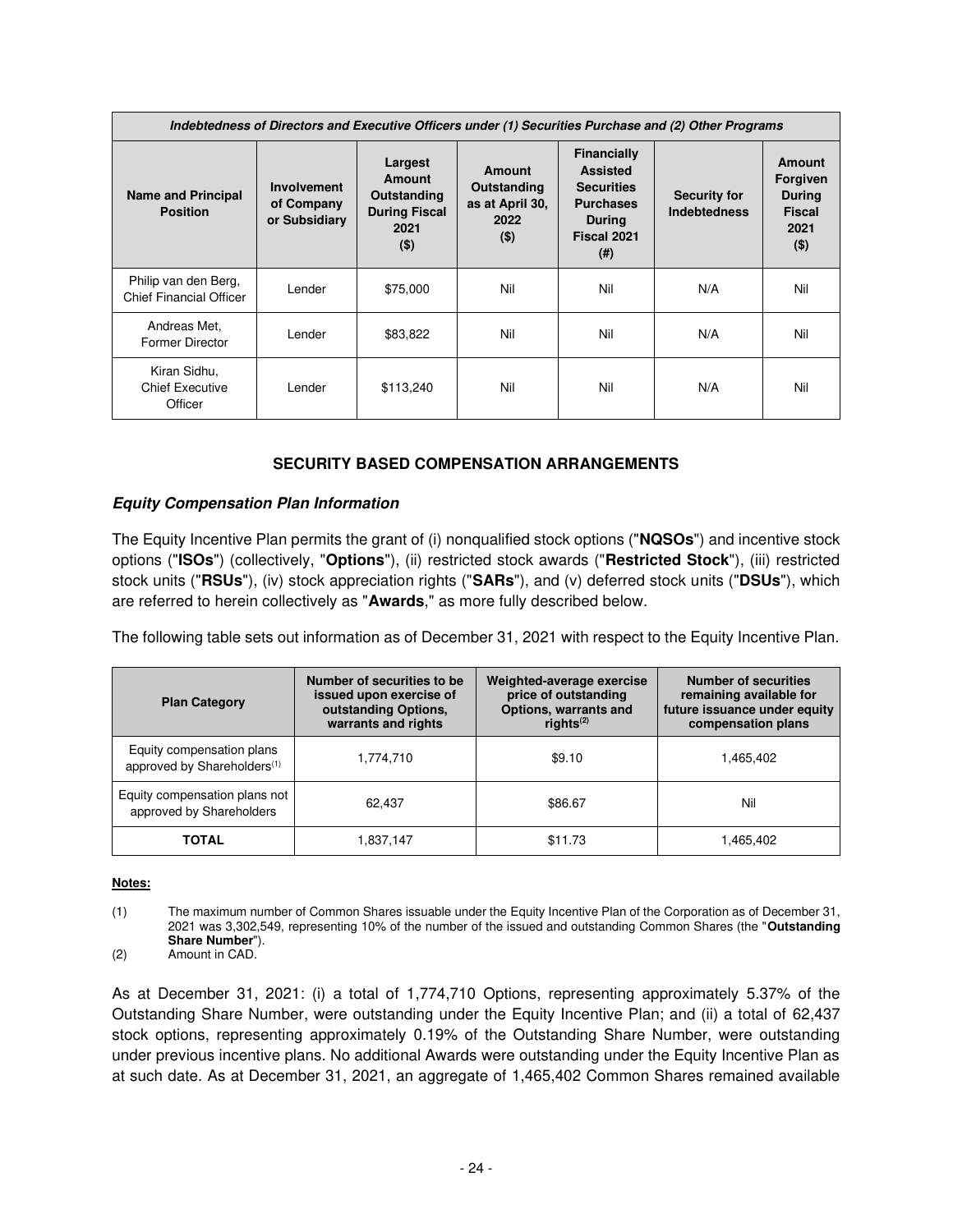for issuance under the Equity Incentive Plan, representing approximately 4.44% of the Outstanding Share Number.

# **Summary of Terms and Conditions of the Equity Incentive Plan**

The principal features of the Equity Incentive Plan are summarized below.

# Purpose

The Compensation Committee is authorized to grant Options, Stock Appreciation Rights, Restricted Stock, Restricted Stock Units, Deferred Stock Units, or Other Stock-Based Awards granted under the Equity Incentive Plan, which may be denominated or settled in Common Shares, cash or in other forms.

The purpose of the Equity Incentive Plan is to attract, retain and reward those employees, directors and other individuals who are expected to contribute significantly to the success of the Corporation and its Affiliates, to incentivize such individuals to perform at the highest level, to strengthen the mutuality of interests between such individuals and the Corporation's shareholders and, in general, to further the best interests of the Corporation and its shareholders.

## **Options**

The Compensation Committee is authorized to grant Options to participants of the Equity Incentive Plan.

The purchase price per Common Share under an Option shall be determined by the Compensation Committee; provided, however, that, except subject to certain exceptions described in the Equity Incentive Plan, such purchase price shall not be less than 100% of the Fair Market Value (as defined in the Equity Incentive Plan) of a Common Share on the date of grant of such Option. With the approval of the Compensation Committee, a participant may elect to exercise an Option, in whole or in part, without payment of the aggregate Option price due on such exercise by electing to receive Common Shares equal in value to the difference between the Option price and the Fair Market Value on the date of exercise (any such exercise a "**Cashless Exercise**") computed in accordance with the Equity Incentive Plan.

The equity value of Options (as such term is defined in the Equity Incentive Plan) granted to a non-employee director, within a one-year period, pursuant to the Equity Incentive Plan shall not exceed US\$100,000 and the aggregate equity value of all Awards, that are eligible to be settled in Common Shares granted to a nonemployee director, within a one-year period, pursuant to all Security Based Compensation Arrangements (as such term is defined in the Equity Incentive Plan), shall not exceed US\$150,000.

The term of each Option shall be fixed by the Compensation Committee but shall not exceed 6 years from the date of grant thereof. Except as otherwise provided by the Compensation Committee in the terms of an award grant agreement for a participant, the term of each Option shall be 6 years from the date of the grant thereof. Notwithstanding the foregoing and subject to certain exceptions detailed in the Equity Incentive Plan, if the term of an Option (other than an "incentive stock option" under Section 422 of the United States Internal Revenue Code) would otherwise expire during, or within ten business days of the expiration of, a Blackout Period (as such term is defined in the Equity Incentive Plan) applicable to any participant subject to Section 409A of the United States Internal Revenue Code, then the term of such Option shall be extended to the close of business on the tenth business day following the expiration of the Blackout Period.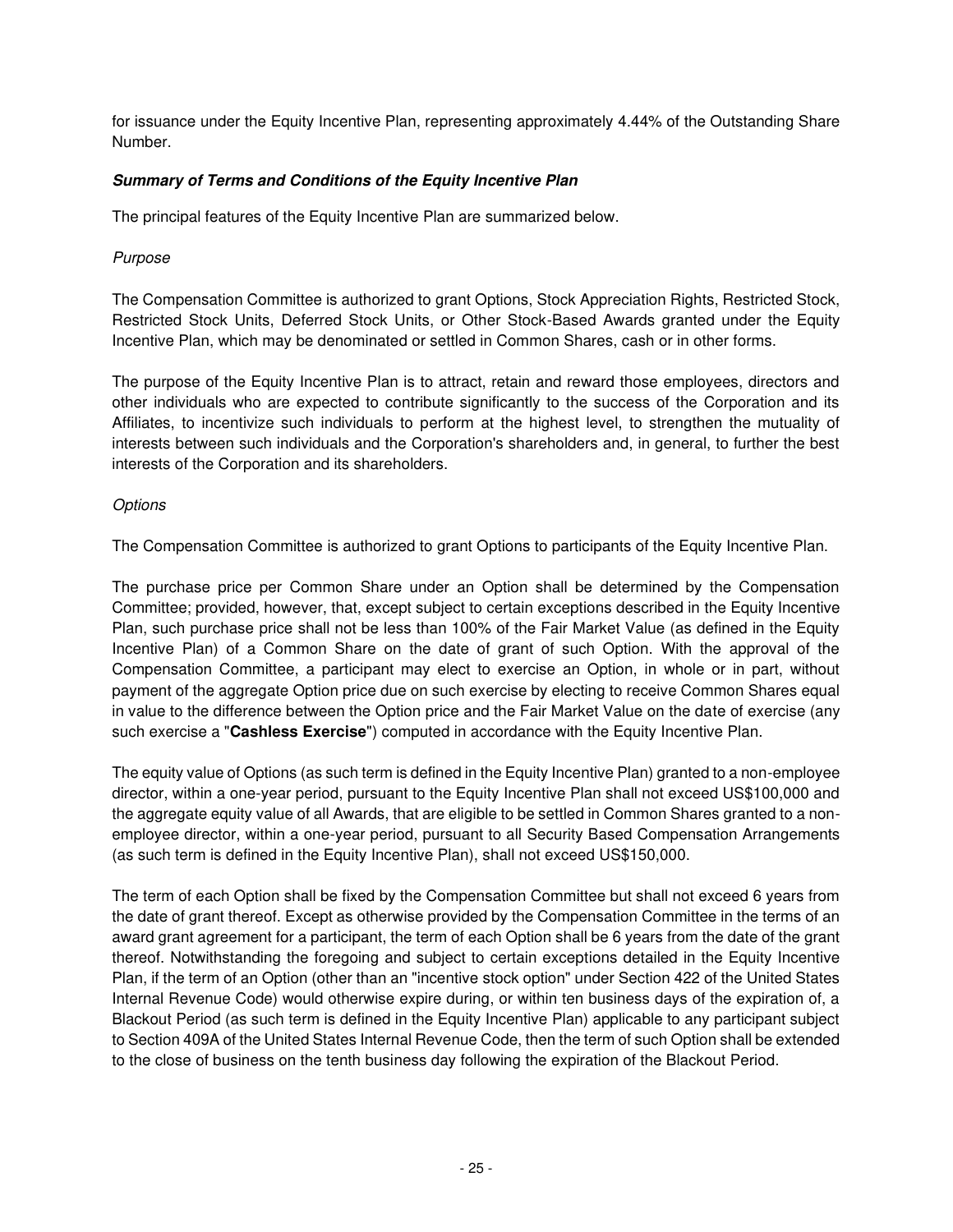Except as otherwise provided by the Compensation Committee in the terms of an award grant agreement for a participant, Options will vest and become exercisable as follows: (i) as to the first one-third on the first anniversary of the date of the grant thereof; (ii) as to the second one-third on the second anniversary of the date of the grant thereof; and (iii) as to the third and final one-third on the third anniversary of the date of the grant thereof.

# Restricted Stock and RSUs

The Equity Incentive Plan provides the Compensation Committee with authority to grant Restricted Stock and RSUs, which adds a medium-term incentive option to the Corporation's compensation program. Restricted Stock and RSUs may be granted as part of an employee's "at risk" incentives and are considered "medium-term" incentives because they vest no later than three years after the date of grant and any payments on the vesting dates are determined with reference to the market price of Common Shares on that date.

Common Shares of Restricted Stock and RSUs shall be subject to such restrictions as the Compensation Committee may impose (including, without limitation, any limitation on the right to receive any dividend or dividend equivalent or other right), which restrictions may lapse separately or in combination at such time or times, in such installments or otherwise, as the Compensation Committee may deem appropriate.

# Stock Appreciation Rights

The Compensation Committee is authorized to grant Stock Appreciation Rights to participants under the Equity Incentive Plan. SARs may be granted hereunder to Participants either alone or in addition to other Awards granted under the Equity Incentive Plan and may, but need not, relate to a specific Options. A freestanding SAR shall not have a term of greater than 10 years or an exercise price less than 100% of fair market value a Common Share on the date of grant.

# Deferred Stock Units

The Equity Incentive Plan provides the Compensation Committee with the authority to grant Deferred Stock Units that provide members of the Board with compensation opportunities which are compatible with shareholder interests, encourages a sense of ownership and rewards significant achievements. The benefit of holding DSUs is realized in the form of a cash payment to the member of the Board that is only made after the termination or retirement of the member from the Board or after their death. The form of compensation provided by the DSU plan provides the Corporation with the ability to reduce Board cash compensation costs in the short-term and is intended to align Board compensation with shareholder interests.

DSUs vest immediately upon grant but may only be redeemed upon a DSU holder's termination (not later than the 90-day period following the Director Termination Date). DSUs may be satisfied by delivery of Common Shares, other Awards, or a combination thereof, as determined by the Compensation Committee at the date of grant or thereafter.

The Compensation Committee, in its discretion, may award cash, shares, other Awards or other property equal in value to dividends paid with respect to Common Shares with respect to Awards of DSUs. The entitlements on such Dividend Equivalents will not be available until the expiration of the deferral period for the Award of DSUs.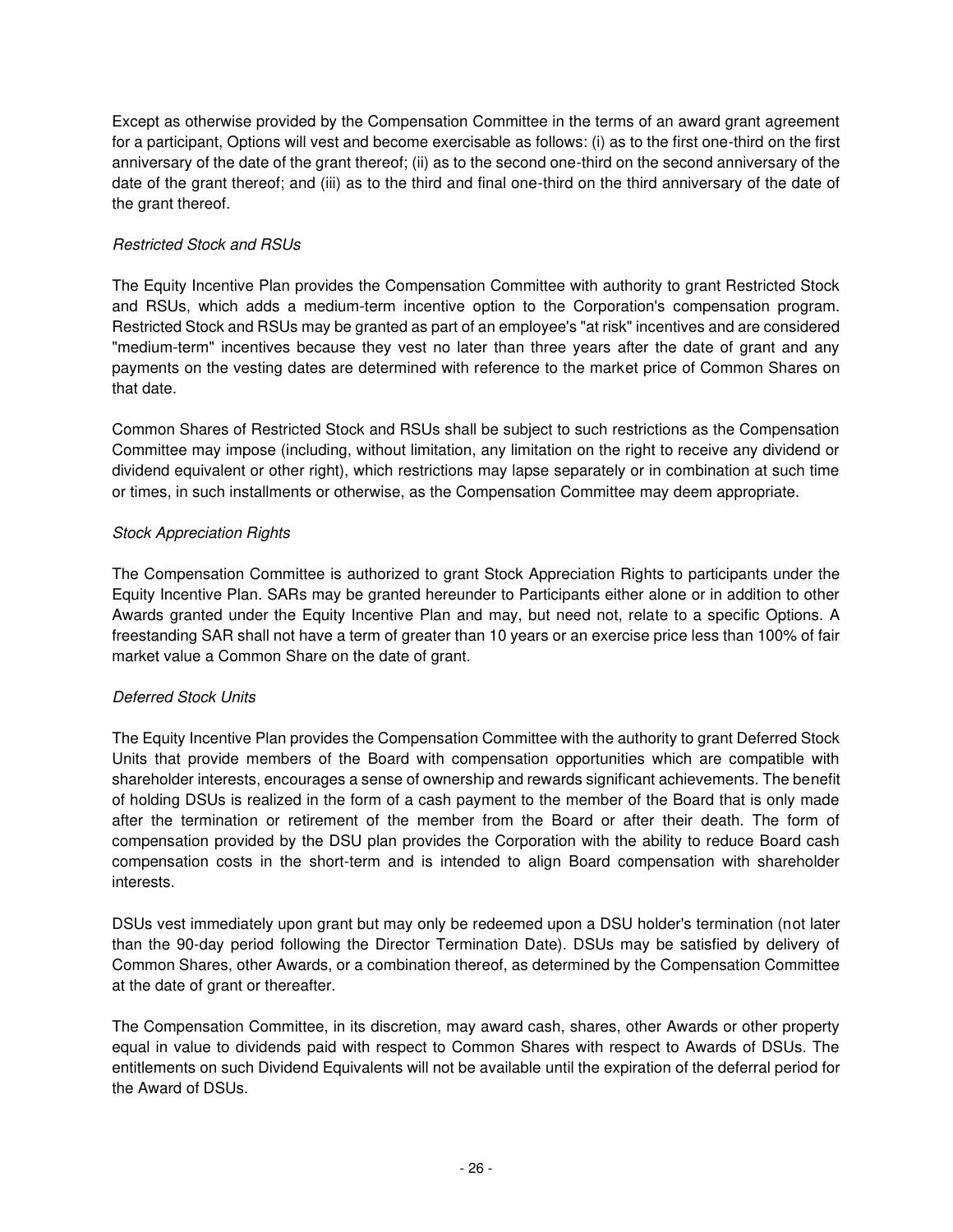## General

The maximum number of Common Shares available for issuance under the Equity Incentive Plan shall not exceed 10% of the issued and outstanding Common Shares from time to time when taken together with all other Security Based Compensation Arrangements of the Corporation.

The number of Common Shares issuable to insiders, at any time, under all Security Based Compensation Arrangements of the Corporation, may not exceed 10% of the Corporation's issued and outstanding Common Shares; and the number of Common Shares issued to insiders within any one-year period, under all Security Based Compensation Arrangements of the Corporation, may not exceed 10% of the issued and outstanding Common Shares.

In the event that a participant holds 20% or more of the issued and outstanding Common Shares or the settlement of an Award in shares would cause the participant to hold 20% or more of the issued and outstanding Common Shares, such participant shall only be granted Awards that can be settled in cash.

## Change in Control

Subject to certain exceptions included in the Equity Incentive Plan, the occurrence of a Change in Control (as such term is defined in the Equity Incentive Plan) will not result in the vesting of Unvested Awards (as such term is defined in the Equity Incentive Plan) nor the lapse of any period of restriction pertaining to any Restricted Stock or RSUs. Subject to the Compensation Committee reasonably determining otherwise, for the period of 24 months following a Change in Control, where a participant's employment or term of office or engagement is terminated for any reason, other than for cause, any Unvested Awards as at the date of such termination shall be deemed to have vested, and any period of restriction shall be deemed to have lapsed, as at the date of such termination and shall become payable as at the date of termination, except that any successor entity may agree to assume the obligations of the Corporation in respect of such Unvested Awards.

## Non-Transferrable

All Awards granted under the Equity Incentive Plan are non-transferable, except as may be permitted by the Compensation Committee, as specifically provided in an award agreement, or by will or the law of descent.

## Administration of Equity Incentive Plan

The Compensation Committee may specify the circumstances in which Awards shall be exercised, vested, paid or forfeited in the event a participant ceases to provide service to the Corporation or any affiliate prior to the exercise or settlement of such Award. If no such circumstances are specified in the terms of a grant agreement for a Participant: (i) if a participant resigns their office or employment, or the employment of a participant is terminated, or a participant's contract as a consultant terminates, only the portion of the Options that have vested and are exercisable at the date of any such resignation or termination may be exercised by the participant during the period ending 90 days after the date of resignation or termination, as applicable, after which period all Options expire; and (ii) any Options, whether vested or unvested, will expire immediately upon the participant being dismissed from their office or employment for cause or on a participant's contract as a consultant being terminated before its normal termination date for cause, including where a participant resigns their office or employment or terminates their contract as a consultant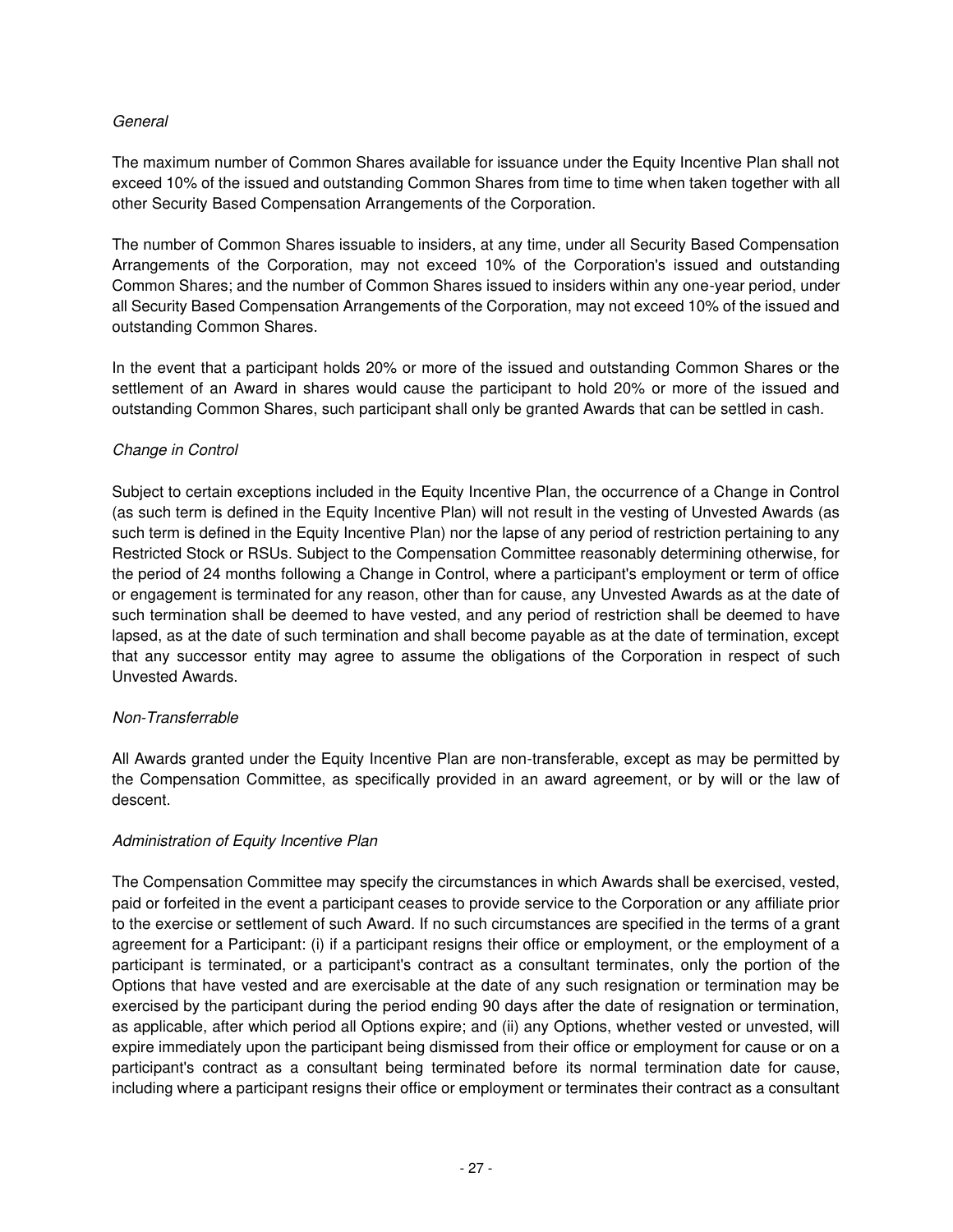after being requested to do so by the Corporation as an alternative to being dismissed or terminated by the Corporation for cause.

## **Amendments**

The Board may amend, alter, suspend, discontinue or terminate the Equity Incentive Plan and any outstanding Awards granted hereunder, in whole or in part, at any time without notice to or approval by the shareholders of the Corporation, for any purpose whatsoever, provided that all material amendments to the Equity Incentive Plan shall require the prior approval of the Shareholders of the Corporation and must comply with the rules of the NEO. Examples of the types of amendments that are not material include: (i) amendments to ensure continuing compliance with applicable law, applicable stock exchange rules and regulations or accounting or tax rules and regulations; (ii) amendments of a "housekeeping" nature, which include amendments to correct any defect, supply any omission, or reconcile any inconsistency in the Equity Incentive Plan or any Award Agreement in the manner and to the extent it shall deem desirable to carry the Equity Incentive Plan into effect; (iii) changing the vesting provision of the Equity Incentive Plan or any Award; (iv) waiving any conditions or rights under any Award; (v) changing the termination provisions of any Award that does not entail an extension beyond the original expiration date thereof; (vi) adding or amending a cashless exercise provision; (vii) adding or amending a financial assistance provision; (viii) changing the process by which a Participant who wishes to exercise his or her Award can do so, including the required form of payment for the Common Shares being purchased, the form of written notice of exercise provided to the Corporation and the place where such payments and notices must be delivered; and (ix) delegating any or all of the powers of the Compensation Committee to administer the Equity Incentive Plan to officers of the Corporation.

# **STATEMENT OF EXECUTIVE COMPENSATION**

<span id="page-31-0"></span>The following information regarding executive compensation is presented in accordance with National Instrument Form 51-102F6 – Statement of Executive Compensation. The objective of this disclosure is to communicate the compensation the Corporation paid, made payable, awarded, granted, gave or otherwise provided to each named executive officer and director for the financial year ended December 31, 2021, and the decision-making process relating to compensation.

Information contained in this form is as of December 31, 2021 unless indicated otherwise.

# **Compensation Discussion and Analysis**

## **Compensation Governance**

The Board has not adopted any formal policies or procedures to determine the compensation of the Corporation's directors or executive officers. The compensation of the directors and executive officers is determined by the Board, based on the recommendations of the Compensation Committee. Recommendations of the Compensation Committee are made giving consideration to the objectives discussed below and, if applicable, considering applicable industry data.

The Compensation Committee currently consists of three directors: Avtar Dhaliwal (Chair), Quinn Field-Dyte and Anmol Sidhu, all of whom have direct and indirect experience relevant to their roles as members of the Compensation Committee. All of the members of the Compensation Committee are independent directors of the Corporation. For details regarding the experience of the members of the Compensation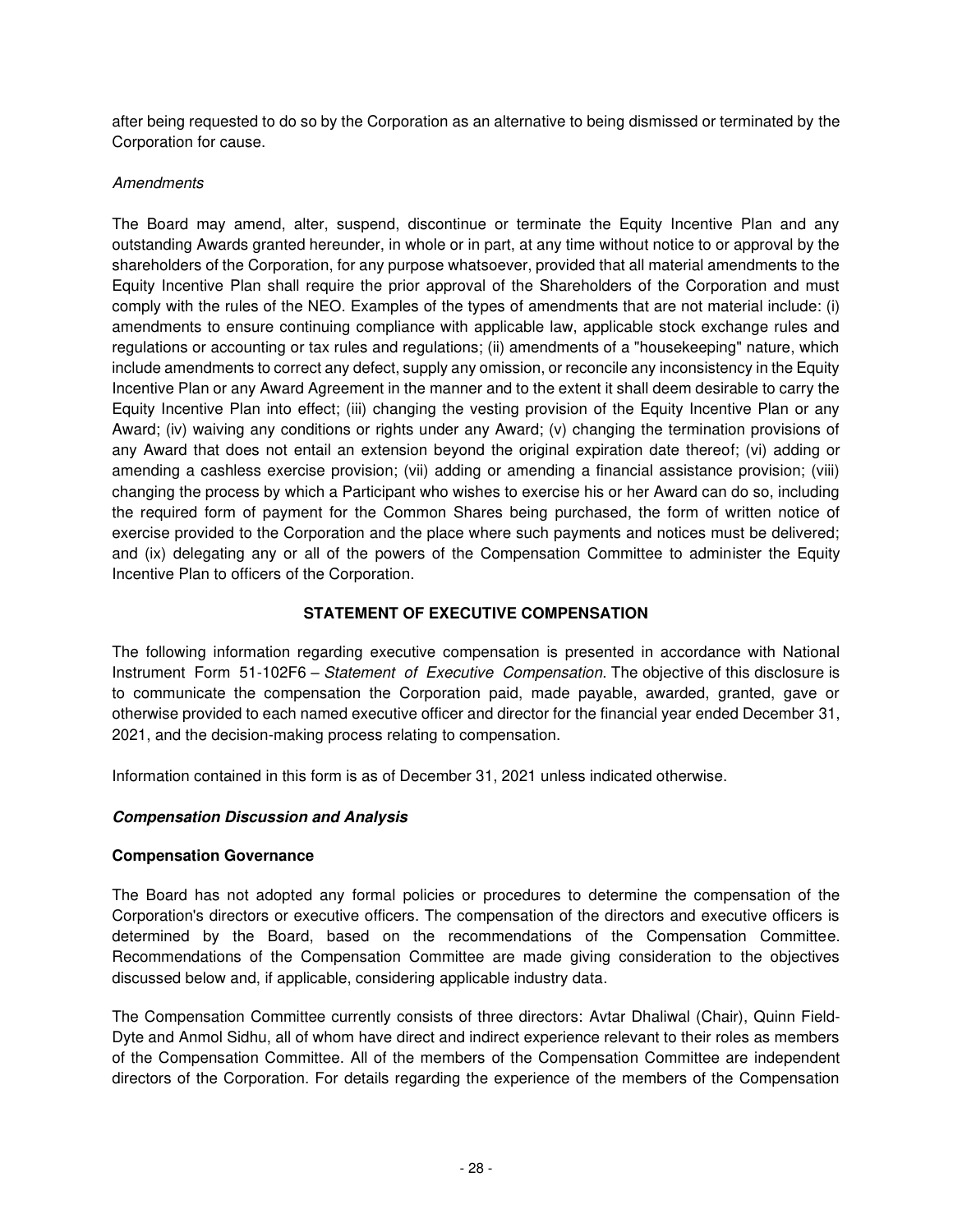Committee, see the biographies of each member set out under "Particulars of Matters to be Acted Upon *–* Election of Directors".

The role and responsibility of the Compensation Committee is to assist the Board in fulfilling its responsibilities for compensation philosophy and guidelines, and fixing compensation levels for the directors and executive officers. In addition, the Compensation Committee is charged with reviewing the Equity Incentive Plan and proposing changes thereto, approving any awards of options under the Equity Incentive Plan and recommending any other employee benefit plans, incentive awards and perquisites with respect to the directors and executive officers of the Corporation. The Compensation Committee is also responsible for reviewing, approving and reporting to the Board on the Corporation's succession plans for its executive officers.

The Compensation Committee endeavors to ensure that the philosophy and operation of the Corporation's compensation program reinforces its culture and values, creates a balance between risk and reward, attracts, motivates, and retains executive officers over the long-term and aligns their interests with those of the shareholders. In addition, the Compensation Committee is responsible for reviewing the Corporation's annual disclosure regarding executive compensation for inclusion where appropriate in the Corporation's disclosure documents.

# **Elements of Compensation**

1. Base Salary

Base salary is the fixed portion of each executive officer's total compensation. It is designed to provide income certainty. In determining the base level of compensation for the executive officers, weight is placed on the following factors: the particular responsibilities related to the position, salaries or fees paid by companies of similar size in the industry, level of experience of the executive and overall performance, and the time which the executive officer is required to devote to the Corporation in fulfilling his or her responsibilities. Certain executives have agreed to take all or a portion of their base salary in the form of Common Shares to reduce cash expenditures of the Corporation and further align the incentives of officers with those of shareholders.

# 2. Short-Term Incentive Awards

A cash incentive payment or bonus is a short-term incentive that is intended to reward each executive officer for his or her individual contribution and performance of personal objectives in the context of overall corporate performance. Cash bonuses are designed to motivate executive officers to achieve personal business objectives, to be accountable for their relative contribution to the Corporation's performance, as well as to attract and retain executives. In determining compensation and, in particular, bonuses, the Compensation Committee considers factors over which the executive officer can exercise control, such as their role in identifying and completing acquisitions and integrating such acquisitions into the Corporation's business, meeting any budget targets established by controlling costs, taking successful advantage of business opportunities and enhancing the competitive and business prospects of the Corporation.

# 3. Long-Term Equity Incentive Awards

Long-term incentives are intended to align the interests of the Corporation's directors and executive officers with those of the shareholders and to provide a long-term incentive that rewards these parties for their contribution to the creation of shareholder value. In establishing the number of options or awards to be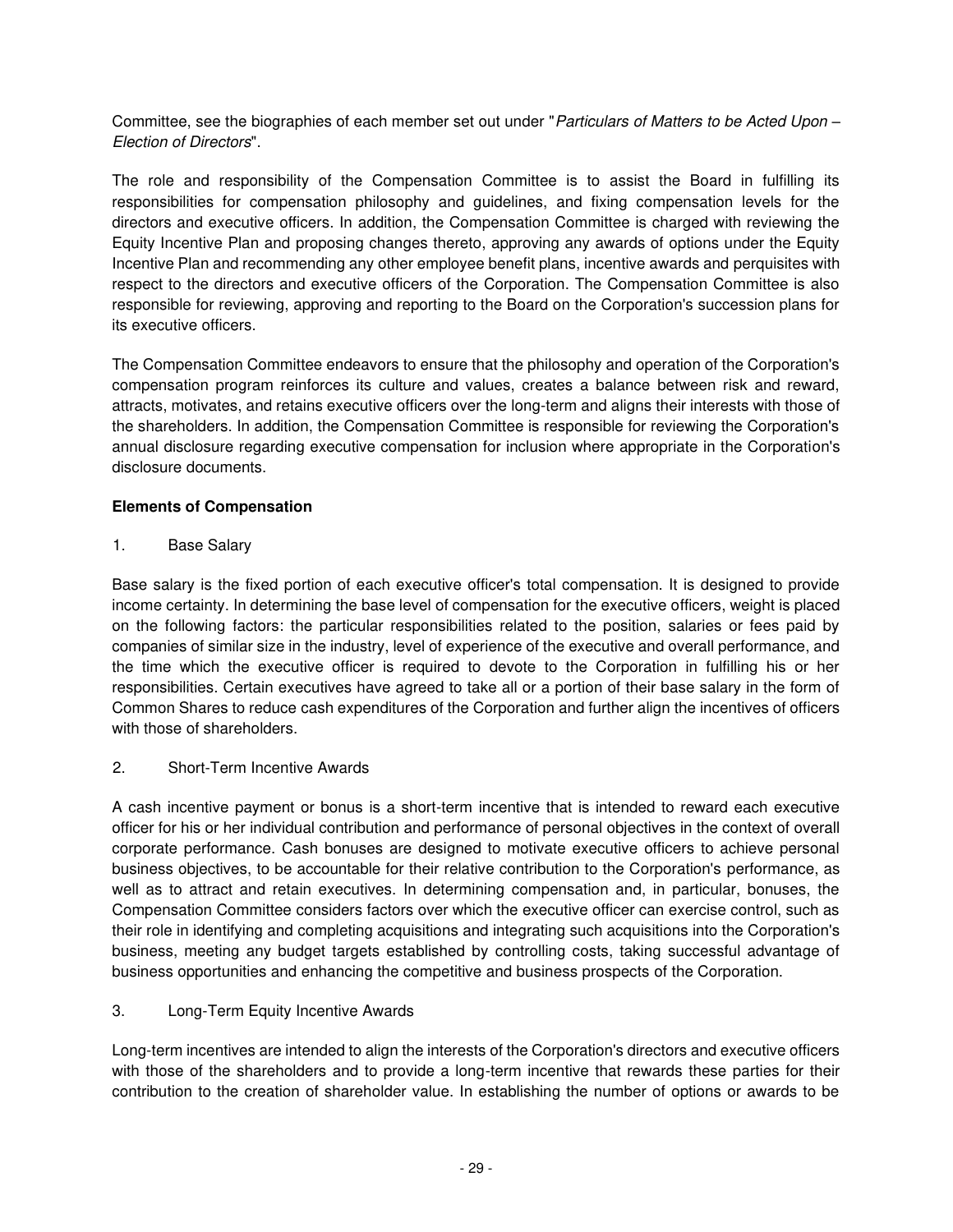granted under the Equity Incentive Plan, reference is made to the recommendations made by the Compensation Committee as well as the number of similar awards granted to officers and directors of other publicly-traded companies of similar size in the same business as the Corporation. The Compensation Committee and the Board also consider previous grants of options or awards and the overall number of options or awards that are outstanding relative to the number of outstanding securities in determining whether to make any new grants of options or awards and the size and terms of any such grants, as well as the level of effort, time, responsibility, ability, experience and level of commitment of the director or executive officer in determining the level of long-term equity incentive awards.

# **Risks Associated with the Compensation Policies and Practices**

As part of its oversight of the executive compensation program, the Compensation Committee considers the implications of any risks associated with such program. The following components of the compensation paid to the executives are considered to discourage such persons from taking unnecessary or excessive risks:

- base salaries and personal benefits are sufficiently competitive and not subject to performance risk although base salaries paid in shares are subject to share price risk; and
- to date, the Corporation's short and long term incentive awards have been largely based on past achievements, such as the successful completion of the Business Combination and financing transactions, rather than the achievement of pre-determined short-term financial goals.

The Compensation Committee believes that executive compensation risk management begins with ongoing Board oversight of:

- the Corporation's strategic objectives, results, regulatory reports and financial plans;
- fraud and error reporting;
- the Audit Committee's quarterly meetings with the external auditors, including discussions with the external auditors that exclude management; and
- the Corporation's internal control, management information system, financial reporting and financial control systems.

Based on this review, the Corporation has concluded that its compensation policies and procedures are not reasonably likely to have a material adverse effect on the Corporation or any of its subsidiaries.

## **Hedging**

Other than the Corporation's corporate disclosure and insider trading policy, no policies have been instituted related to the purchase by directors or Named Executive Officers (as defined below) of financial instruments, including, for greater certainty, prepaid variable forward contracts, equity swaps, collars, or units of exchange funds, that are designed to hedge or offset a decrease in market value of equity securities granted as compensation or held, director or indirectly, by any director or Named Executive Officer.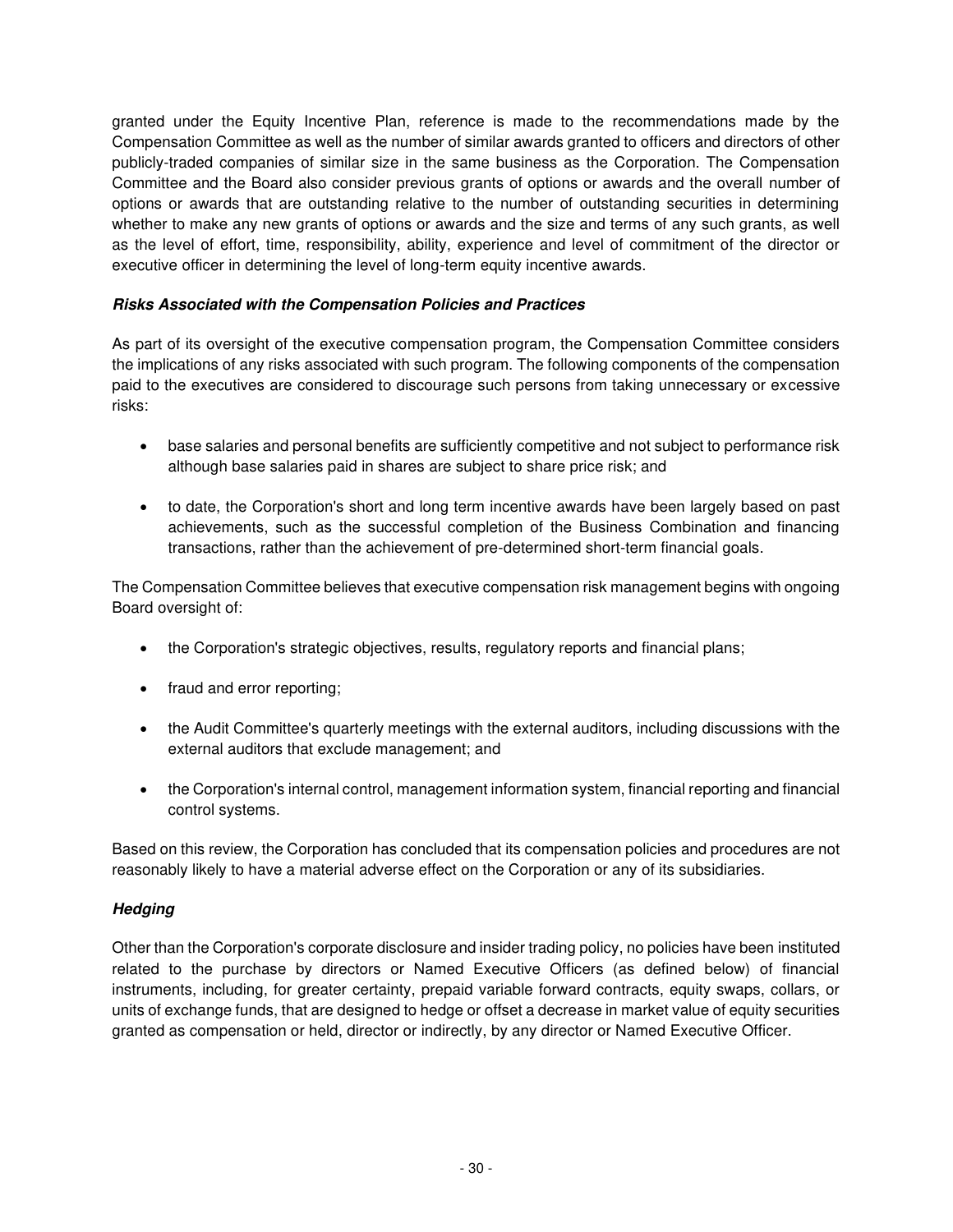## **Compensation Consultant**

The Corporation did not engage a compensation consultant or advisor at any time since the Corporation's most recently completed financial year.

## **Performance Graph**

Below is a chart comparing the Corporation's shareholder return to various North American cannabis indices over the five most recently completed financial years.



The Corporation went public on September 28, 2018 (the "**Go-Public Date**") by way of a reverse takeover of Apogee Opportunities Inc. Prior to February 2020, the Corporation outperformed the benchmark, which is the North American Marijuana index (the "**Cannabis Index**"). Outperformance peaked in April of 2019 when \$100 invested in the Common Shares on the Go-Public Date, would have resulted in a value of \$195. Over the same period, \$100 invested in the Cannabis Index on the Go-Public Date would have resulted in a value of \$92.

As at November 25, 2019, a \$100 investment in the Common Shares on the Go-Public Date would have broken even with a value of \$100 while an investment of \$100 in the Cannabis Index would have resulted in a \$63 loss with a value of \$27.

In total, during the period from the Go-Public Date until May 13, 2022, the Corporation provided a total negative cumulative shareholder return of 99% compared with a loss for the Cannabis Index of 76%. As of May 13, 2022, a \$100 investment in the Common Shares on the Go-Public Date would have a value of \$0.36, while a \$100 investment in the Cannabis Index on the Go-Public Date would have a value of \$23.60.

Management of the Corporation believes that a primary factor in the relative performance of the price of the Common Shares is the number of Common Shares issued in connection with the Corporation's acquisition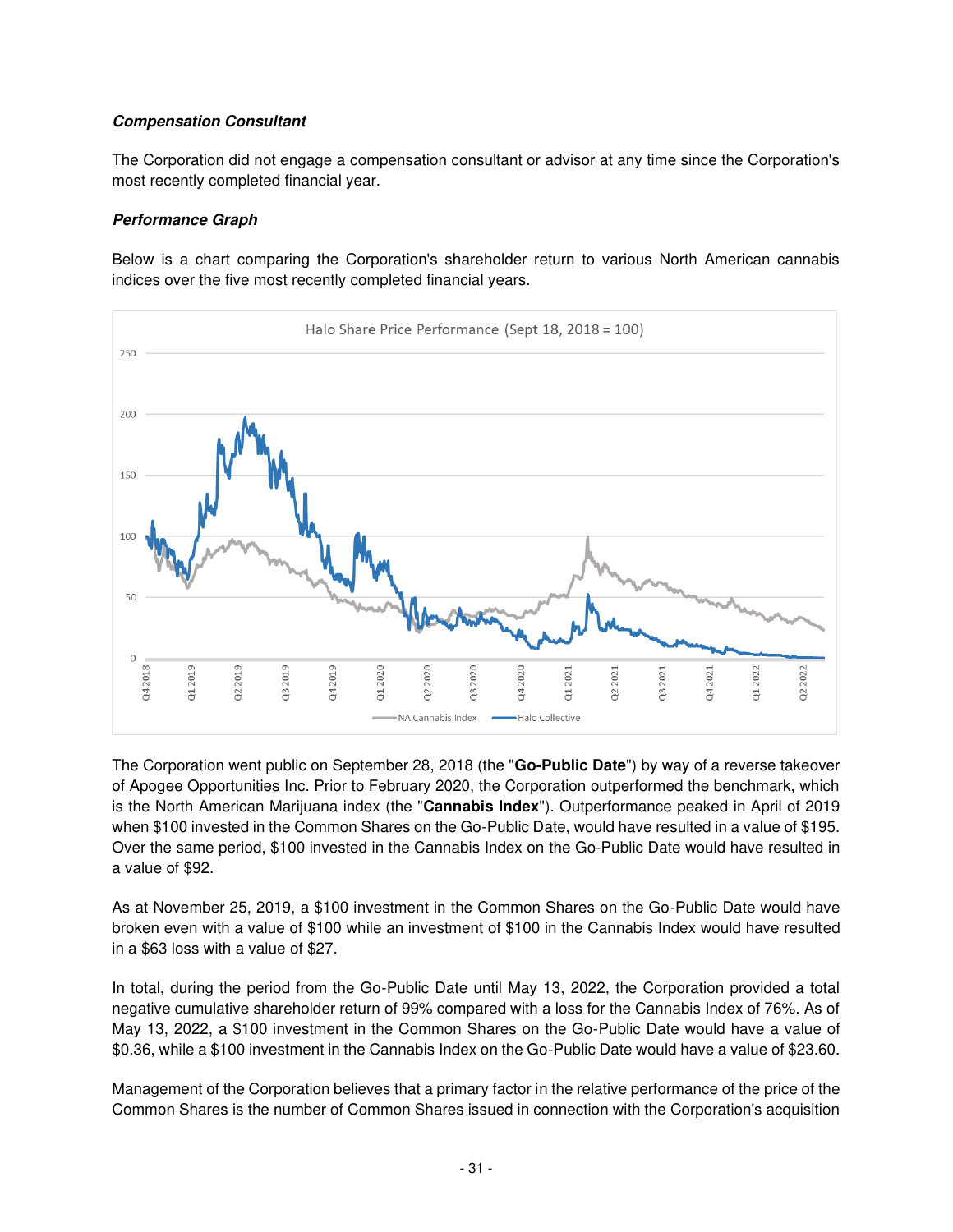strategy and the dilution therefrom. Since February 2020, the Corporation has issued approximately 122,008,598 Common Shares (approximately 97.59% of the issued and outstanding Common Shares as at the date hereof) in consideration for various acquisitions, including finder's fees. A large portion of these acquisitions were in respect of developing assets which do not yet contribute to the Corporation's revenue. Management has focused on growing the Corporation through the acquisition of strategic assets and typically issues Common Shares as consideration for such acquisitions to preserve the Corporation's balance sheet and cash position.

Between the Go-Public Date and March 31, 2022, executive compensation increased by 184.03%, an average 48.50% increase per year. The average compensation per executive during the period was \$32,067 per month, which includes \$12,564 of share-based compensation and bonuses. Executive compensation has increased more than the relative performance of the Common Shares compared with the Cannabis Index, which follows from factors described in further detail above.

## **Summary Compensation Table**

The following table summarizes, for the periods indicated, the compensation paid, payable, awarded, granted, given or otherwise provided, directly or indirectly, by the Corporation to each individual who served as the Corporation's Chief Executive Officer, Chief Financial Officer and each other named executive officer, as defined under Form 51-102F6 – Statement of Executive Compensation. Such persons are referred to collectively herein as the "**Named Executive Officers**".

| Name and              |      |                          |                            | Option-<br>based  |                              | <b>Non-equity incentive</b><br>plan compensation<br>$($ \$) | <b>Pension</b>   | <b>All other</b>        | <b>Total</b>            |
|-----------------------|------|--------------------------|----------------------------|-------------------|------------------------------|-------------------------------------------------------------|------------------|-------------------------|-------------------------|
| principal<br>position | Year | <b>Salary</b><br>$($ \$) | based<br>awards<br>$($ \$) | awards<br>$($ \$) | Annual<br>incentive<br>plans | Long-<br>term<br>incentive<br>plans                         | value<br>$($ \$) | compensation<br>$($ \$) | compensation<br>$($ \$) |
|                       | 2021 | $$802.950^{(1)}$         | Nil                        | \$732,388(2)      | Nil                          | Nil                                                         | Nil              | Nil                     | \$1,535,338             |
| Kiran Sidhu<br>CEO    | 2020 | $$327,752^{(3)}$         | Nil                        | \$429,921         | Nil                          | Nil                                                         | Nil              | \$50,000                | \$807,673               |
|                       | 2019 | \$414,143                | Nil                        | \$104,157         | Nil                          | Nil                                                         | Nil              | Nil                     | \$518,300               |
| Philip van            | 2021 | $$275,000^{(4)}$         | Nil                        | \$448,392         | Nil                          | Nil                                                         | Nil              | \$160,000               | \$883,392               |
| den Berg<br>Former    | 2020 | $$257,350^{(5)}$         | Nil                        | \$207,720         | Nil                          | Nil                                                         | Nil              | Nil                     | \$465,070               |
| CFO                   | 2019 | \$299.840                | Nil                        | \$55,798          | Nil                          | Nil                                                         | Nil              | Nil                     | \$355,638               |
| Shailesh              | 2021 | \$234,897(6)             | Nil                        | \$232,202         | Nil                          | Nil                                                         | Nil              | \$42,500                | \$509,600               |
| <b>Bhushan</b>        | 2020 | $$168,750^{(7)}$         | Nil                        | \$149,022         | Nil                          | Nil                                                         | Nil              | Nil                     | \$317,772               |
| CAO                   | 2019 | \$181,316                | Nil                        | \$37,199          | Nil                          | Nil                                                         | Nil              | Nil                     | \$218,515               |
| Katharyn              | 2021 | \$481,618(8)             | Nil                        | \$439,940(9)      | Nil                          | Nil                                                         | Nil              | \$147,108               | \$1,068,666             |
| Field                 | 2020 | \$245,042                | Nil                        | \$241.444         | Nil                          | Nil                                                         | Nil              | Nil                     | \$486,486               |
| President             | 2019 | \$123,333                | Nil                        | \$34,133          | Nil                          | Nil                                                         | Nil              | Nil                     | \$157,466               |
| Andreas               | 2021 | \$358,881                | Nil                        | \$135,191         | Nil                          | Nil                                                         | Nil              | \$50,000                | \$544,072               |
| Met                   | 2020 | \$272,536(10)            | Nil                        | \$246,666         | Nil                          | Nil                                                         | Nil              | Nil                     | \$519,202               |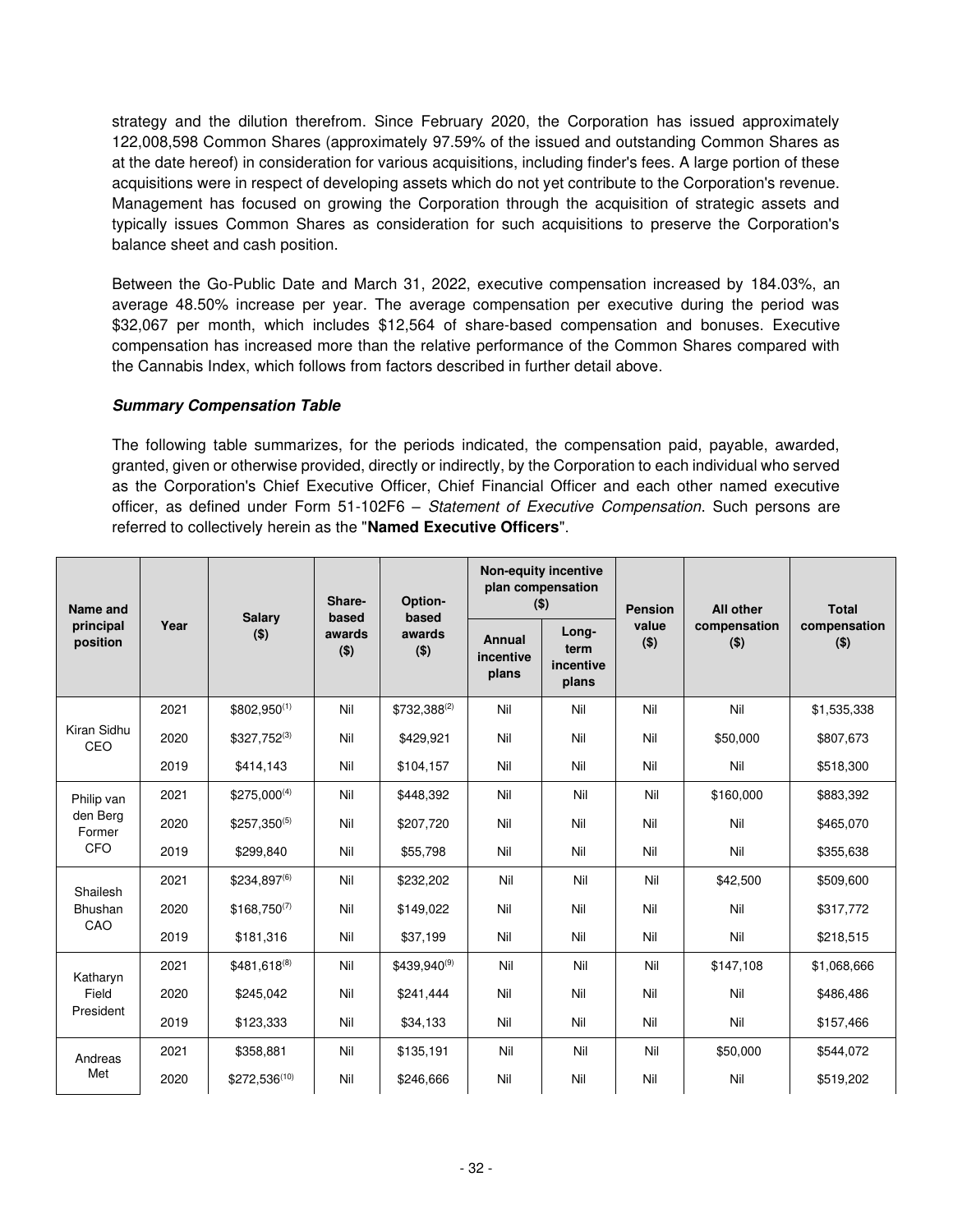| Name and                      | <b>Salary</b> |                   | Share-                     | Option-                    | <b>Non-equity incentive</b><br>plan compensation<br>$($ \$) |                                     | <b>Pension</b>   | All other               | <b>Total</b>            |  |
|-------------------------------|---------------|-------------------|----------------------------|----------------------------|-------------------------------------------------------------|-------------------------------------|------------------|-------------------------|-------------------------|--|
| principal<br>position         | Year          | $($ \$)           | based<br>awards<br>$($ \$) | based<br>awards<br>$($ \$) | Annual<br>incentive<br>plans                                | Long-<br>term<br>incentive<br>plans | value<br>$($ \$) | compensation<br>$($ \$) | compensation<br>$($ \$) |  |
| Former<br>COO <sup>(11)</sup> | 2019          | \$294,948         | Nil                        | \$55,798                   | Nil                                                         | Nil                                 | Nil              | Nil                     | \$350,746               |  |
|                               | 2021          | $$343,427^{(12)}$ | Nil                        | \$48,215                   | Nil                                                         | Nil                                 | Nil              | Nil                     | \$391,642               |  |
| Richard<br>Jessup             | 2020          | Nil               | Nil                        | Nil                        | Nil                                                         | Nil                                 | Nil              | Nil                     | Nil                     |  |
| <b>CRO</b>                    | 2019          | Nil               | Nil                        | Nil                        | Nil                                                         | Nil                                 | Nil              | Nil                     | Nil                     |  |

#### **Notes:**

- (1) This amount was satisfied as follows: (i) \$457,277 in cash; and (ii) \$345,673 through the issuance of Common Shares.
- (2) On May 11, 2022, Kiran Sidhu entered into an option cancellation agreement, pursuant to which 249,000 outstanding stock options held by Mr. Sidhu were cancelled.
- (3) This amount was satisfied as follows: (i) Nil in cash; and (ii) \$327,752 through the issuance of Common Shares.
- (4) This amount was satisfied as follows: (i) \$162,500 in cash; and (ii) \$112,500 through the issuance of Common Shares.
- (5) This amount was satisfied as follows: (i) \$91,750 in cash; and (ii) \$165,600 through the issuance of Common Shares.
- (6) This amount was satisfied as follows: (i) \$171,897 in cash; and (ii) \$63,000 through the issuance of Common Shares.
- (7) This amount was satisfied as follows: (i) \$112,500 in cash; and (ii) \$56,200 through the issuance of Common Shares.
- (8) This amount was satisfied as follows: (i) \$533,534 in cash; and (ii) \$95,192 through the issuance of Common Shares.
- (9) On May 11, 2022, Katharyn Field entered into an option cancellation agreement, pursuant to which all of the outstanding stock options held by Ms. Field were cancelled.
- (10) This amount was satisfied as follows: (i) \$246,661 in cash; and (ii) \$25,875 through the issuance of Common Shares.
- (11) Andreas Met resigned as the Chief Operating Officer of the Corporation on October 31, 2021.
- (12) This amount was satisfied as follows: (i) \$265,542 in cash; and (ii) \$77,885 through the issuance of Common Shares.

## **Incentive Plan Awards** *–* **Outstanding Option-Based and Share-Based Awards**

The following table shows all outstanding option-based and share-based awards held by each Named Executive Officer as at December 31, 2021.

|                            |                                                                 | <b>Option-based Awards</b>                 |                              |                                                        | <b>Share-based Awards</b><br><b>Market or</b><br>Number of<br>Number of<br>payout<br>value of<br>shares or<br>shares or<br>units of<br>share-<br>units of<br>share-<br>shares that<br>based<br>based<br>shares<br>that have<br>awards<br>have<br>not vested<br>that have<br>vested |            |     |                                                                                                 |
|----------------------------|-----------------------------------------------------------------|--------------------------------------------|------------------------------|--------------------------------------------------------|------------------------------------------------------------------------------------------------------------------------------------------------------------------------------------------------------------------------------------------------------------------------------------|------------|-----|-------------------------------------------------------------------------------------------------|
| <b>Name</b>                | Number of<br>securities<br>underlying<br>unexercised<br>options | <b>Option</b><br>exercise<br>$price^{(1)}$ | Option<br>expiration<br>date | Value of<br>unexercised<br>in-the-<br>money<br>options |                                                                                                                                                                                                                                                                                    | not vested |     | <b>Market or</b><br>payout<br>value of<br>vested<br>awards not<br>paid or<br>distributed<br>(2) |
|                            | 14,000                                                          | C\$40.00                                   | September<br>29, 2024        | Nil                                                    | Nil                                                                                                                                                                                                                                                                                | Nil        | Nil | Nil                                                                                             |
| Kiran Sidhu <sup>(3)</sup> | 60,000                                                          | C\$10.50                                   | December<br>19, 2024         | Nil                                                    | Nil                                                                                                                                                                                                                                                                                | Nil        | Nil | Nil                                                                                             |
|                            | 64,000                                                          | C\$5.50                                    | December<br>07, 2025         | Nil                                                    | Nil                                                                                                                                                                                                                                                                                | Nil        | Nil | Nil                                                                                             |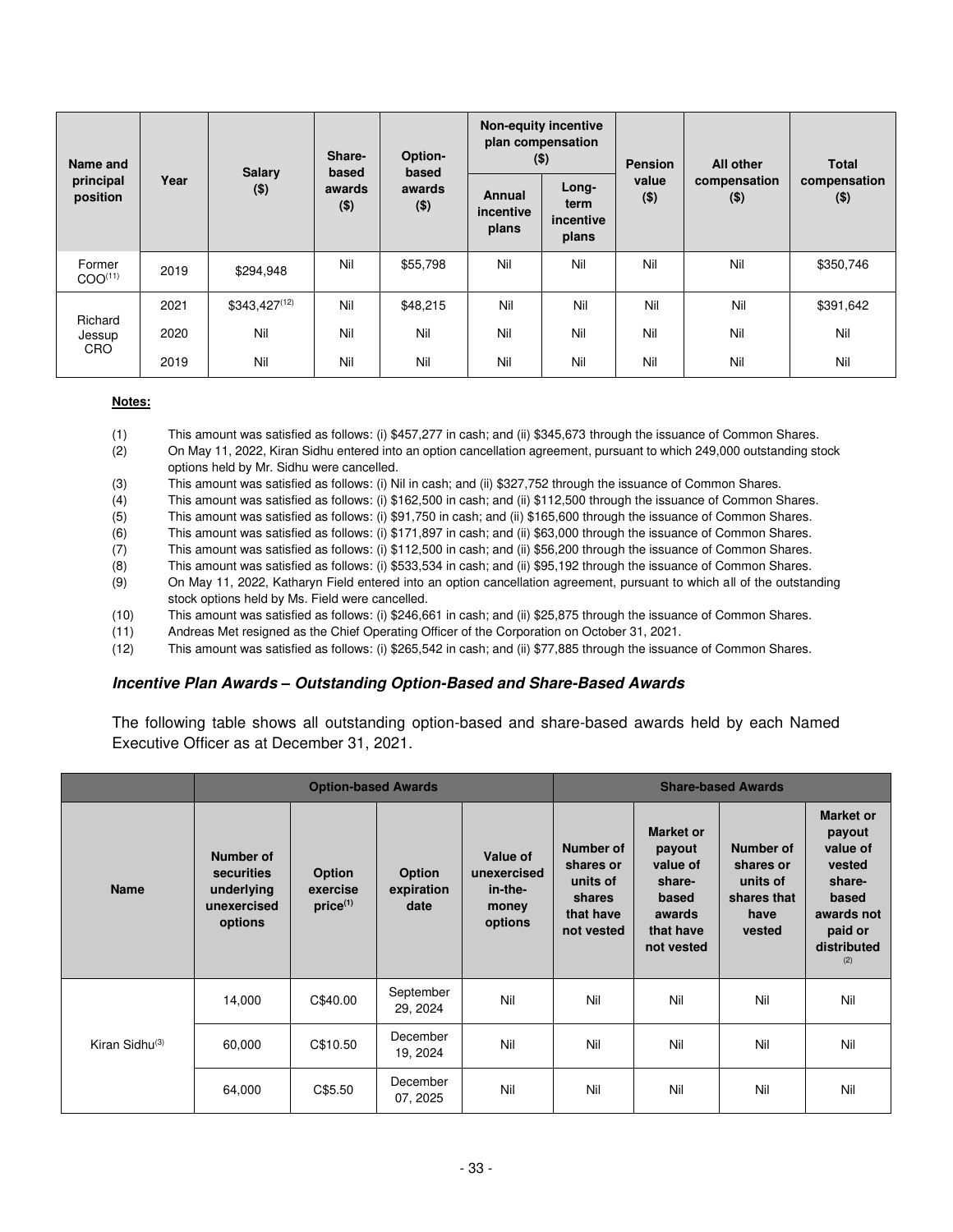|                               |                                                                        | <b>Option-based Awards</b>     |                              |                                                        |                                                                         | <b>Share-based Awards</b><br><b>Market or</b><br><b>Number of</b><br>payout<br>value of<br>shares or<br>units of<br>share-<br>shares that<br>based<br>awards<br>have<br>that have<br>vested<br>not vested<br>(2)<br>Nil<br>Nil<br>Nil<br>Nil<br>Nil<br>Nil<br>Nil<br>Nil<br>Nil<br>Nil<br>Nil<br>Nil<br>Nil<br>Nil<br>Nil<br>Nil<br>Nil<br>Nil<br>Nil<br>Nil<br>Nil<br>Nil<br>Nil<br>Nil<br>Nil<br>Nil<br>Nil<br>Nil<br>Nil<br>Nil<br>Nil<br>Nil<br>Nil<br>Nil<br>Nil<br>Nil<br>Nil<br>Nil<br>Nil<br>Nil<br>Nil<br>Nil |     |                                                                                                             |
|-------------------------------|------------------------------------------------------------------------|--------------------------------|------------------------------|--------------------------------------------------------|-------------------------------------------------------------------------|------------------------------------------------------------------------------------------------------------------------------------------------------------------------------------------------------------------------------------------------------------------------------------------------------------------------------------------------------------------------------------------------------------------------------------------------------------------------------------------------------------------------|-----|-------------------------------------------------------------------------------------------------------------|
| <b>Name</b>                   | <b>Number of</b><br>securities<br>underlying<br>unexercised<br>options | Option<br>exercise<br>price(1) | Option<br>expiration<br>date | Value of<br>unexercised<br>in-the-<br>money<br>options | Number of<br>shares or<br>units of<br>shares<br>that have<br>not vested |                                                                                                                                                                                                                                                                                                                                                                                                                                                                                                                        |     | <b>Market or</b><br>payout<br>value of<br>vested<br>share-<br>based<br>awards not<br>paid or<br>distributed |
|                               | 125,000                                                                | C\$6.50                        | June 21,<br>2025             | Nil                                                    | Nil                                                                     |                                                                                                                                                                                                                                                                                                                                                                                                                                                                                                                        |     |                                                                                                             |
|                               | 9,000                                                                  | C\$40.00                       | December<br>19, 2024         | Nil                                                    | Nil                                                                     |                                                                                                                                                                                                                                                                                                                                                                                                                                                                                                                        |     |                                                                                                             |
| Katharyn Field <sup>(4)</sup> | 25,000                                                                 | C\$10.50                       | December<br>19, 2024         | Nil                                                    | Nil                                                                     |                                                                                                                                                                                                                                                                                                                                                                                                                                                                                                                        |     |                                                                                                             |
|                               | 29,150                                                                 | C\$5.50                        | December<br>07, 2025         | Nil                                                    | Nil                                                                     |                                                                                                                                                                                                                                                                                                                                                                                                                                                                                                                        |     |                                                                                                             |
|                               | 80,000                                                                 | C\$6.50                        | June 21,<br>2025             | Nil                                                    | Nil                                                                     |                                                                                                                                                                                                                                                                                                                                                                                                                                                                                                                        |     |                                                                                                             |
|                               | 125,000                                                                | C\$6.50                        | June 21,<br>2025             | Nil                                                    | Nil                                                                     |                                                                                                                                                                                                                                                                                                                                                                                                                                                                                                                        |     |                                                                                                             |
| Philip van den Berg           | 25,000                                                                 | C\$10.50                       | December<br>19, 2024         | Nil                                                    | Nil                                                                     |                                                                                                                                                                                                                                                                                                                                                                                                                                                                                                                        |     |                                                                                                             |
|                               | 40,000                                                                 | C\$5.50                        | December<br>07, 2025         | Nil                                                    | Nil                                                                     |                                                                                                                                                                                                                                                                                                                                                                                                                                                                                                                        |     |                                                                                                             |
|                               | 80,000                                                                 | C\$6.50                        | June 21,<br>2025             | Nil                                                    | Nil                                                                     |                                                                                                                                                                                                                                                                                                                                                                                                                                                                                                                        |     |                                                                                                             |
|                               | 5,000                                                                  | C\$40.00                       | September<br>29, 2024        | Nil                                                    | Nil                                                                     |                                                                                                                                                                                                                                                                                                                                                                                                                                                                                                                        |     |                                                                                                             |
| Shailesh Bhushan              | 20,000                                                                 | C\$10.50                       | December<br>19, 2024         | Nil                                                    | Nil                                                                     |                                                                                                                                                                                                                                                                                                                                                                                                                                                                                                                        |     |                                                                                                             |
|                               | 24,000                                                                 | C\$5.50                        | December<br>07, 2025         | Nil                                                    | Nil                                                                     |                                                                                                                                                                                                                                                                                                                                                                                                                                                                                                                        |     |                                                                                                             |
|                               | 37,500                                                                 | C\$6.50                        | June 21,<br>2025             | Nil                                                    | Nil                                                                     |                                                                                                                                                                                                                                                                                                                                                                                                                                                                                                                        |     |                                                                                                             |
| Andreas Met <sup>(5)</sup>    | 48,000                                                                 | C\$5.50                        | December<br>07, 2025         | Nil                                                    | Nil                                                                     |                                                                                                                                                                                                                                                                                                                                                                                                                                                                                                                        |     |                                                                                                             |
| Richard Jessup                | 24,000                                                                 | C\$5.50                        | December<br>07, 2025         | Nil                                                    | Nil                                                                     | Nil                                                                                                                                                                                                                                                                                                                                                                                                                                                                                                                    | Nil | Nil                                                                                                         |

#### **Notes:**

(1) Price in CAD.<br>(2) Based on the I

(2) Based on the NEO closing price of C\$1.24 for the Common Shares on December 31, 2021.<br>(3) On May 11, 2022, Kiran Sidhu entered into an option cancellation agreement, pursuant to wh

On May 11, 2022, Kiran Sidhu entered into an option cancellation agreement, pursuant to which 249,000 outstanding stock options held by Mr. Sidhu were cancelled.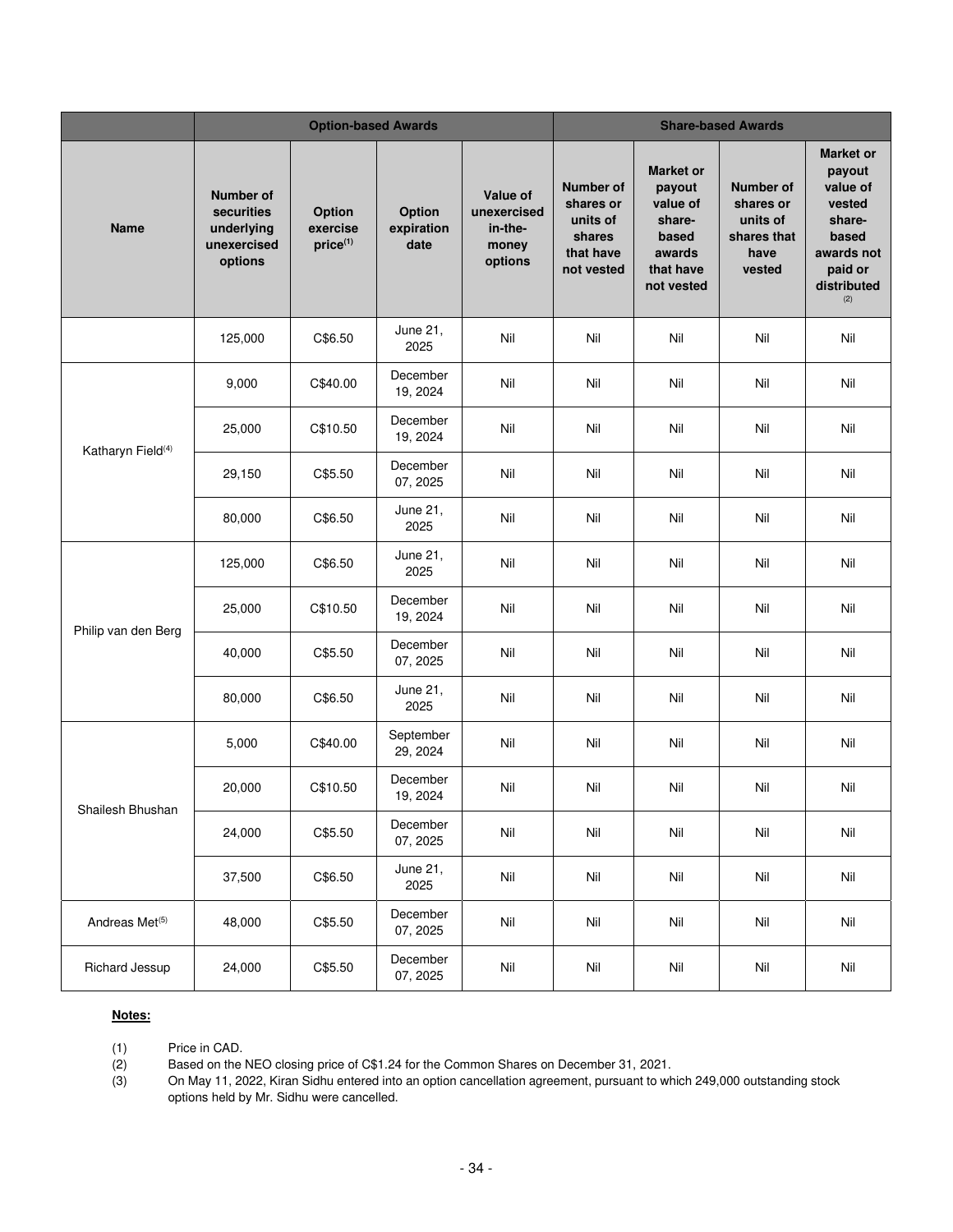- (4) On May 11, 2022, Katharyn Field entered into an option cancellation agreement, pursuant to which all of the outstanding stock options held by Ms. Field were cancelled.
- (5) Andreas Met resigned as the Chief Operating Officer of the Corporation on October 31, 2021.

## **Incentive Plan Awards** *–* **Value Vested or Earned During the Year**

The following table provides information regarding the value on pay-out or vesting of incentive plan awards for the Named Executive Officers for the financial year ended December 31, 2021.

| <b>Name</b>         | Option-based awards -<br>Value vested during the<br>year | Share-based awards -<br>Value vested during the<br>$\text{year}^{(1)}$ | Non-equity incentive plan<br>compensation - Value<br>earned during the year |
|---------------------|----------------------------------------------------------|------------------------------------------------------------------------|-----------------------------------------------------------------------------|
| Kiran Sidhu         | $$732,388^{(2)}$                                         | Nil                                                                    | Nil                                                                         |
| Philip van den Berg | \$448.392                                                | Nil                                                                    | Nil                                                                         |
| Shailesh Bhushan    | \$232,202                                                | Nil                                                                    | Nil                                                                         |
| Katharyn Field      | $$439.940^{(3)}$                                         | Nil                                                                    | Nil                                                                         |
| Andreas Met $(4)$   | \$135,191                                                | Nil                                                                    | Nil                                                                         |
| Richard Jessup      | \$48,215                                                 | Nil                                                                    | Nil                                                                         |

#### **Notes:**

- (1) Based on the NEO closing price of C\$1.24 for the Common Shares on December 31, 2021.
- (2) On May 11, 2022, Kiran Sidhu entered into an option cancellation agreement, pursuant to which 249,000 outstanding stock options held by Mr. Sidhu were cancelled.
- (3) On May 11, 2022, Katharyn Field entered into an option cancellation agreement, pursuant to which all of the outstanding stock options held by Ms. Field were cancelled.
- (4) Andreas Met resigned as the Chief Operating Officer of the Corporation on October 31, 2021.

#### **Pension Plan Benefits**

As of December 31, 2021, there did not exist a pension plan for the Named Executive Officers that provided for payments or benefits at, following or in connection with retirement.

## **Termination and Change of Control Benefits**

Other than as described herein, the Corporation does not have any contract, agreement, plan or arrangement that provides for payments to a Named Executive Officer at, following, or in connection with a termination (whether voluntary, involuntary or constructive), resignation, retirement, a change of control of the Corporation or a change in a Named Executive Officer's responsibilities.

#### Kiran Sidhu, Chief Executive Officer

Mr. Sidhu has entered into a written employment agreement with the Corporation. On March 1, 2022, Mr. Sidhu entered into an amendment to his employment agreement extending the term of his employment to March 1, 2024, following which such agreement shall automatically renew for successive two year terms. Pursuant to the terms and conditions of the agreement, Mr. Sidhu is employed as the Chief Executive Officer of the Corporation. In consideration of Mr. Sidhu's services as Chief Executive Officer, the Corporation has agreed to pay Mr. Sidhu a base annual salary of US\$650,000. Mr. Sidhu has also agreed to an amendment to his employment agreement that allows the Corporation to elect to pay Mr. Sidhu's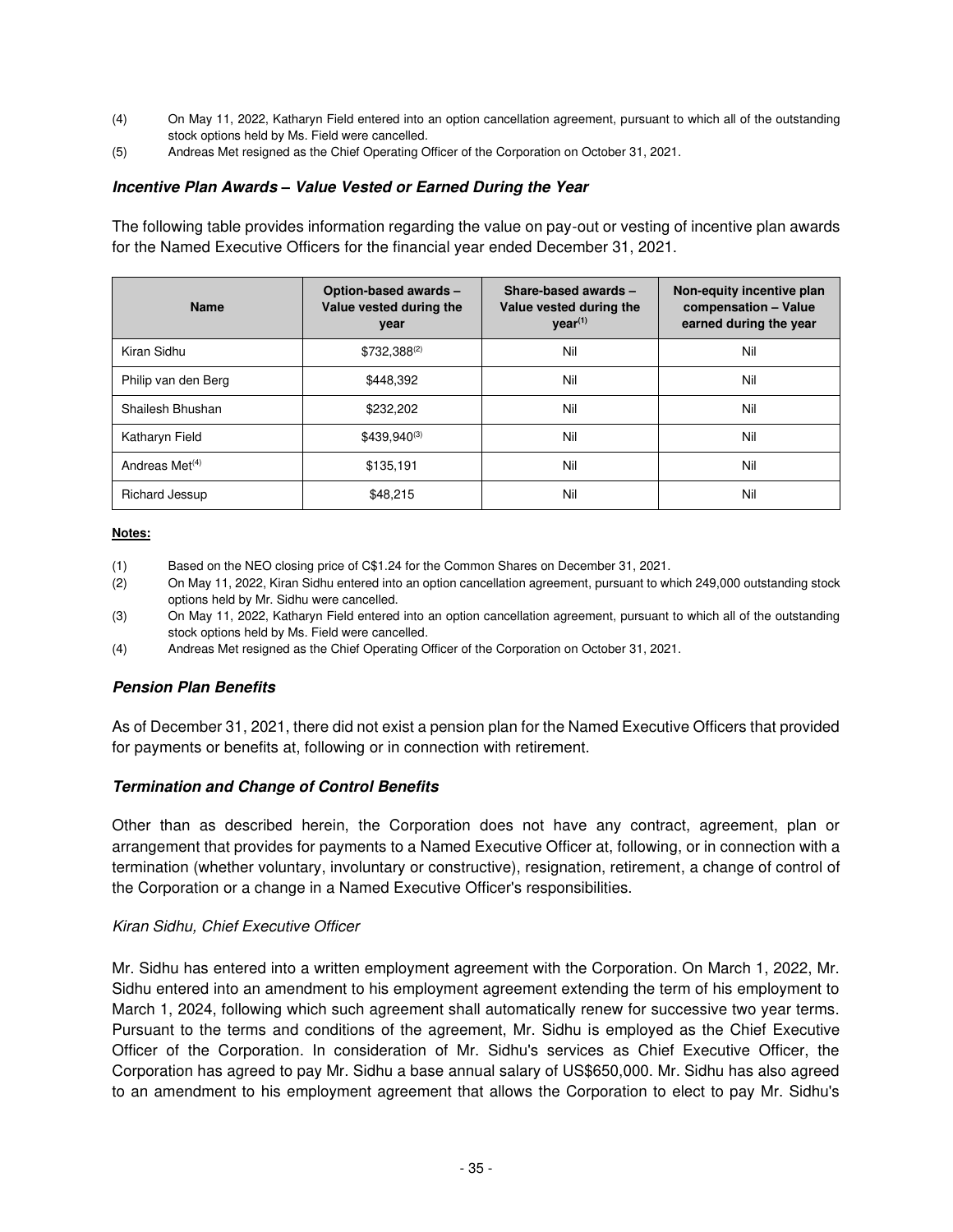salary in Common Shares, in which case Mr. Sidhu will receive Common Shares with a value equal to 150% of the base salary that would otherwise have been payable to Mr. Sidhu in cash for the applicable period. Mr. Sidhu is also eligible to receive an annual cash bonus of an amount to be determined in the discretion of the Board. In the event that Mr. Sidhu is terminated by the Corporation for reasons other than for cause, Mr. Sidhu will be entitled to receive a lump sum amount equal to twelve months of his then existing monthly base salary on the termination date.

In the event of Mr. Sidhu's termination without cause, either with or without a change of control, assuming such termination was effective as of December 31, 2021, pursuant to the employment agreement outlined in greater detail above, the Corporation expects that Mr. Sidhu would be entitled to a payment in the amount of approximately US\$479,379. No incremental amounts of compensation would be paid in the event of termination for cause. The actual amounts to be paid to a NEO in the event of his or her termination of employment can only be determined at the time of such termination.

# Philip van den Berg, Former Chief Financial Officer

Mr. van den Berg has entered into a written independent contractor agreement with the Corporation. Pursuant to the terms and conditions of the agreement, Mr. van den Berg is employed as the Chief Financial Officer of the Corporation. In consideration of Mr. van den Berg's services as Chief Financial Officer, the Corporation has agreed to pay Mr. van den Berg a base annual salary of US\$240,000. Mr. van den Berg has also agreed to an amendment to his employment agreement that allows the Corporation to elect to pay Mr. van den Berg's salary in Common Shares, in which case Mr. van den Berg will receive Common Shares with a value equal to 150% of the base salary that would otherwise have been payable to Mr. van den Berg in cash for the applicable period. Mr. van den Berg is also eligible to receive an annual cash bonus of an amount to be determined in the discretion of the Board. In the event that Mr. van den Berg is terminated by the Corporation for reasons other than for cause, Mr. van den Berg will be entitled to receive a lump sum amount equal to three months of his then existing monthly base salary on the termination date. In the event that Mr. van den Berg voluntarily terminates his position with the Corporation, Mr. van den Berg will be entitled to receive a lump sum amount equal to twelve months of his then existing monthly base salary on the termination date. Mr. van den Berg resigned as the Chief Financial Officer of the Corporation effective April 30, 2022.

# Shailesh Bhushan, Chief Accounting Officer

Mr. Bhushan has entered into a written independent contractor agreement with the Corporation. Pursuant to the terms and conditions of the agreement, Mr. Bhushan is employed as the Chief Accounting Officer of the Corporation. In consideration of Mr. Bhushan's services as Chief Accounting Officer, the Corporation has agreed to pay Mr. Bhushan a base annual salary of US\$220,000. Mr. Bhushan is also eligible to receive an annual cash bonus of an amount to be determined in the discretion of the Board. In the event that Mr. Bhushan is terminated by the Corporation for reasons other than for cause, Mr. Bhushan will be entitled to receive a lump sum amount equal to three months of his then existing monthly base salary on the termination date.

In the event of Mr. Bhushan's termination without cause, either with or without a change of control, assuming such termination was effective as of December 31, 2021, pursuant to the employment agreement outlined in greater detail above, the Corporation expects that Mr. Bhushan would be entitled to a payment in the amount of approximately US\$55,000. No incremental amounts of compensation would be paid in the event of termination for cause. The actual amounts to be paid to a NEO in the event of his or her termination of employment can only be determined at the time of such termination.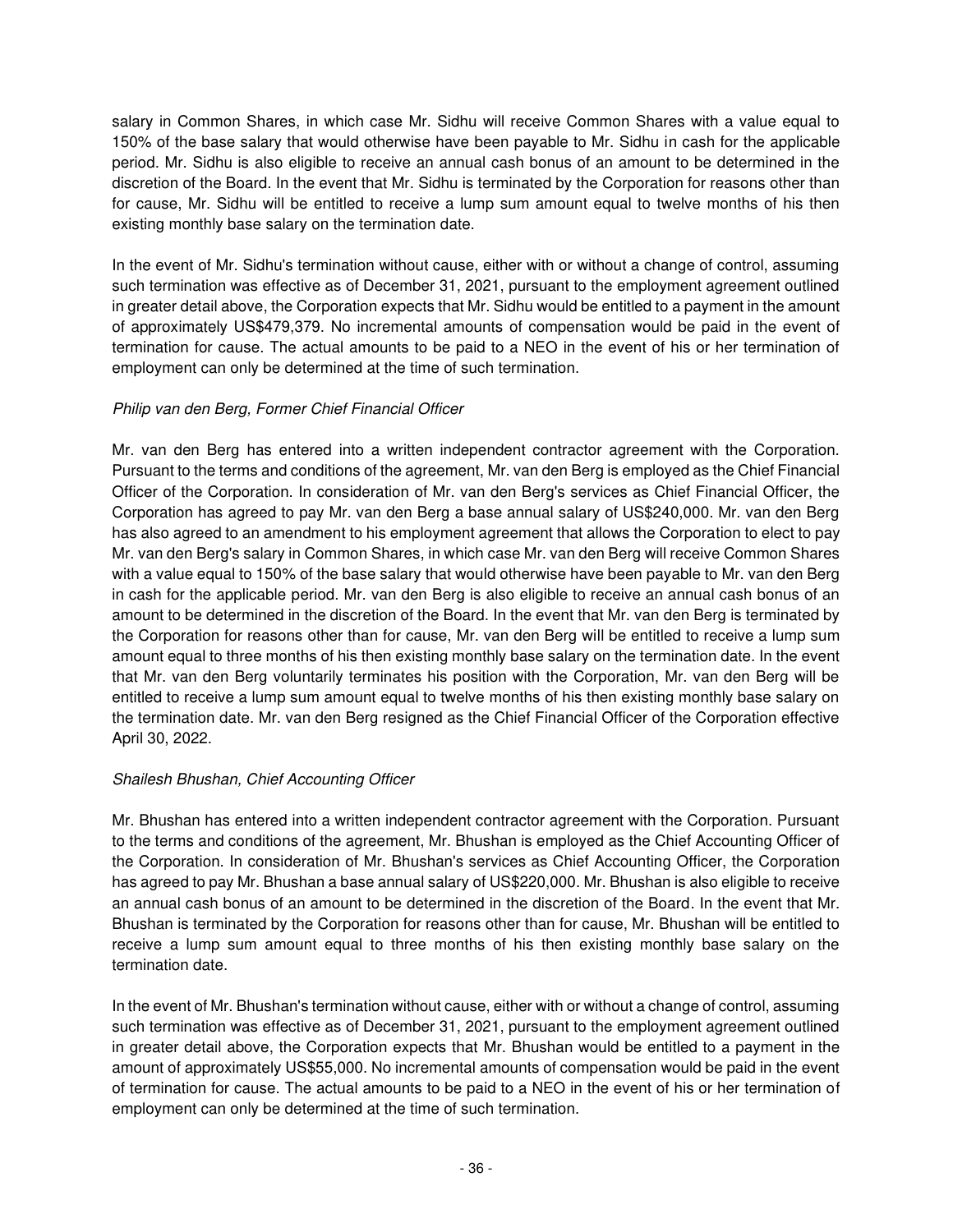## Katharyn Field, President

Ms. Field has entered into a written employment agreement with the Corporation. On March 1, 2022, Ms. Field entered into an amendment to her employment agreement extending the term of her employment to March 1, 2024, following which such agreement shall automatically renew for successive two year terms. Pursuant to the terms and conditions of the agreement, Ms. Field is employed as the President of the Corporation. In consideration of Ms. Field's services as President, the Corporation has agreed to pay Ms. Field a base annual salary of US\$350,000. Ms. Field is also eligible to receive an annual cash bonus of an amount to be determined in the discretion of the Board. In the event that Ms. Field is terminated by the Corporation for reasons other than for cause, Ms. Field will be entitled to receive a lump sum amount equal to twelve months of her then existing monthly base salary on the termination date.

In the event of Ms. Field's termination without cause, either with or without a change of control, assuming such termination was effective as of December 31, 2021, pursuant to the employment agreement outlined in greater detail above, the Corporation expects that Ms. Field would be entitled to a payment in the amount of approximately US\$329,922.No incremental amounts of compensation would be paid in the event of termination for cause. The actual amounts to be paid to a NEO in the event of his or her termination of employment can only be determined at the time of such termination.

# Andreas Met, Former Chief Operating Officer

Mr. Met has entered into a written employment agreement with the Corporation. Pursuant to the terms and conditions of the agreement, Mr. Met is employed as the Chief Operating Officer of the Corporation. In consideration of Mr. Met's services as Chief Operating Officer, the Corporation has agreed to pay Mr. Met a base annual salary of US\$240,000. Mr. Met has also agreed to an amendment to his employment agreement that allows the Corporation to elect to pay Mr. Met 's salary in Common Shares, in which case Mr. Met will receive Common Shares with a value equal to 150% of the base salary that would otherwise have been payable to Mr. Met in cash for the applicable period. Mr. Met is also eligible to receive an annual cash bonus of an amount to be determined in the discretion of the Board. In the event that Mr. Met is terminated by the Corporation for reasons other than for cause, Mr. Met would be entitled to twelve months of salary, car allowance, insurance allowance, vacation pay payable annually, estimated bonuses and immediate vesting of any nonvested stock options. Mr. Met resigned as the Chief Operating Officer of the Corporation effective November 1, 2021.

# Richard Jessup, Chief Revenue Officer

Mr. Jessup entered into a written employment agreement with the Corporation. Pursuant to the terms and conditions of the agreement, Mr. Jessup is employed as Chief Revenue Officer of the Corporation. In consideration of Mr. Jessup's services as Chief Revenue Officer, the Corporation has agreed to pay Mr. Jessup a base annual salary of US\$225,000. Mr. Jessup is also eligible to receive an annual cash bonus of an amount to be determined in the discretion of the Board. In the event that Mr. Jessup is terminated by the Corporation for reasons other than for cause, Mr. Jessup would be entitled to twelve months of salary, car allowance, insurance allowance, vacation pay payable annually, estimated bonuses and immediate vesting of any nonvested stock options.

In the event of Mr. Jessup's termination without cause, either with or without a change of control, assuming such termination was effective as of December 31, 2021, pursuant to the employment agreement outlined in greater detail above, the Corporation expects that Mr. Jessup would be entitled to a payment in the amount of approximately US\$285,533. No incremental amounts of compensation would be paid in the event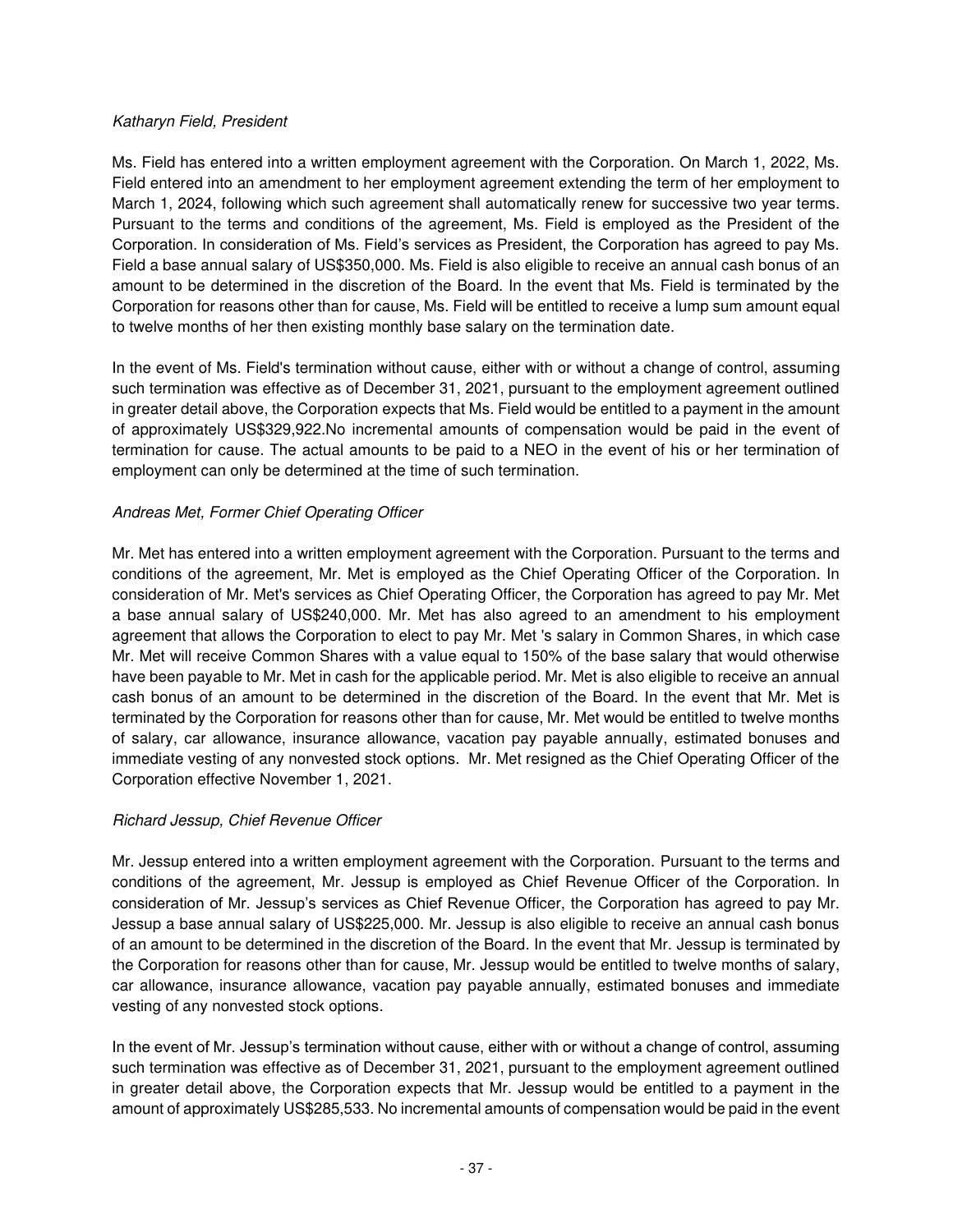of termination for cause. The actual amounts to be paid to a NEO in the event of his or her termination of employment can only be determined at the time of such termination.

# **Director Compensation**

The following table sets forth information concerning the annual and long-term compensation in respect of the directors of the Corporation, other than the directors who were also Named Executive Officers, during the financial year ended December 31, 2021. For details of the compensation for Kiran Sidhu and Katharyn Field, the Named Executive Officers who were also directors of the Corporation, see disclosure under "Statement of Executive Compensation *–* Summary Compensation Table".

| <b>Name</b>                  | Fees earned | Share-<br>based<br>awards | Option-<br>based<br>awards | <b>Non-equity</b><br>incentive plan<br>compensation | <b>Pension</b><br>value | <b>All other</b><br>compensation | <b>Total</b><br>compensation |
|------------------------------|-------------|---------------------------|----------------------------|-----------------------------------------------------|-------------------------|----------------------------------|------------------------------|
| Peter McRae <sup>(1)</sup>   | \$116,500   | Nil                       | \$240,315                  | Nil                                                 | Nil                     | Nil                              | \$356,815                    |
| Andrew Turman <sup>(1)</sup> | \$119,001   | Nil                       | \$240,315                  | Nil                                                 | Nil                     | Nil                              | \$359,316                    |
| Louisa Mojela <sup>(2)</sup> | \$439,242   | Nil                       | \$129,882                  | Nil                                                 | Nil                     | Nil                              | \$569,124                    |
| Charles Kie <sup>(2)</sup>   | \$35,438    | Nil                       | \$39,776                   | Nil                                                 | Nil                     | Nil                              | \$75.214                     |
| Anmol Sidhu                  | \$121,200   | Nil                       | \$219,731                  | Nil                                                 | Nil                     | Nil                              | \$340,931                    |
| Ryan Kunkel <sup>(3)</sup>   | \$146,875   | Nil                       | \$499,363                  | Nil                                                 | Nil                     | Nil                              | \$646,238                    |

## **Director Compensation Table**

#### **Notes:**

(1) Resigned as a director of the Corporation on March 1, 2022.

(2) Resigned as a director of the Corporation on July 30, 2021.

(3) Appointed as a director of the Corporation on April 15, 2021.

## **Outstanding Option-Based and Share-Based Awards**

The following table shows all outstanding option-based and share-based awards held by each director (other than the directors who were also Named Executive Officers and for whom the identical information is shown on the comparable table for Named Executive Officers set out above) as at December 31, 2021.

|                            | <b>Option-based Awards</b>                                      |                                     |                                     |                                                    |                                                                                   | <b>Share-based Awards</b>                                                                      |                                                                     |                                                                                                                    |
|----------------------------|-----------------------------------------------------------------|-------------------------------------|-------------------------------------|----------------------------------------------------|-----------------------------------------------------------------------------------|------------------------------------------------------------------------------------------------|---------------------------------------------------------------------|--------------------------------------------------------------------------------------------------------------------|
| <b>Name</b>                | Number of<br>securities<br>underlying<br>unexercised<br>options | Option<br>exercise<br>$price^{(1)}$ | <b>Option</b><br>expiration<br>date | Value of<br>unexercised<br>in-the-money<br>options | <b>Number</b><br>of shares<br>or units<br>of shares<br>that have<br>not<br>vested | <b>Market or</b><br>payout<br>value of<br>share-<br>based<br>awards<br>that have<br>not vested | Number of<br>shares or<br>units of<br>shares that<br>have<br>vested | <b>Market or</b><br>payout<br>value of<br>vested<br>share-<br>based<br>awards not<br>paid or<br>distributed<br>(2) |
| Peter McRae <sup>(3)</sup> | 15,000                                                          | C\$10.50                            | December<br>19, 2024                | Nil                                                | Nil                                                                               | Nil                                                                                            | Nil                                                                 | Nil                                                                                                                |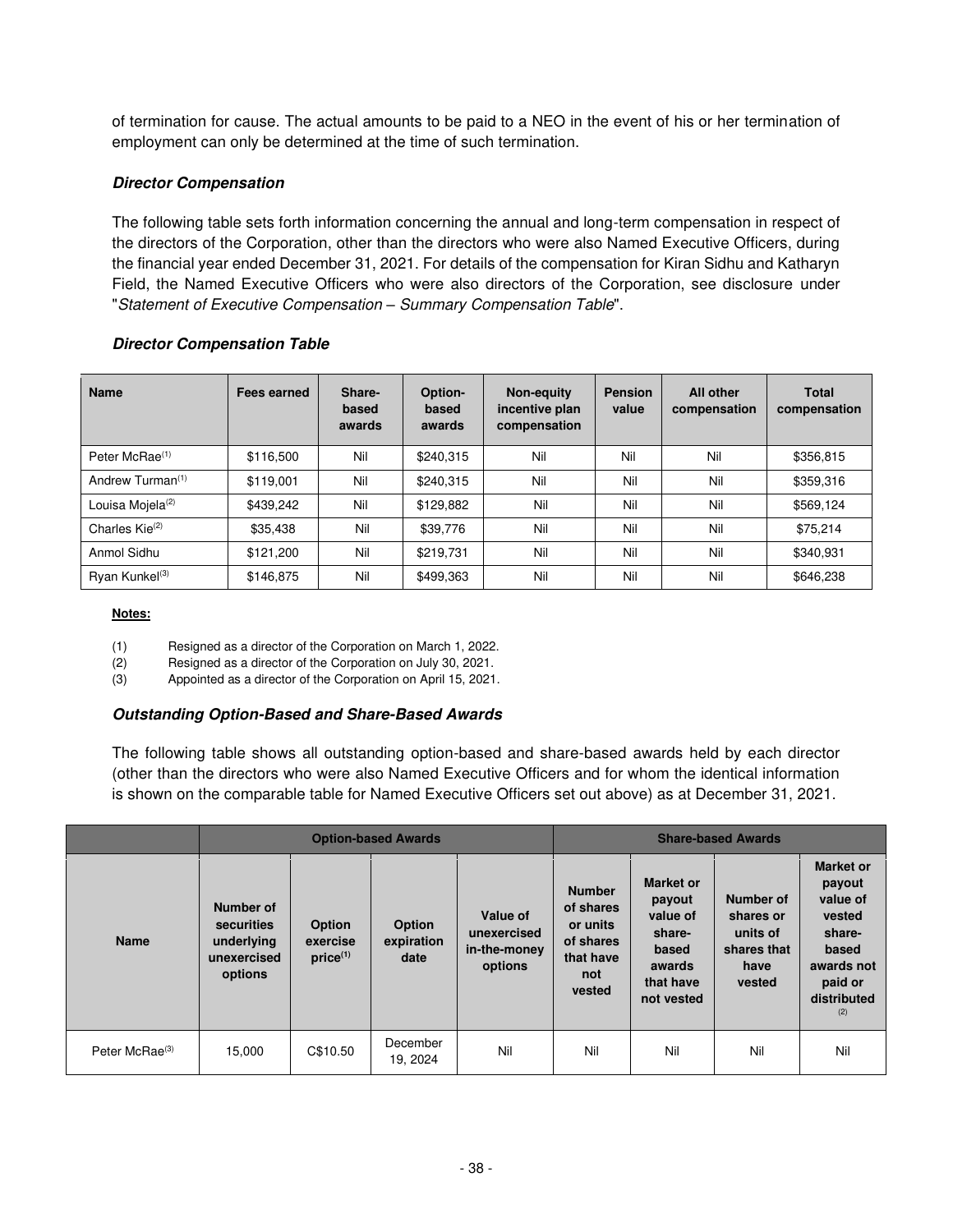|                              | <b>Option-based Awards</b>                                             |                                |                              |                                                    | <b>Share-based Awards</b>                                                         |                                                                                                |                                                                            |                                                                                                                    |
|------------------------------|------------------------------------------------------------------------|--------------------------------|------------------------------|----------------------------------------------------|-----------------------------------------------------------------------------------|------------------------------------------------------------------------------------------------|----------------------------------------------------------------------------|--------------------------------------------------------------------------------------------------------------------|
| <b>Name</b>                  | <b>Number of</b><br>securities<br>underlying<br>unexercised<br>options | Option<br>exercise<br>price(1) | Option<br>expiration<br>date | Value of<br>unexercised<br>in-the-money<br>options | <b>Number</b><br>of shares<br>or units<br>of shares<br>that have<br>not<br>vested | <b>Market or</b><br>payout<br>value of<br>share-<br>based<br>awards<br>that have<br>not vested | <b>Number of</b><br>shares or<br>units of<br>shares that<br>have<br>vested | <b>Market or</b><br>payout<br>value of<br>vested<br>share-<br>based<br>awards not<br>paid or<br>distributed<br>(2) |
|                              | 16,000                                                                 | C\$5.50                        | December<br>07, 2025         | Nil                                                | Nil                                                                               | Nil                                                                                            | Nil                                                                        | Nil                                                                                                                |
|                              | 45,000                                                                 | C\$6.50                        | June 21,<br>2025             | Nil                                                | Nil                                                                               | Nil                                                                                            | Nil                                                                        | Nil                                                                                                                |
|                              | 15,000                                                                 | C\$10.50                       | December<br>19, 2024         | Nil                                                | Nil                                                                               | Nil                                                                                            | Nil                                                                        | Nil                                                                                                                |
| Andrew Turman <sup>(3)</sup> | 16,000                                                                 | C\$5.50                        | December<br>07, 2025         | Nil                                                | Nil                                                                               | Nil                                                                                            | Nil                                                                        | Nil                                                                                                                |
|                              | 45,000                                                                 | C\$6.50                        | June 21,<br>2025             | Nil                                                | Nil                                                                               | Nil                                                                                            | Nil                                                                        | Nil                                                                                                                |
| Louisa Mojela <sup>(4)</sup> | 34,000                                                                 | C\$5.50                        | December<br>07, 2025         | Nil                                                | Nil                                                                               | Nil                                                                                            | Nil                                                                        | Nil                                                                                                                |
| Charles Kie <sup>(4)</sup>   | 19,600                                                                 | C\$5.50                        | December<br>07, 2025         | Nil                                                | Nil                                                                               | Nil                                                                                            | Nil                                                                        | Nil                                                                                                                |
|                              | 5,400                                                                  | C\$5.50                        | December<br>14, 2025         | Nil                                                | Nil                                                                               | Nil                                                                                            | Nil                                                                        | Nil                                                                                                                |
| Anmol Sidhu                  | 16,000                                                                 | C\$5.50                        | December<br>07, 2025         | Nil                                                | Nil                                                                               | Nil                                                                                            | Nil                                                                        | Nil                                                                                                                |
|                              | 45,000                                                                 | C\$6.50                        | June 21,<br>2025             | Nil                                                | Nil                                                                               | Nil                                                                                            | Nil                                                                        | Nil                                                                                                                |
| Ryan Kunkel <sup>(5)</sup>   | Nil                                                                    | Nil                            | Nil                          | Nil                                                | Nil                                                                               | Nil                                                                                            | Nil                                                                        | Nil                                                                                                                |

#### **Notes:**

(1) Price in CAD.

(2) Based on the NEO closing price of C\$1.24 for the Common Shares on December 31, 2021.

(3) Resigned as a director of the Corporation on March 1, 2022.

(4) Resigned as a director of the Corporation on July 30, 2021.

(5) Appointed as a director of the Corporation on April 15, 2021.

#### **Value of Awards Vested or Earned During the Year**

The following table provides information regarding the value on pay-out or vesting of incentive plan awards for each director (other than the directors who are also Named Executive Officers and for whom the identical information appears on the comparable table for Named Executive Officers set out above) for the financial year ended December 31, 2021.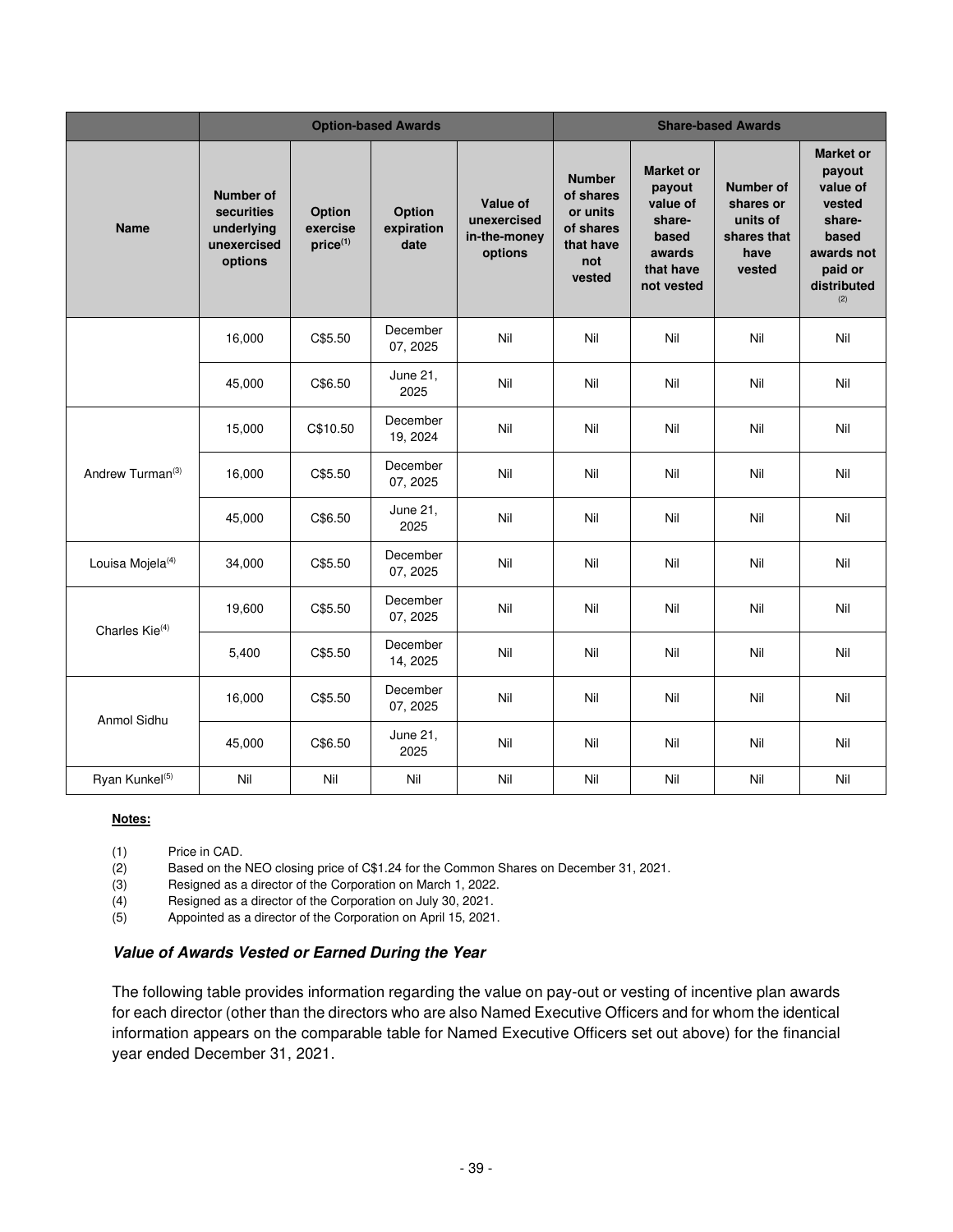| <b>Name</b>                  | Option-based awards -<br>Value vested during the<br>year | Share-based awards -<br>Value vested during the<br>$\text{year}^{(1)}$ | Non-equity incentive plan<br>compensation - Value<br>earned during the year |
|------------------------------|----------------------------------------------------------|------------------------------------------------------------------------|-----------------------------------------------------------------------------|
| Peter McRae <sup>(2)</sup>   | \$240,315                                                | Nil                                                                    | Nil                                                                         |
| Andrew Turman <sup>(2)</sup> | \$240.315                                                | Nil                                                                    | Nil                                                                         |
| Louisa Mojela <sup>(3)</sup> | \$129,882                                                | Nil                                                                    | Nil                                                                         |
| Charles $\mathsf{Kie}^{(3)}$ | \$39,776                                                 | Nil                                                                    | Nil                                                                         |
| Anmol Sidhu                  | \$219,731                                                | Nil                                                                    | Nil                                                                         |
| Rvan Kunkel $(4)$            | \$499,363                                                | Nil                                                                    | Nil                                                                         |

#### **Notes:**

(1) Based on the NEO closing price of C\$1.24 for the Common Shares on December 31, 2021.

(2) Resigned as a director of the Corporation on March 1, 2022.

(3) Resigned as a director of the Corporation on July 30, 2021.

(4) Appointed as a director of the Corporation on April 15, 2021.

#### **Directors and Officers Liability Insurance**

Directors and officers liability insurance was purchased on October 12, 2018 at the Corporation's expense for the protection of all the directors and officers against liability incurred by them in their capacities as directors and officers of the Corporation and the Corporation's past and present subsidiaries.

# **STATEMENT OF CORPORATE GOVERNANCE**

<span id="page-43-0"></span>Under the Canadian Securities Administrators' National Instrument 58-101 - Disclosure of Corporate Governance Practices ("**NI 58-101**"), the Corporation is required to disclose certain information relating to its corporate governance practices. This information is set forth below.

## **Board of Directors**

The Corporation has determined that four of the six current directors, are "independent", within the meaning of NI 58-101. The four independent directors of the Corporation are Mr. Dhaliwal, Mr. Field-Dyte, Mr. Anmol Sidhu and Mr. Kunkel. Each of Mr. Kiran Sidhu, who serves as Chief Executive Officer of the Corporation and Ms. Field who serves as President, are not considered to be independent.

#### **Meetings of Independent Directors**

The Board believes that, given its size and structure, it is able to facilitate independent judgment in carrying out its responsibilities. However, to further enhance such independent judgment, the independent directors may meet in the absence of senior executive officers or any non-independent directors.

## **Chair of the Board**

Mr. Kunkel serves as Chairman of the Board (the "**Chair**") and is considered independent. The primary functions of the Chair are to facilitate the operations and deliberations of the Board and the satisfaction of the Board's responsibilities under its mandate. The Chair's key responsibilities include duties relating to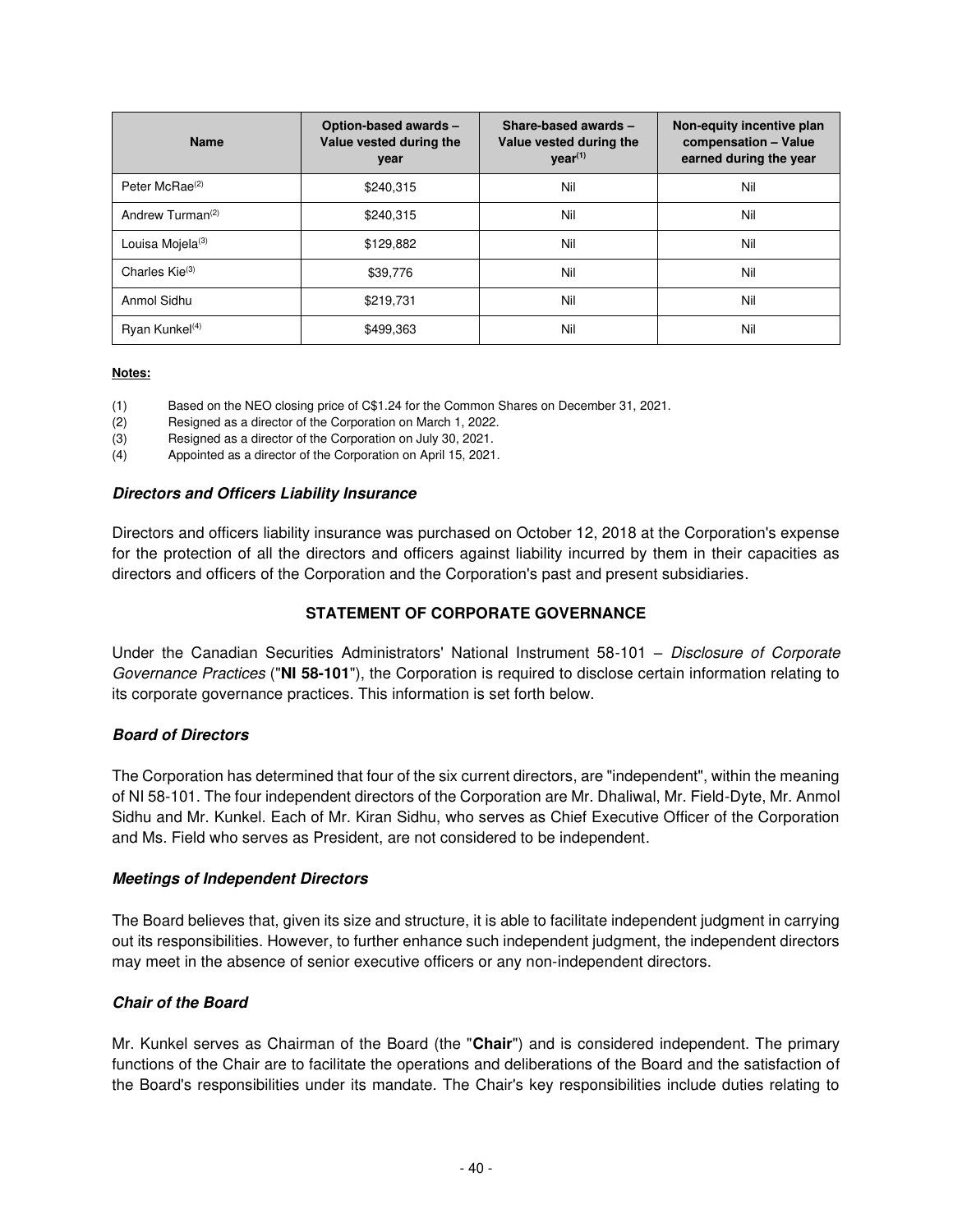setting Board meeting agendas, chairing Board and Shareholder meetings, director development, providing input on potential director candidates and communicating with Shareholders and regulators.

## **Attendance**

The attendance record of each director for all Board meetings held since the beginning of the Corporation's most recently completed financial year is set out below:

| <b>Director</b>                           | <b>Board Meetings</b><br><b>Attended</b> | <b>Audit Committee</b><br><b>Meetings Attended</b> | Compensation<br><b>Committee Meetings</b><br><b>Attended</b> | <b>Nomination &amp;</b><br>Corporate<br>Governance<br><b>Committee Meetings</b><br><b>Attended</b> |
|-------------------------------------------|------------------------------------------|----------------------------------------------------|--------------------------------------------------------------|----------------------------------------------------------------------------------------------------|
| Kiran Sidhu                               | 8/8                                      | N/A                                                | N/A                                                          | N/A                                                                                                |
| Philip van den Berg <sup>(1)</sup>        | 8/8                                      | N/A                                                | N/A                                                          | N/A                                                                                                |
| Louisa Mojela <sup>(2)</sup>              | 4/8                                      | N/A                                                | N/A                                                          | N/A                                                                                                |
| Charles $\mathsf{Kie}^{(2)}$              | 1/8                                      | 1/8                                                | 0/3                                                          | 1/8                                                                                                |
| Katharyn Field <sup>(3)</sup>             | 8/8                                      | N/A                                                | N/A                                                          | N/A                                                                                                |
| Peter McRae <sup>(4)</sup>                | 8/8                                      | 8/8                                                | 3/3                                                          | 8/8                                                                                                |
| Andrew Turman <sup><math>(4)</math></sup> | 8/8                                      | 8/8                                                | 3/3                                                          | 8/8                                                                                                |
| Anmol Sidhu                               | 0/8                                      | 1/8                                                | 0/3                                                          | 0/8                                                                                                |
| Ryan Kunkel <sup>(5)</sup>                | 5/8                                      | N/A                                                | N/A                                                          | N/A                                                                                                |
| Quinn Field-Dyte <sup>(6)</sup>           | 0/8                                      | 0/8                                                | 0/3                                                          | 0/8                                                                                                |
| Avtar Dhaliwal <sup>(6)</sup>             | 0/8                                      | 0/8                                                | 0/3                                                          | 0/8                                                                                                |

#### **Notes:**

- (1) Ceased to be a director of the Corporation on July 17, 2020. Re-appointed as a director of the Corporation on April 9, 2021. Resigned as a director of the Corporation effective April 30, 2022.
- (2) Resigned as a director of the Corporation on July 30, 2022.
- (3) Appointed as a director of the Corporation on July 30, 2021.
- (3) Resigned as a director of the Corporation on March 1, 2022.
- (4) Appointed as a director of the Corporation on November 13, 2020.
- (5) Appointed as a director of the Corporation on April 15, 2021.
- (6) Appointed as a director of the Corporation on March 1, 2022. Appointed as a member of the Audit Committee, Compensation Committee and Nomination & Corporate Governance Committee on March 1, 2022.

## **Directorships**

The following directors of the Corporation currently serve on the board of directors of other issuers that are reporting issuers (or the equivalent) which are set out below:

| <b>Name</b> | Name of Other Reporting Issuer | Name of Exchange |
|-------------|--------------------------------|------------------|
| Kiran Sidhu | Peakbirch Logic Inc.           | <b>CSE</b>       |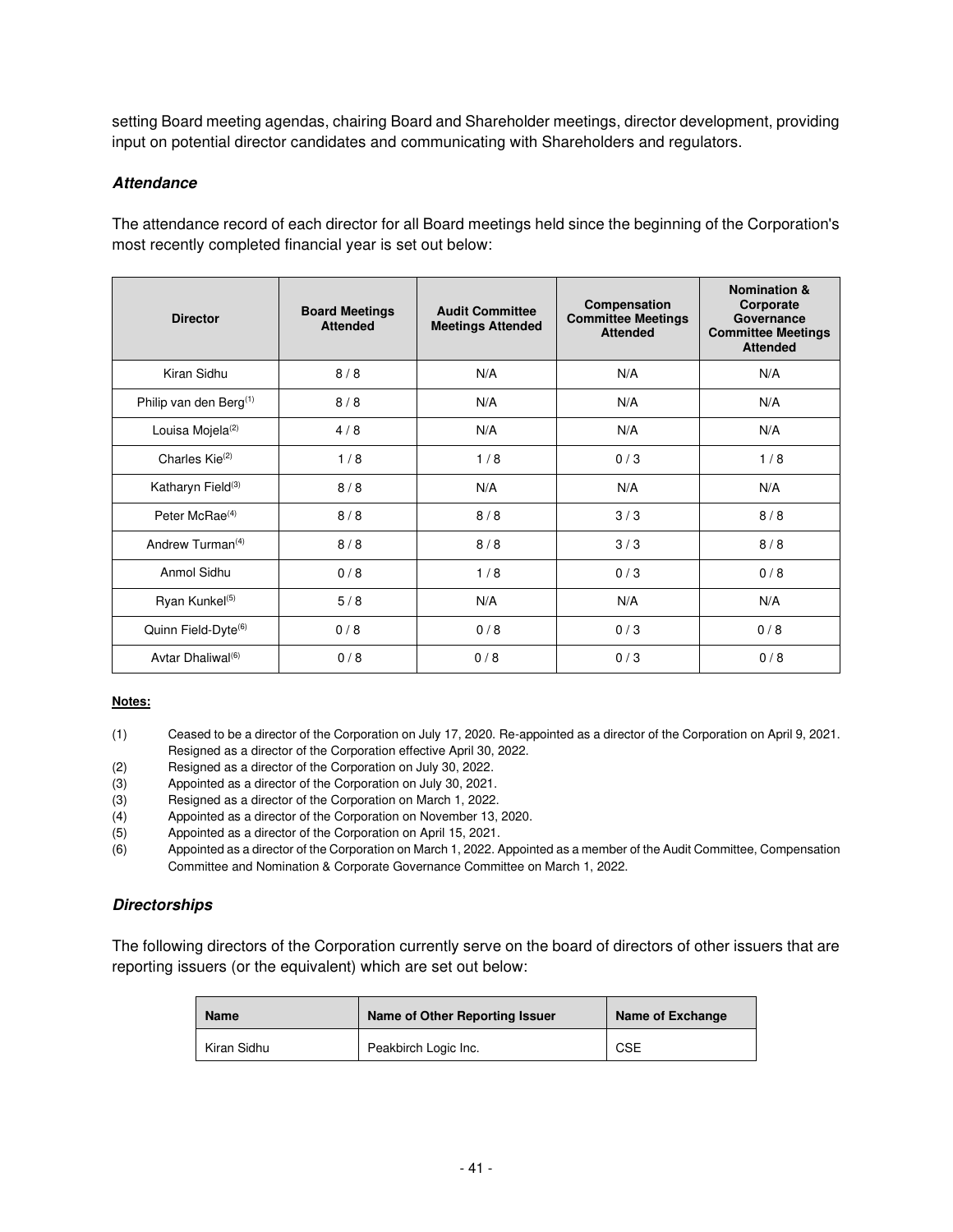| <b>Name</b>      | Name of Other Reporting Issuer | Name of Exchange |
|------------------|--------------------------------|------------------|
| Quinn Field-Dyte | PlantX Life Inc.               | <b>CSE</b>       |
|                  | The Yumy Candy Company Inc.    | <b>CSE</b>       |
|                  | Vantex Resources Ltd.          | <b>TSXV</b>      |
|                  | Quantum Battery Metals Corp.   | <b>CSE</b>       |
|                  | Goldseek Resources Inc.        | <b>CSE</b>       |
|                  | Intact Gold Corp.              | TSXV             |
|                  | Fort St. James Nickel Corp.    | <b>TSXV</b>      |
|                  | GGX Gold Corp.                 | <b>TSXV</b>      |

## **Board Mandate**

The Board has a written mandate (the "**Board Mandate**") which is attached hereto as Schedule "B".

## **Position Descriptions**

The Board has a formal written position description in place for the Chair of the Board and the Chair of each committee of the Board, which is available on the Corporation's website at www.haloco.com. In addition, each of the Audit Committee, the Nomination & Corporate Governance Committee and the Compensation Committee have a formal Charter which includes the role and responsibilities of each respective Committee. Copies of the Audit Committee, Nomination & Corporate Governance Committee and Compensation Committee Charters are available on the Corporation's website at www.haloco.com. The Board has a written position description for the CEO, a copy of which is available on the Corporation's website at www.haloco.com.

## **Orientation and Continuing Education**

Immediately following appointment, new directors of the Corporation are provided with historic information, current strategic plans for the Corporation and materials summarizing issues relating to the Corporation. New directors are also briefed by the Chief Executive Officer of the Corporation, by the Chief Financial Officer of the Corporation and by the chair of the committees of the Board to which they are appointed, if any. In addition, the Corporation will make available any documents or personnel as may be requested by a new director in order to assist with the orientation and onboarding to the Board.

Although the Corporation has not adopted formal policies respecting continuing education for Board members, new directors are encouraged to communicate with the Corporation's management, legal counsel, auditors and consultants, to keep themselves current with industry trends and developments and changes in legislation with management's assistance, and to attend related industry seminars and visit the Corporation's operations. In addition, the Board and its committees receive periodic reports from management and external advisors as to new developments in regard to corporate governance, industry trends, changes in legislation and other issues affecting the Corporation.

## **Ethical Business Conduct**

The Board has adopted a Code of Business Conduct for directors, officers and employees (the "**Code**"). The Code is incorporated by reference into, and forms an integral part of, this Information Circular. The Code has been filed on and is accessible through SEDAR at www.sedar.com and is also available on the Corporation's website at www.haloco.com. The Corporation will, upon request at info@haloco.com, provide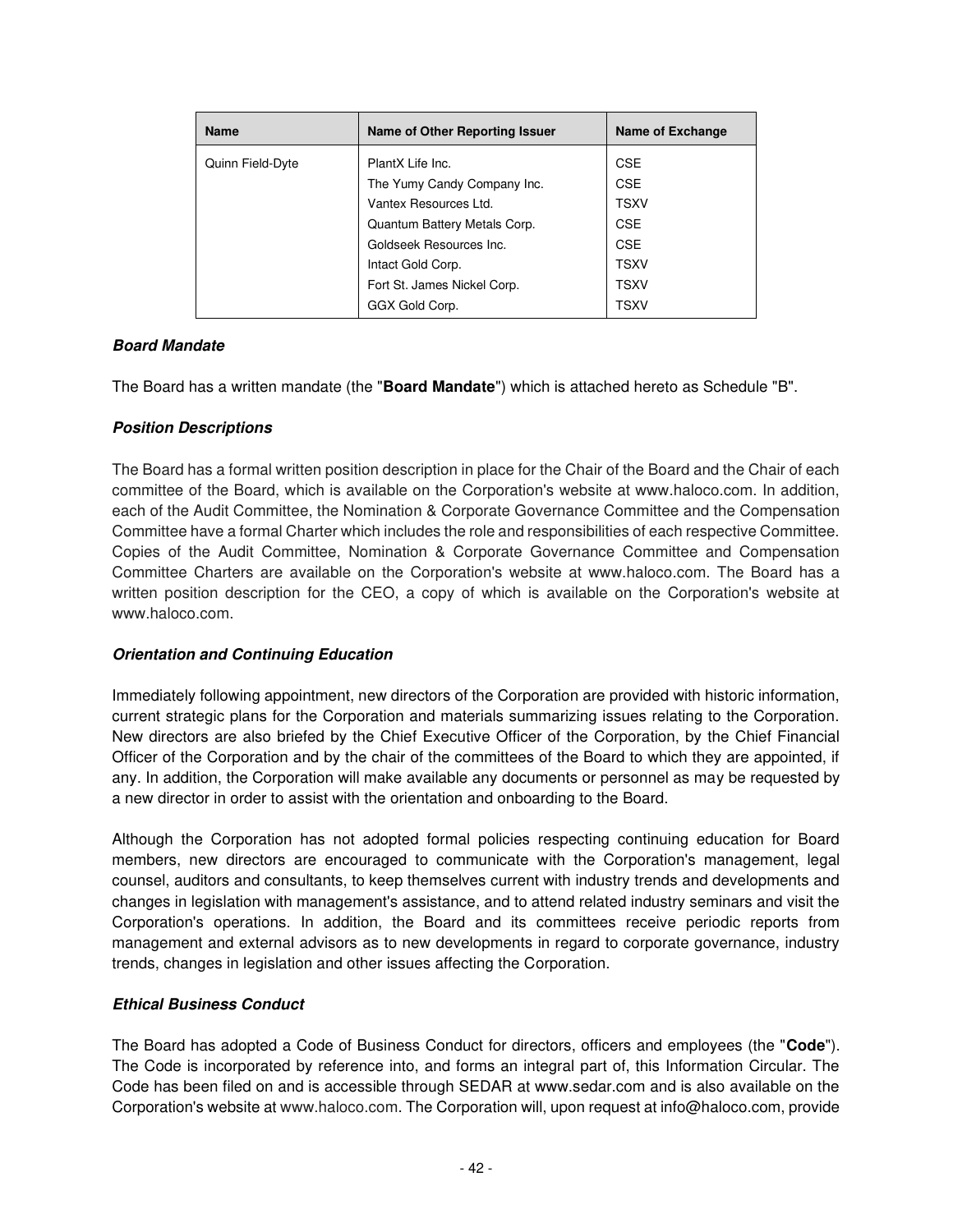a copy of the Code free of charge to any Shareholder. Further, the Board has adopted an Insider Trading Policy (the "**Policy**"). The Corporation will, upon request at info@haloco.com, provide a copy of the Policy free of charge to any Shareholder.

The Board expects its directors, officers and employees to act ethically at all times and to acknowledge their adherence to the policies comprising the Code. Any material issues regarding compliance with the Code are required to be brought forward by management to the Board or appropriate Board committees, or are referred to the executive officers of the Corporation, as may be appropriate in the circumstances. The Board and/or appropriate committee or executive officers determine what remedial steps, if any, are required. Any waivers from the Code that are granted for the benefit of a director or executive officer may be granted only by the Board (or a committee thereof as designated by the Board). No waiver has ever been granted under the Code.

Each director of the Corporation must disclose all actual or potential conflicts of interest and refrain from voting on matters in which such director has a conflict of interest. In addition, the director must excuse himself or herself from any discussion or decision on any matter in which the director is precluded from voting as a result of a conflict of interest.

## **Nomination & Corporate Governance Committee**

The Board has a Nomination & Corporate Governance Committee which oversees the nomination of directors. The Nomination & Corporate Governance Committee is currently comprised of Quinn Field-Dyte, Anmol Sidhu (Chair) and Avtar Dhaliwal. All of the members of the Nomination & Corporate Governance Committee are considered to be independent.

The Nomination & Corporate Governance Committee has the responsibility of assisting the Board in fulfilling its responsibilities relating to matters of director nominations process and procedures and developing and maintaining the Corporation's corporate governance policies, including diversity. In addition, the Nomination & Corporate Governance Committee has the following powers and responsibilities, among others: determine the qualifications, qualities, skills and other expertise required to be a director of the Corporation; develop, and recommend to the Board for its approval, criteria to be considered in selecting nominees for director; identify and screen individuals qualified to become members of the Board and make recommendations to the Board; consider any director candidates recommended by the Corporation's shareholders under the procedures set forth in the Act and the Corporation's by-laws and described in the Corporation's management information circular; oversee the Corporation's corporate governance practices and procedures, including identifying best practices and reviewing and recommending to the Board for approval any changes to the documents, policies and procedures in the Corporation's corporate governance framework, including its articles of continuance and by-laws; review and discuss with management disclosure of the Corporation's corporate governance practices, including information regarding the operations of the Nomination & Corporate Governance Committee and other Board committees, director independence and the director nominations process; and recommend that this disclosure be included in the Corporation's management information circular; develop, subject to approval by the Board, a process for an annual assessment of effectiveness of the Board and its committees; and oversee the conduct of this annual assessment; review the Board's committee structure and composition; and make recommendations to the Board regarding the appointment of directors to serve as members of each committee and committee chair annually; identify and make recommendations to the Board regarding the selection and approval of candidates to fill vacancies either by election by shareholders or appointment by the Board; develop and oversee a Corporation orientation program for new directors and a continuing education program for current directors; and periodically review these programs and update them as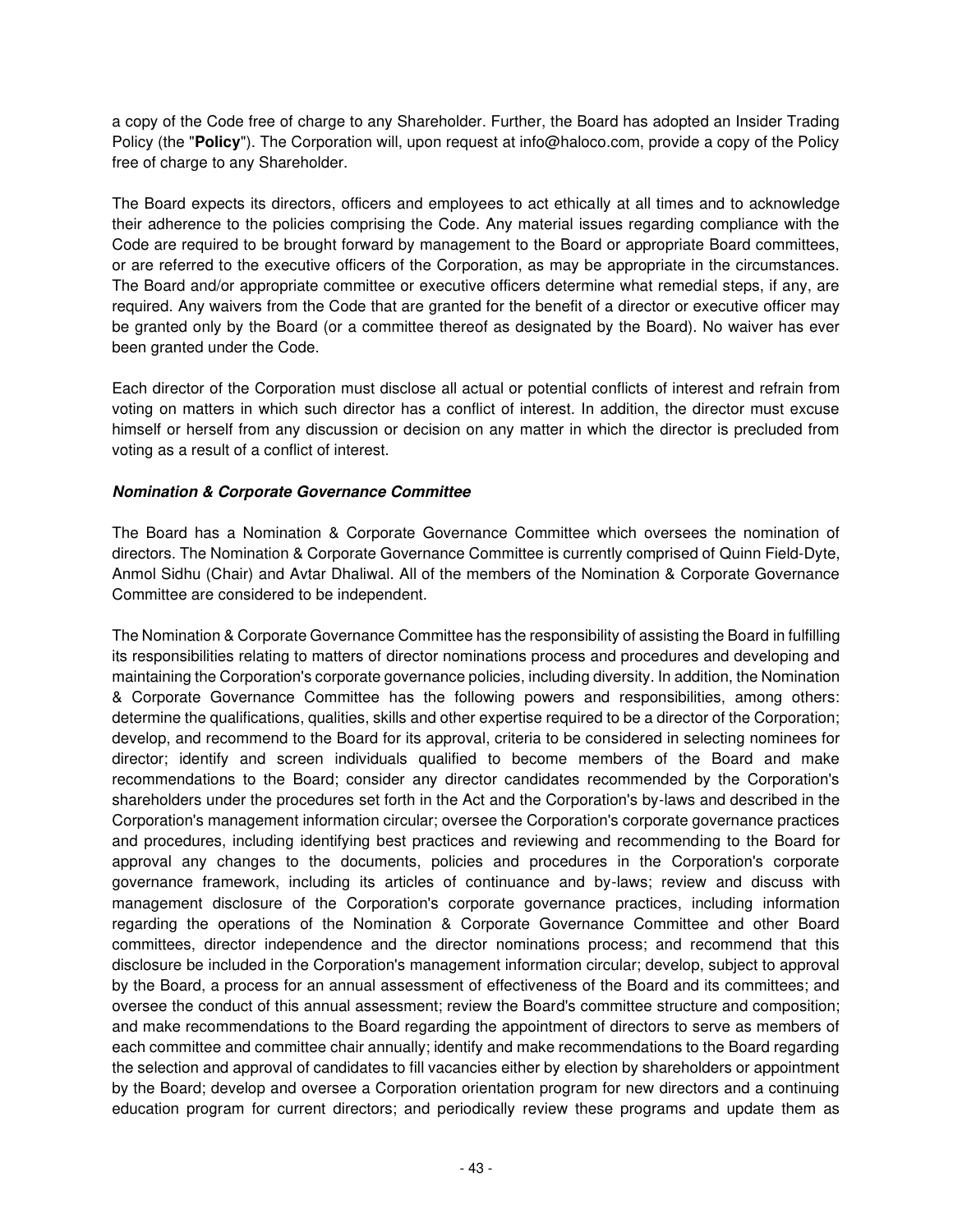necessary; develop and recommend to the Board for approval director independence standards in addition to those required by applicable securities laws and stock exchange requirements; and evaluate the independence of each director at least annually; monitor compliance with the Code; investigate any alleged breach or violation of the Code; enforce the provisions of the Code; and review the Code periodically and recommend any changes to the Board; develop and recommend to the Board for approval a CEO succession plan; develop and evaluate potential candidates for executive positions; and recommend to the Board any changes to, and any candidates for succession under, the succession plan; and review any director resignation letter tendered and evaluate and recommend to the Board whether such resignation should be accepted in accordance with the Corporation's director majority voting policy.

## **Compensation Committee**

The Board has a Compensation Committee which oversees the determination of the compensation for the Corporation's directors and officers. The Compensation Committee is currently comprised of Avtar Dhaliwal (Chair), Quinn Field-Dyte and Anmol Sidhu. All of the members of the Compensation Committee are considered to be independent.

The Compensation Committee has the responsibility of assisting the Board in fulfilling its responsibilities relating to matters of human resources and compensation, including equity compensation. In addition, the Compensation Committee is to review the Corporation's annual disclosure regarding executive compensation for inclusion where appropriate in the Corporation's disclosure documents. Lastly, the Compensation Committee oversees the hiring of senior management recruited from outside the Corporation, as well as the promotion of senior management within the Corporation.

# **Audit Committee**

The Board has an Audit Committee which assists the Board in fulfilling its responsibilities for oversight of financial and accounting matters. The Audit Committee reviews the financial reports and other financial information provided by the Corporation to regulatory authorities and its shareholders and reviews the Corporation's system of internal controls regarding finance and accounting including auditing, accounting and financial reporting processes. The Audit Committee is currently comprised of Anmol Sidhu, Avtar Dhaliwal and Quinn Field-Dyte (Chair). All of the members of the Audit Committee are considered to be independent.

The Audit Committee's principal duties and responsibilities include assisting the Board in discharging the oversight of: (i) the integrity of the Corporation's consolidated financial statements and accounting and financial processes and the audits of the Corporation's consolidated financial statements; (ii) compliance with legal and regulatory requirements; (iii) external auditors' qualifications and independence; (iv) the work and performance of financial management and external auditors; and (v) system of disclosure controls and procedures and system of internal controls regarding finance, accounting, legal compliance, and risk management established by management and the Board. The Audit Committee has access to all books, records, facilities and personnel and may request any information about the Corporation as it may deem appropriate. The Audit Committee also has the authority to retain and compensate special legal, accounting, financial and other consultants or advisors to advise the Audit Committee.

The information required by Form 52-110F1 of National Instrument 52-110 – Audit Committees, including information regarding the fees billed to the Corporation by the auditors of the Corporation, is contained in the annual information form of the Corporation for the year ended December 31, 2021, under the heading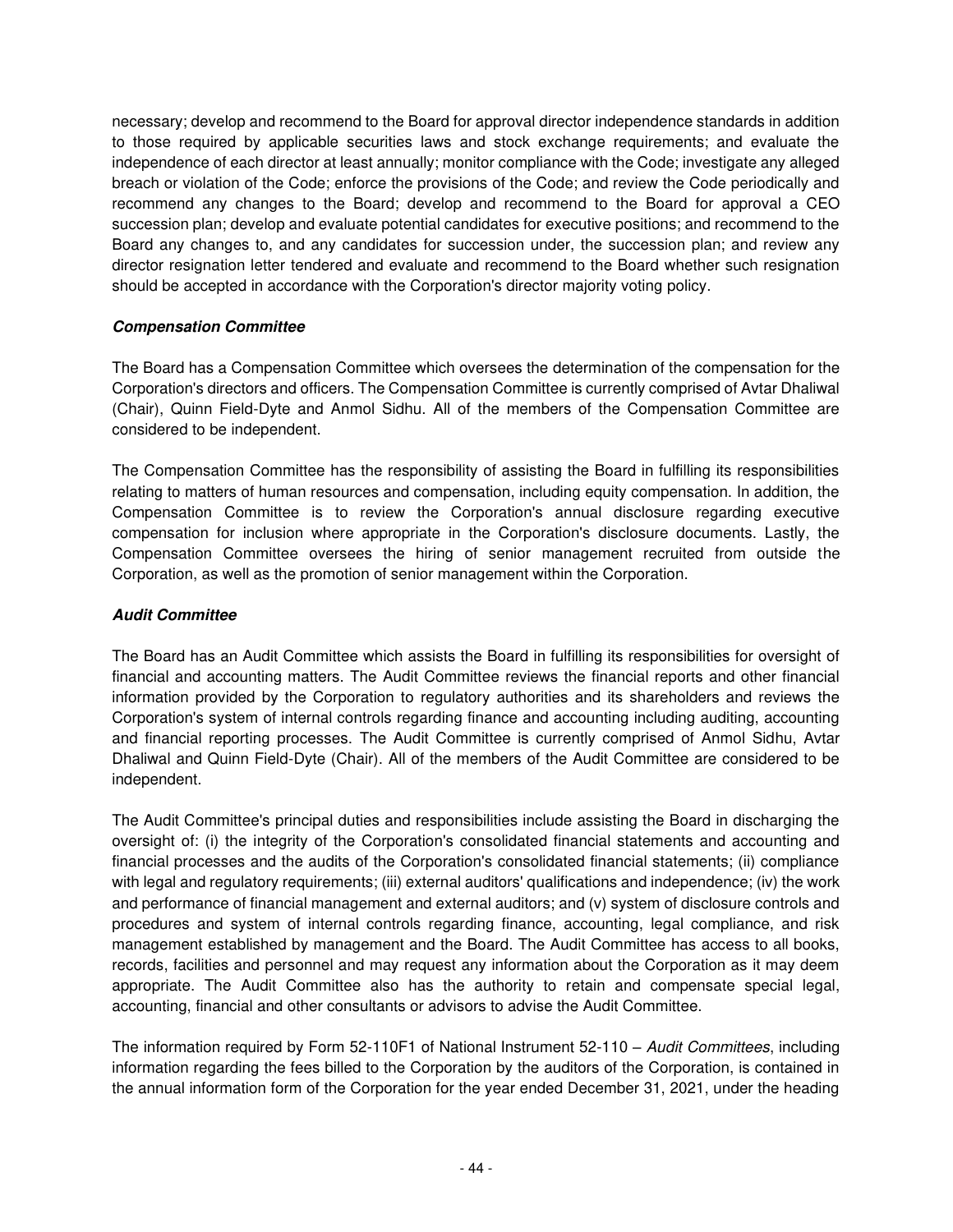"Audit Committee Disclosure", an electronic copy of which is available on the Corporation's SEDAR profile at www.sedar.com.

# **Assessments**

Based upon the Corporation's size, its current state of development and the number of individuals on the Board, the Board considers a formal process for assessing the effectiveness and contribution of the Board as a whole, its committees or individual directors to be unnecessary at this time. In light of the fact that the Board and its committees meet on several occasions each year, each director has regular opportunities to assess the Board as a whole, its committees and other directors in relation to the Board's and such director's assessment of the competencies and skills that the Board and its committees should possess. The Board plans to continue to evaluate its own effectiveness and the effectiveness of its committees and individual directors in such manner.

## **Director Term Limits**

The Corporation has not adopted a policy which imposes term limits for directors. The Corporation believes that it is crucial that directors understand its industry and its business and this requires a certain length of tenure on the Board. Long-term directors accumulate extensive company knowledge while new directors bring new experience and perspectives to the Board. It is important to achieve an appropriate balance of both to ensure an effective Board.

## **Policies Regarding the Representation of Women on the Board and Executive Management and the Consideration of the Representation of Women in the Director Identification and Selection Process and Executive Officer Appointments**

The Board does not currently have a formal policy with regard to the consideration of diversity in identifying director or executive nominees or a written policy relating to the identification and nomination of women directors or executives. The Corporation has not yet adopted such formal policies on diversity but regularly considers diversity (including the representation of women on the Board) as one of a number of relevant factors when considering potential new nominees. The Corporation recognizes the potential benefit of diversity in leadership positions, including with respect to its Board and executive officer positions, but feels a formal policy is unnecessary for the size of the Corporation.

# **Targets Regarding the Representation of Women on the Board and in Executive Officer Positions**

At this time the Corporation has not adopted a target regarding the representation of women on the Board or in executive officer positions. The Corporation does not adopt targets because the Corporation is of the view that its current practice of considering diversity as a factor in selecting candidates as potential directors or executive officers permits the Corporation to balance the benefit of diversity with other relevant considerations.

## **Number of Women on the Board and in Executive Positions**

The Corporation currently has one woman on the Board. The Corporation currently has one woman in an executive officer role.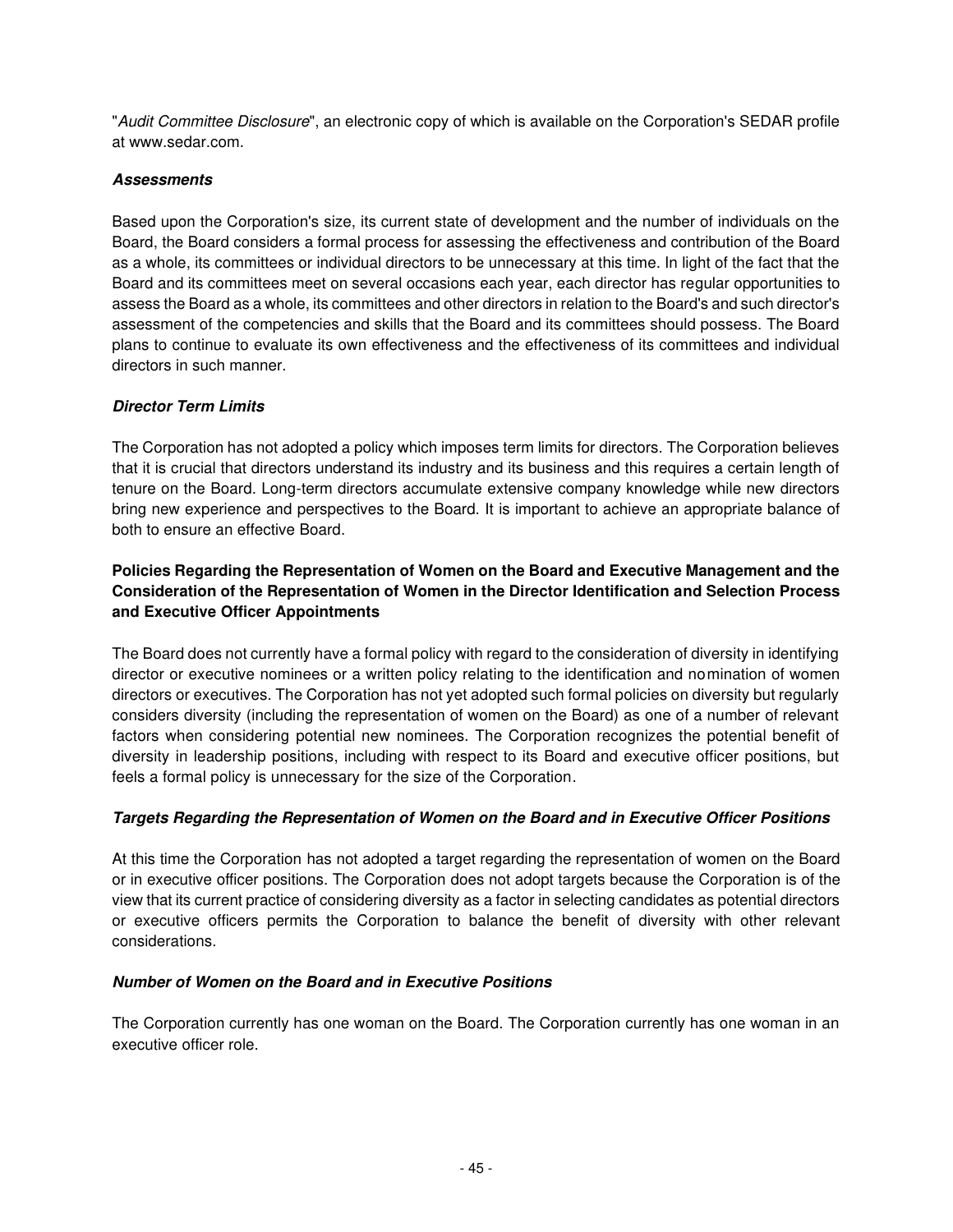## **INTEREST OF CERTAIN PERSONS OR COMPANIES IN MATTERS TO BE ACTED UPON**

<span id="page-49-0"></span>Other than as set forth herein, management of the Corporation is not aware of any material interest, direct or indirect, by way of beneficial ownership of securities or otherwise, of each person who has been a director or executive officer of the Corporation at any time since the beginning of the Corporation's last financial year, any proposed nominee for election as a director, or of any associate or affiliate of any such persons, in any matter to be acted upon at the Meeting other than the election of directors. Certain directors and officers of the Corporation, and their affiliates, own or control, directly or indirectly, Common Shares. See "Particulars of Matters to be Acted Upon *–* Election of Directors".

## **INTEREST OF INFORMED PERSONS IN MATERIAL TRANSACTIONS**

<span id="page-49-1"></span>Other than as described herein, to the knowledge of the Corporation, no "informed person," proposed director, or any associate or affiliate of any of these persons, has any material interest, direct or indirect, in any transaction since January 1, 2021 or in any proposed transaction that has materially affected or would materially affect the Corporation or any of its subsidiaries. An "informed person" means, among others, (i) a director or executive officer of the Corporation or of a subsidiary of the Corporation, (ii) any person or company who beneficially owns, or controls or directs, directly or indirectly, voting securities of the Corporation or a combination of both carrying more than 10% of the voting rights attached to all outstanding voting securities of the Corporation other than voting securities held by the person or company as underwriter in the course of a distribution; and (iii) a reporting issuer that has purchased, redeemed, or otherwise acquired any of its securities, for so long as it holds any of its securities.

On February 19, 2021, the Corporation announced the closing of an overnight marketed public offering (the "**Second February Offering**") of units of the Corporation (the "**Second February Units**") for aggregate gross proceeds of \$11,500,029. Peter McRae, at the time, a director of the Corporation, subscribed for 91,500 Second February Units in connection with the Second February Offering. Further information about the Second February Offering can be found in the Corporation's press releases dated February 12, 2021 and February 19, 2021 and the Corporation's material change report dated February 22, 2021, copies of which have been filed under the Corporation's profile on SEDAR at www.sedar.com and which will be provided free of charge to a securityholder of the Corporation upon request.

# **OTHER BUSINESS**

<span id="page-49-2"></span>Management is not aware of any matters to come before the Meeting other than those set forth in this Information Circular. If any other matter properly comes before the Meeting, the persons named in the Proxy will vote the shares represented thereby in accordance with their best judgment on such matter.

## **ADDITIONAL INFORMATION**

<span id="page-49-3"></span>Financial information is provided in the Corporation's audited consolidated financial statements for the fiscal year ended December 31, 2021 and the MD&A. Shareholders who wish to obtain a copy of the financial statements of the Corporation and the MD&A should email a request to the Corporation at info@haloco.com, Attention: Financial Reporting.

Additional information relating to the Corporation is also available free of charge on SEDAR at [www.sedar.com.](http://www.sedar.com/)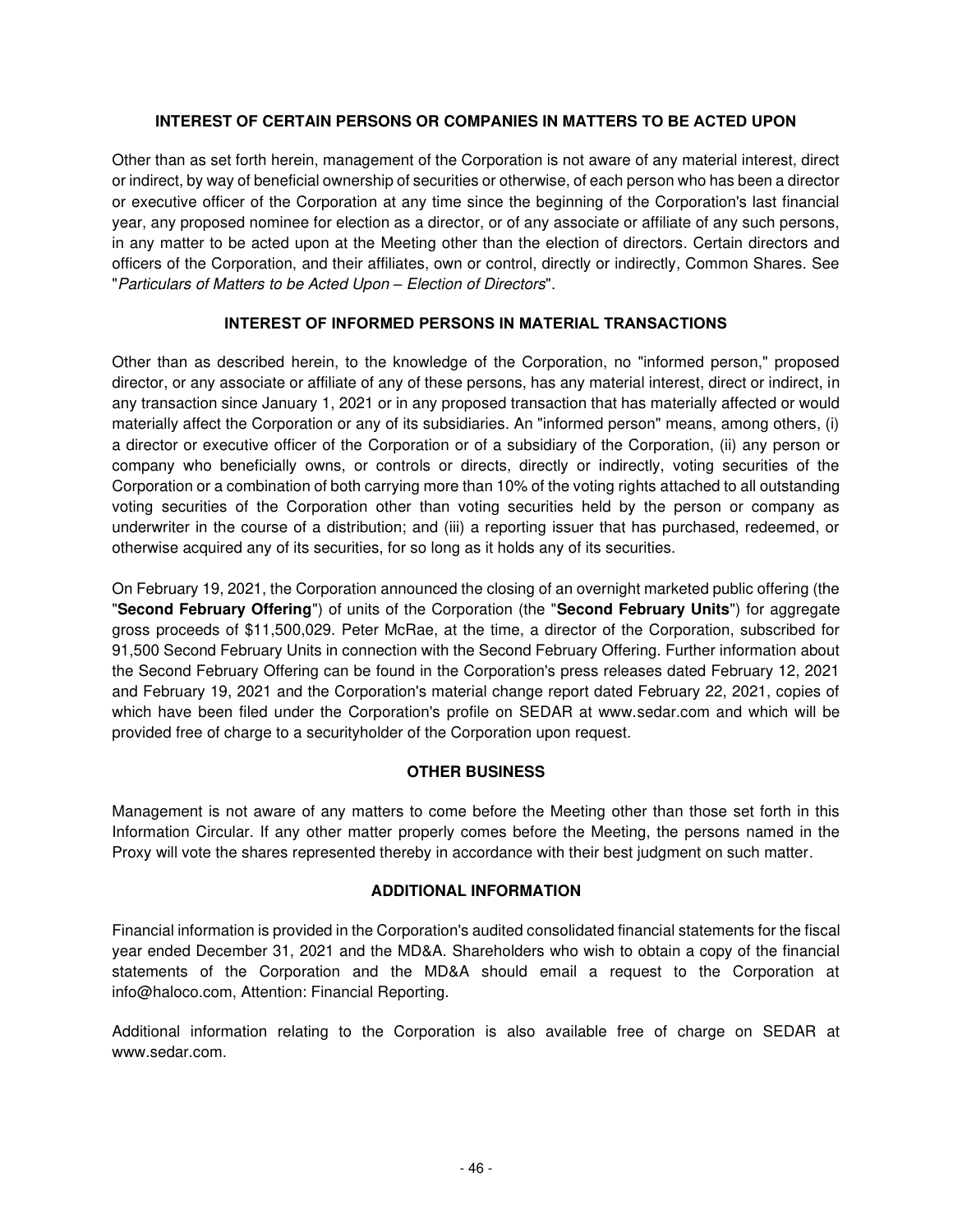#### **FORWARD-LOOKING INFORMATION**

<span id="page-50-0"></span>The Information Circular contains "forward-looking information" within the meaning of applicable Canadian securities legislation. Forward-looking information may include, but is not limited to, statements with respect to the Distribution (as defined herein), future management of the Corporation, the future business of the Corporation, activities, events or developments that management expects or anticipates will occur or may occur in the future and the expectations of management regarding the business and operations of the Subsidiaries. Often, but not always, forward-looking information can be identified by the use of words such as "plans", "expects", "is expected", "budget", "scheduled", "estimates", "forecasts", "intends", "anticipates" or "believes", or variations (including negative variations) of such words and phrases, or statements that certain actions, events or results "may", "could", "would", "might" or "will" be taken, occur or be achieved. Forward-looking information is based on the reasonable assumptions, estimates, analysis and opinions of management made in light of its experience and perception of trends, current conditions and expected developments, as well as other factors that management believes to be relevant and reasonable at the date that such statements are made. Forward-looking information involves known and unknown risks, uncertainties, assumptions and other factors that may cause the actual results, performance or achievements of the Corporation, as applicable, to be materially different from any future results, performance or achievements expressed or implied by the forward-looking information, including the risks uncertainties and assumptions disclosed in the Corporation's annual information form dated March 31, 2022 and other disclosure documents available on the Corporation's profile at www.sedar.com. Although the Corporation has attempted to identify important factors that could cause actual actions, events or results to differ materially from those described in the forward-looking information, there may be other factors that cause actions, events or results to differ from those anticipated, estimated or intended. Forward-looking information contained herein is made as of the date of this Information Circular and, other than as required by securities law, the Corporation disclaims any obligation to update any forward-looking information, whether as a result of new information, future events or results or otherwise unless so required by applicable securities laws. There can be no assurance that the forward-looking information will prove to be accurate, as actual results and future events could differ materially from those anticipated in such information. Accordingly, readers should not place undue reliance on forward-looking information.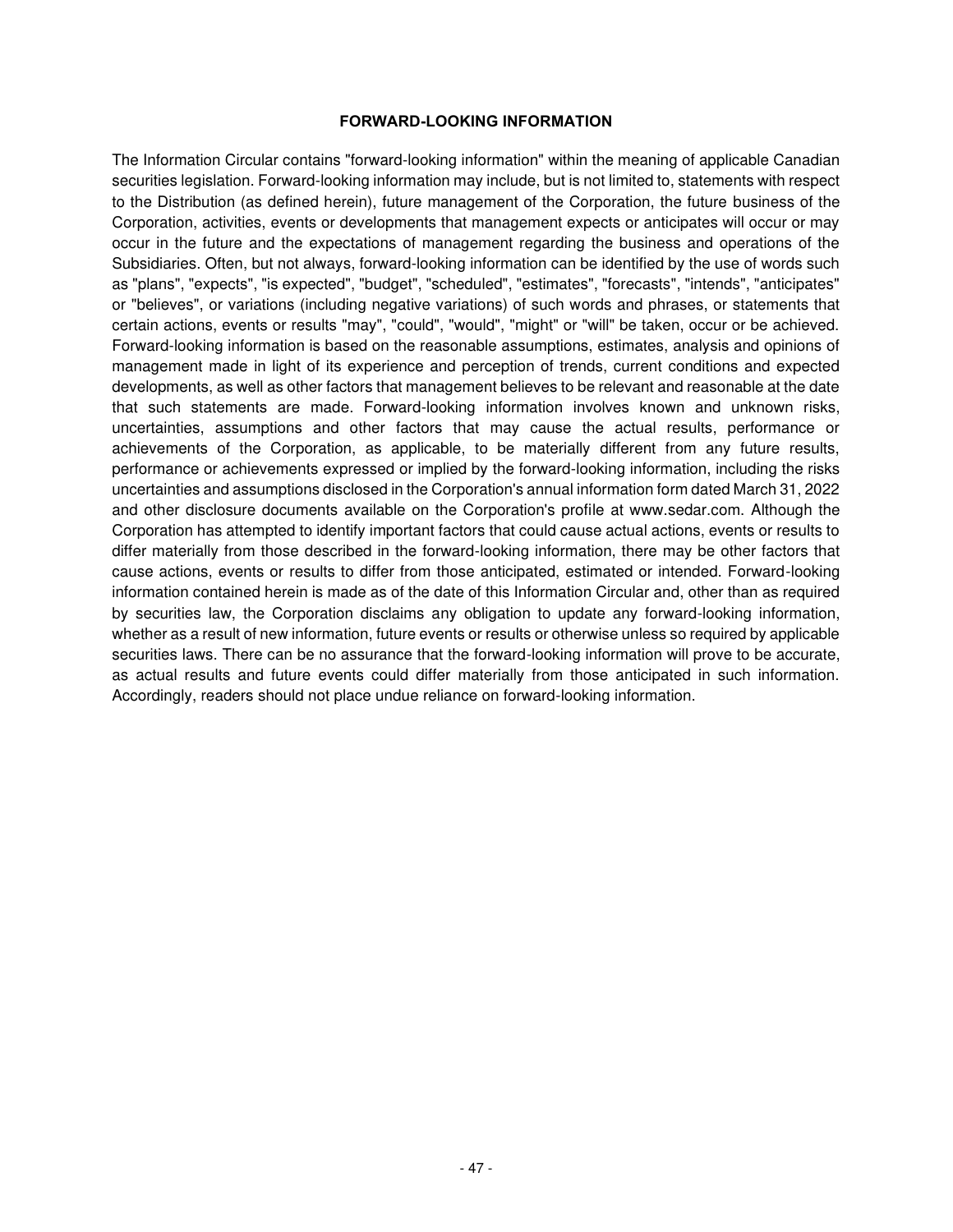### **SCHEDULE "A"**

#### **CERTAIN CANADIAN FEDERAL INCOME TAX CONSIDERATIONS**

<span id="page-51-0"></span>The following is a general summary of the principal Canadian federal income tax considerations arising in respect of the receipt, holding and disposition of Halo Tek Shares to a holder of Common Shares who as beneficial owner, receives such Halo Tek Shares under the Distribution and who, for the purposes of the Tax Act and the Regulations thereunder, (i) deals at arm's length with Halo and Halo Tek, (ii) is not affiliated with Halo or Halo Tek, and (iii) holds Common Shares and Halo Tek Shares as capital property at all relevant times (a "**Holder**"). Generally, Common Shares and Halo Tek Shares will be capital property to a Holder provided that the Holder does not acquire or hold such securities in the course of carrying on a business of trading or dealing in securities and has not acquired them in one or more transactions considered to be an adventure or concern in the nature of trade.

This summary is based on the provisions of the Tax Act and the Regulations thereunder, in force on the date hereof and counsel's understanding of the current administrative policies and practices of the Canada Revenue Agency (the "**CRA**") published in writing prior to the date hereof. This summary takes into account all specific proposals to amend the Tax Act and the Regulations publicly announced by or on behalf of the Minister of Finance (Canada) prior to the date hereof (the "**Proposed Amendments**") and assumes that all such Proposed Amendments will be enacted in their present form. No assurance can be given that the Proposed Amendments will be enacted in the form proposed, if at all. This summary does not otherwise consider or anticipate any changes in law, whether by judicial, governmental or legislative decision or action or changes in the administrative policies and practices of the CRA, nor does it take into account provincial, territorial or foreign income tax legislation or considerations which may differ materially from those described in this summary.

This summary is not applicable to a Holder: (i) that is a "specified financial institution", (ii) an interest in which is or whose shares are a "tax shelter investment", (iii) that is, for purposes of certain rules (referred to as the mark-to-market rules) applicable to securities held by financial institutions, a "financial institution", (iv) that reports its "Canadian tax results" in a currency other than Canadian currency, (v) that has or will enter into a "derivative forward agreement" or "synthetic disposition arrangement", (vi) that would receive dividends on the Halo Tek Shares under or as part of a "dividend rental arrangement" or (vii) who has acquired Common Shares on the exercise of an employee stock option, each as defined in the Tax Act. Such Holders should consult their own tax advisors.

Additional considerations, not discussed herein, may be applicable to a Holder that is a corporation resident in Canada, and is, or becomes, controlled by a non-resident person or, if no single non-resident person controls the corporation, by a group of non-resident persons not dealing with each other at "arm's length" for purposes of the "foreign affiliate dumping" rules in section 212.3 of the Tax Act. Such Holders should consult their own tax advisors with respect to the consequences of acquiring Halo Tek Shares or Common Shares.

**This summary is of a general nature only and is not exhaustive of all possible Canadian federal income tax considerations. It does not take into account or consider the tax laws of any province or territory or of any jurisdiction outside Canada. This summary is not intended to be, nor should it be construed to be, legal or tax advice to any particular Holder, and no representations concerning the tax consequences to any particular Holder are made. Holders should consult their own tax advisers regarding the income tax considerations applicable to them having regard to their particular circumstances.**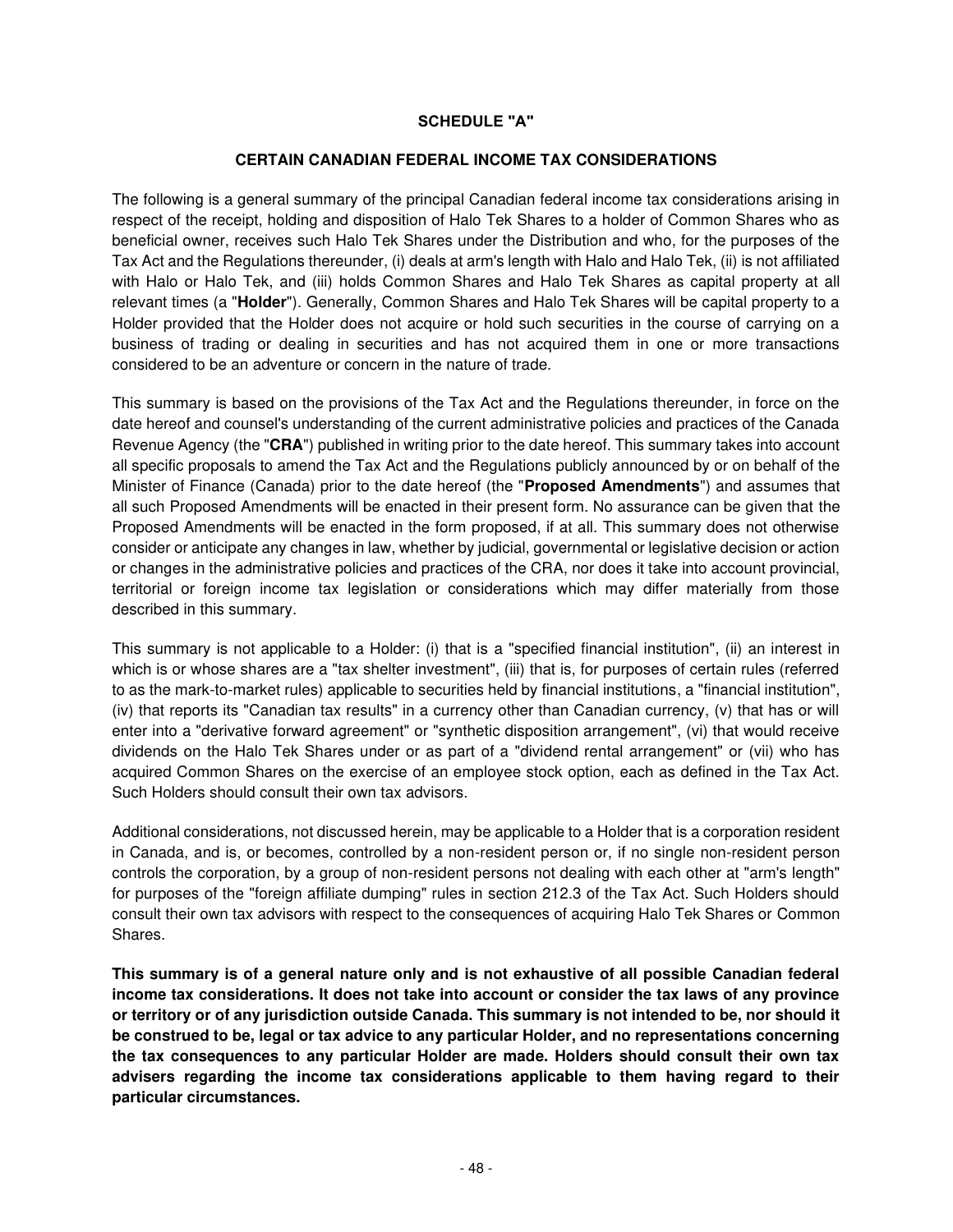This summary does not discuss the creditability or deductibility of foreign taxes that may be payable by Holders in respect of the Halo Tek Shares or Common Shares, including in particular any U.S. taxes payable as a consequence of Halo Tek or Halo being classified as a U.S. corporation for U.S. federal income tax purposes under section 7874 of the U.S. Internal Revenue Code. As a general advisory only, a Holder resident in Canada who is subject to U.S. federal income tax on a gain realized on a sale or other disposition of the Halo Tek Shares or Common Shares or is subject to U.S. withholding tax on dividends received on Halo Tek Shares or the Common Shares (for example), may not be able to claim a foreign tax credit under the Tax Act in respect of such foreign taxes, and should consult the Holder's own tax advisors in this regard. These and other considerations relating to Halo Tek's and Halo's status as a U.S. corporation for U.S. federal income tax purposes are not otherwise addressed or taken into account in this summary or in this management information circular. Holders should consult with their own tax advisors in this regard. The discussion below is qualified accordingly.

# **Assumptions Regarding Return of Capital**

Distributions made by corporations that are "public corporations" for purposes of the Tax Act, such as Halo, are generally characterized as taxable dividends for the purposes of the Tax Act, unless a specific exemption applies. Subsection 84(2) of the Tax Act provides, in effect, that a distribution made on a "winding up, discontinuance or reorganization of [the public corporation's (i.e. Halo)] business", will not be taxed as a dividend so long as the amount or value of the funds or property distributed does not exceed the amount by which the paid-up capital ("**PUC**") of the relevant shares is reduced on the distribution.

It is noted that the Distribution will be made by Halo as part of a number of potential changes, including the reorganization of Halo's business carried out, in part, by Halo transferring to Halo Tek, immediately prior to the Distribution, all of the outstanding shares of the Subsidiaries that are vended into Halo Tek (the "**Reorganization**"), that are contemplated to maximize the overall value of the Halo assets for holders of Common Shares. Another change is launching Halo Tek as a CSE listed public company.

Subsection 84(4.1) of the Tax Act applies in certain circumstances to deem a return of capital by a public corporation (such as Halo) to be a dividend. However, there will be no deemed dividend as a result of the Distribution under subsection 84(4.1) of the Tax Act provided that either (i) the Distribution is made in a manner described by subsection 84(2) of the Tax Act or (ii) both of the following conditions are met: (A) the Distribution can reasonably be considered to have been derived from proceeds of disposition realized by Halo from a transaction that occurred outside the ordinary course of the business of Halo but within the period that commenced 24 months before the Distribution; and (B) no other amount that may reasonably be considered to have derived from such proceeds was paid by Halo as a reduction of PUC prior to the Distribution. Management of Halo has determined that the Distribution will be paid as a direct result of the proceeds of disposition that Halo received on the sale of the outstanding shares of the Subsidiaries to Halo Tek in exchange for Halo Tek Shares under the Reorganization, that such transaction was outside of the ordinary course of Halo's business, and that no amount that may reasonably be considered to have been derived from such proceeds will have been paid by Halo as a reduction of PUC prior to the Distribution.

PUC is computed according to the relevant provisions of the Tax Act. The starting point for computing PUC is the stated capital of the Common Shares for corporate law purposes, which amount is then subject to adjustment according to detailed rules contained in the Tax Act. Halo management has advised that the PUC of the Common Shares will exceed the fair market value of the Halo Tek Shares on the date the Distribution is effected. The summary of tax consequences set out below assumes that the Distribution will be made in a manner that is described in subsection 84(2) of the Tax Act and that the fair market value of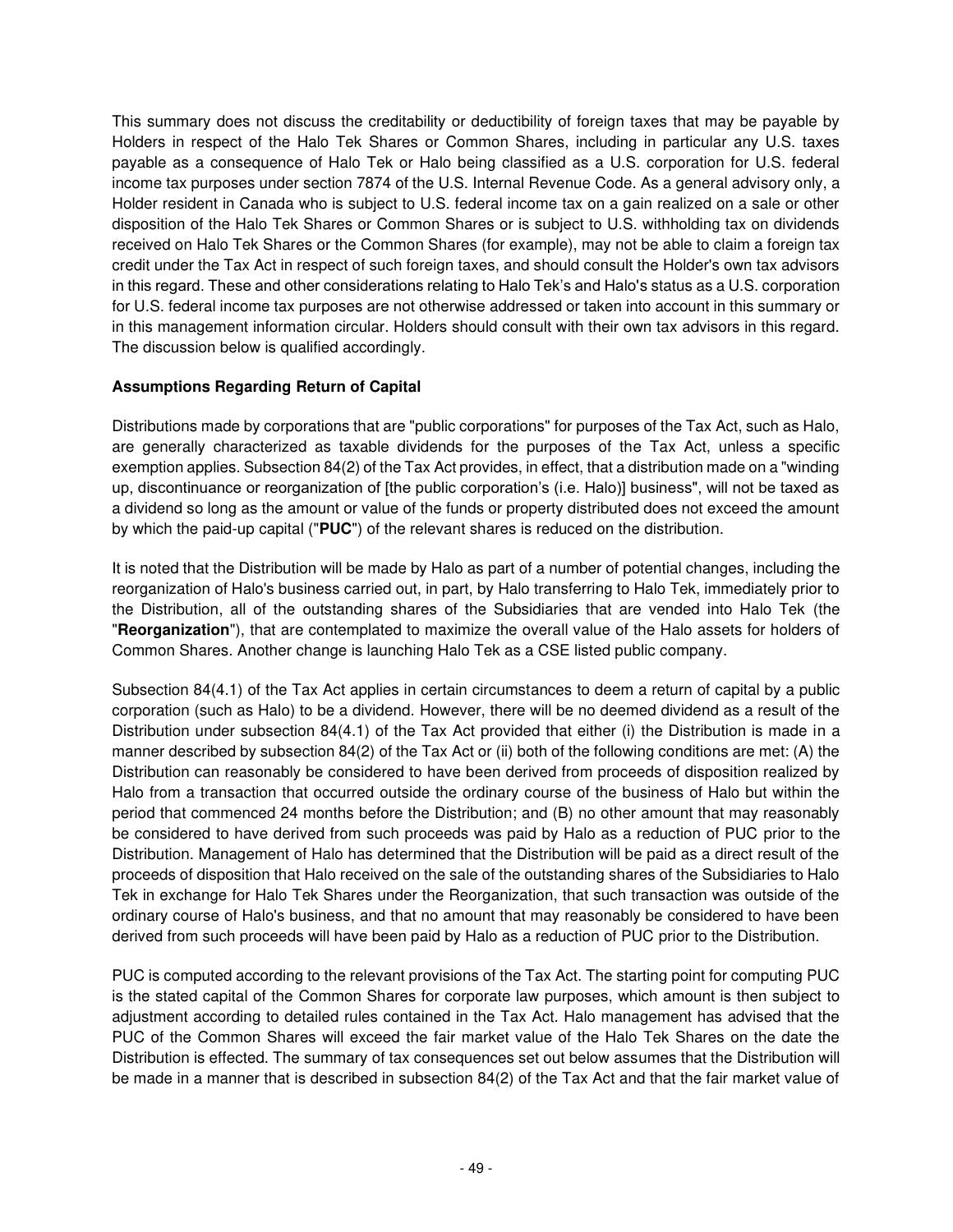the Halo Tek Shares will not exceed the PUC of the Common Shares on which the distribution is made such that no deemed dividend will arise pursuant to the Tax Act on the Distribution.

# **Currency Conversion**

For purposes of the Tax Act, any amount relating to the Distribution, or the acquisition, holding or disposition of Halo Tek Shares or Common Shares, including dividends, adjusted cost base, and proceeds of disposition, must be expressed in Canadian dollars using the applicable rate of exchange (for purposes of the Tax Act) quoted by the Bank of Canada on the date such amounts arose, or such other rate of exchange as is acceptable to the Minister of National Revenue (Canada).

## **Resident Holders**

The following is a discussion of the consequences under the Tax Act to Holders who, for the purposes of the Tax Act and at all relevant times, are resident or deemed to be resident in Canada ("**Resident Holders**"). Certain Resident Holders may be entitled to make or may have already made the irrevocable election permitted by subsection 39(4) of the Tax Act the effect of which may be to deem any shares, including Common Shares, Halo Tek Shares and all other "Canadian securities", as defined in the Tax Act, owned by such Resident Holder to be capital property in the taxation year in which the election is made and in all subsequent taxation years. Resident Holders whose Common Shares or Halo Tek Shares might not otherwise be considered to be capital property should consult their own tax advisors concerning this election.

## **The Distribution**

The Distribution (of the Halo Tek Shares as a return of capital) will reduce the adjusted cost base of a Resident Holder's Common Shares by an amount equal to the fair market value of the Halo Tek Shares received by the Resident Holder on the date the Distribution is effected. If the amount so required to be deducted from the adjusted cost base of the Common Shares to a particular Resident Holder exceeds the Resident Holder's adjusted cost base of such Common Shares, the excess will be deemed to be a capital gain realized by such Resident Holder from a disposition of their Common Shares. A discussion of the taxation of capital gains is set forth below in the section "Resident Holders - Capital Gains and Capital Losses".

Halo Tek Shares received by a Resident Holder should have a cost to the Resident Holder for tax purposes equal to their fair market value at the time of such receipt. In computing the adjusted cost base of the Halo Tek Shares at any time, the adjusted cost base of a Resident Holder's Halo Tek Shares will be averaged with the respective adjusted cost base of all the Halo Tek Shares held by the Resident Holder as capital property at that particular time.

# **Dividends**

In the case of a Resident Holder that is an individual (other than certain trusts), dividends received or deemed to be received on the Halo Tek Shares and Common Shares will be included in computing the Resident Holder's income and will be subject to the normal gross-up and dividend tax credit rules applicable to dividends paid by taxable Canadian corporations under the Tax Act, including the enhanced gross-up and dividend tax credit applicable to any dividend designated by Halo Tek as an "eligible dividend" in accordance with the provisions of the Tax Act. There may be limitations on Halo Tek's ability to designate dividends as "eligible dividends".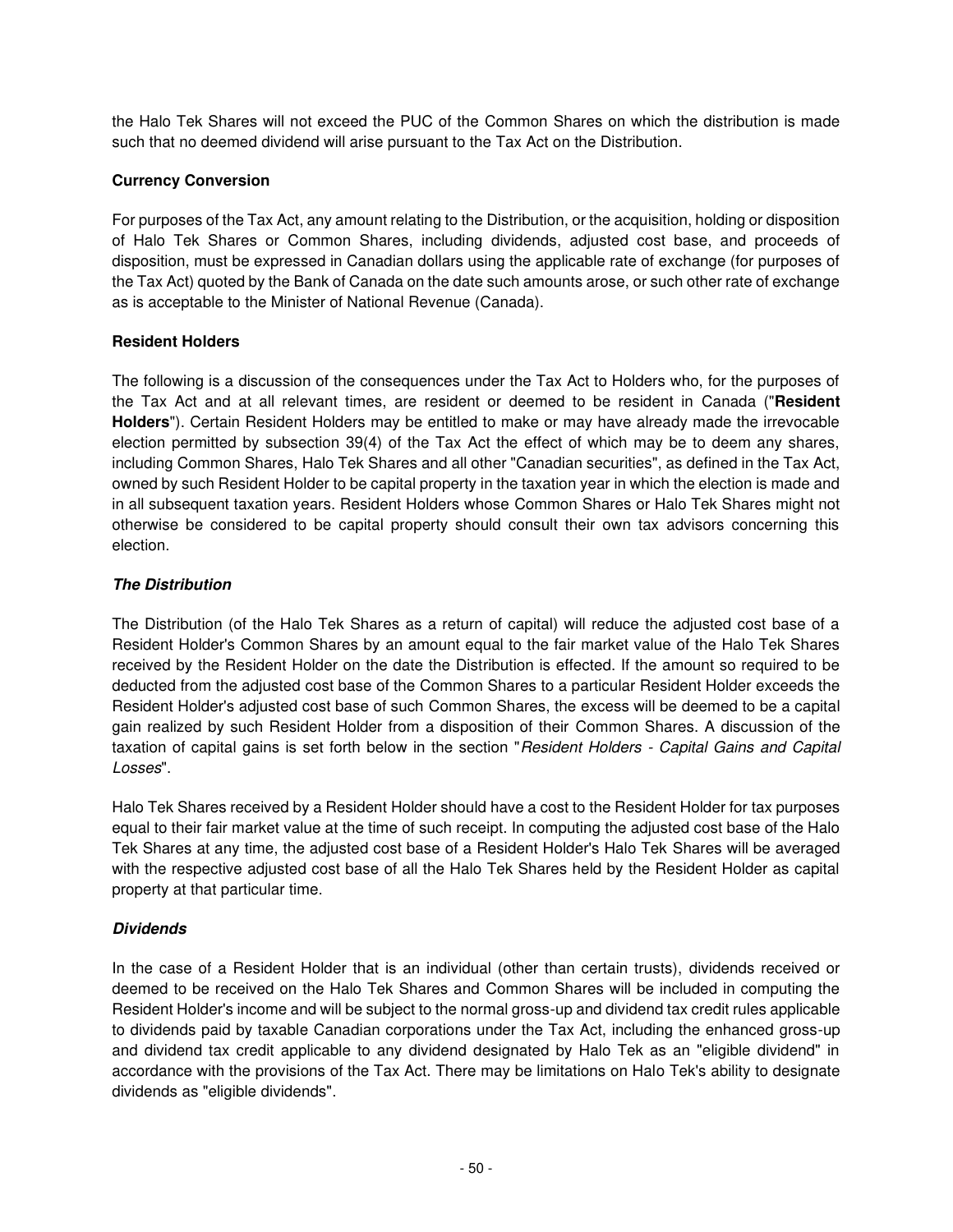A Resident Holder that is a corporation will be required to include in income any dividend received or deemed to be received on the Halo Tek Shares and Common Shares and generally will be entitled to deduct an equivalent amount in computing its taxable income subject to all restrictions under the Tax Act. In certain circumstances, subsection 55(2) of the Tax Act will treat a taxable dividend received by a Resident Holder that is a corporation as proceeds of disposition or a capital gain. Resident Holders that are corporations should consult their own tax advisors having regard for their own circumstances.

A Resident Holder that is a "private corporation" or a "subject corporation", as defined in the Tax Act, will generally be liable to pay a refundable tax under Part IV of the Tax Act on dividends received or deemed to be received on the Halo Tek Shares or Common Shares to the extent such dividends are deductible in computing the Resident Holder's taxable income for the year.

## **Dispositions of Halo Tek Shares and Common Shares**

A Resident Holder who disposes of or is deemed to have disposed of a Halo Tek Share or Common Share (other than on a disposition to Halo Tek (in respect of the Halo Tek Shares) or Halo (in respect of the Common Shares) that is not a sale in the open market in the manner in which shares would normally be purchased by any member of the public in an open market) will generally realize a capital gain (or capital loss) in the taxation year of the disposition equal to the amount by which the proceeds of disposition, net of any reasonable costs of disposition, are greater (or are less) than the adjusted cost base to the Resident Holder of the Halo Tek Share or Common Share, as the case may be, immediately before the disposition or deemed disposition. Such capital gain (or capital loss) will be subject to the tax treatment described below under "Resident Holders *–* Capital Gains and Capital Losses".

## **Capital Gains and Capital Losses**

A Resident Holder will generally be required to include in such Resident Holder's income one-half of the amount of any capital gain ("**Taxable Capital Gain**") realized in such year and may deduct one-half of the amount of any capital loss (an "**Allowable Capital Loss**") against Taxable Capital Gains realized by the holder in the year of the disposition. Allowable Capital Losses in excess of Taxable Capital Gains realized in the year may be carried back and deducted in any of the three preceding years or carried forward and deducted in any following year against taxable capital gains realized in such years to the extent and under the circumstances described in the Tax Act.

In the case of a Resident Holder that is a corporation, the amount of any capital loss otherwise determined resulting from the disposition of a Halo Tek Share may be reduced by the amount of dividends previously received or deemed to have been received by it on such Halo Tek Share, to the extent and under the circumstances prescribed by the Tax Act. Similar rules may apply where a Halo Tek Share is owned by a partnership or trust of which a corporation, trust, or partnership is a member or beneficiary. Such Resident Holders should consult their own advisors.

A Resident Holder that is throughout the relevant taxation year a "Canadian-controlled private corporation" as defined in the Tax Act may be liable to pay an additional tax (refundable in certain circumstances) on any Taxable Capital Gains.

Capital gains realized by an individual or certain trusts may give rise to a liability for alternative minimum tax.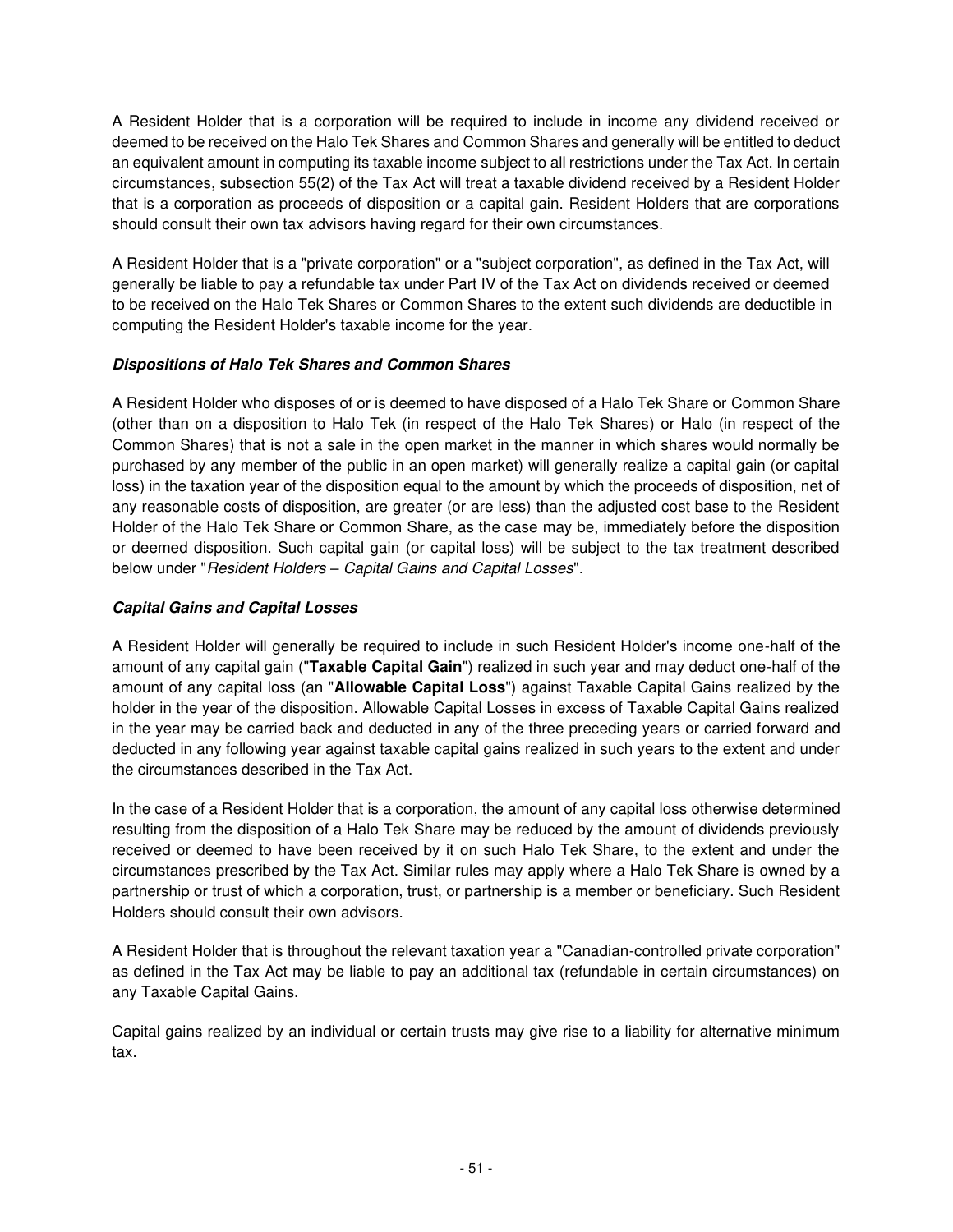### **Non-Resident Holders**

The following summary is relevant to a Holder who, at all relevant times, for purposes of the Tax Act and any applicable tax treaty or convention, is a non-resident or is deemed to be a non-resident of Canada and does not acquire or hold and is not deemed to acquire or hold Common Shares or Halo Tek Shares in the course of carrying on a business in Canada ("**Non-Resident Holder**"). This summary does not apply to a Holder (i) that carries on, or is deemed to carry on, an insurance business in Canada and elsewhere; (ii) that is an "authorized foreign bank" (as defined in the Tax Act); or (iii) that is a "foreign affiliate" (as defined in the Tax Act) of a taxpayer resident in Canada. Such Non-Resident Holders should consult their own tax advisors.

## **The Distribution**

The Distribution (of the Halo Tek Shares as a return of capital) will reduce the adjusted cost base of a Non-Resident Holder's Common Shares by an amount equal to the fair market value of the Halo Tek Shares received by the Resident Holder on the date the Distribution is effected. If the amount so required to be deducted from the adjusted cost base of the Common Shares to a particular Non-Resident Holder exceeds the Non-Resident Holder's adjusted cost base of such Common Shares, the excess will be deemed to be a capital gain realized by such Non-Resident Holder from a disposition of their Common Shares. See "Non-Resident Holders *–* Capital Gains and Capital Losses" below.

The Halo Tek Shares received by a Non-Resident Holder should have a cost to the Non-Resident Holder for tax purposes equal to the fair market value of such Halo Tek Shares at the time of receipt. In computing the adjusted cost base of the Halo Tek Shares at any time, the adjusted cost base of a Non-Resident Holder's Halo Tek Shares will be averaged with the respective adjusted cost base of all of the Common Shares held by the Non-Resident Holder as capital property at that particular time.

## **Dividends**

Dividends received or deemed to be received by a Non-Resident Holder on the Halo Tek Shares and Common Shares will be subject to Canadian withholding tax under the Tax Act. The general rate of withholding tax is 25%, although such rate may be reduced under the provisions of an applicable income tax convention between Canada and the Non-Resident Holder's country of residence. Under the Canada-United States Income Tax Convention (1980) (the "**Treaty**") as amended, the rate of withholding tax on dividends paid or credited to a Non-Resident Holder who is a resident of the U.S. for purposes of the Treaty and entitled to benefits under the Treaty (a "**U.S. Holder**") is generally limited to 15% of the gross amount of the dividend (or 5% in the case of a U.S. Holder that is a company beneficially owning at least 10% of Halo Tek's voting shares). Non-Resident Holders should consult their own tax advisors.

## **Disposition of Shares**

Upon the disposition or deemed disposition of a Halo Tek Share or Common Share by a Non-Resident Holder, the Non-Resident Holder will realize a capital gain (or capital loss) equal to the amount by which the proceeds of disposition, net of any reasonable costs of the disposition, exceed (or are less than) the adjusted cost base of such Halo Tek Share or Common Share, as applicable, to the Non-Resident Holder.

A Non-Resident Holder is liable for Canadian income tax on a capital gain realized on the disposition of property only where that property constitutes "taxable Canadian property" of the Non-Resident Holder. See discussion above under the heading "Non-Resident Holders *–* Capital Gains and Capital Losses".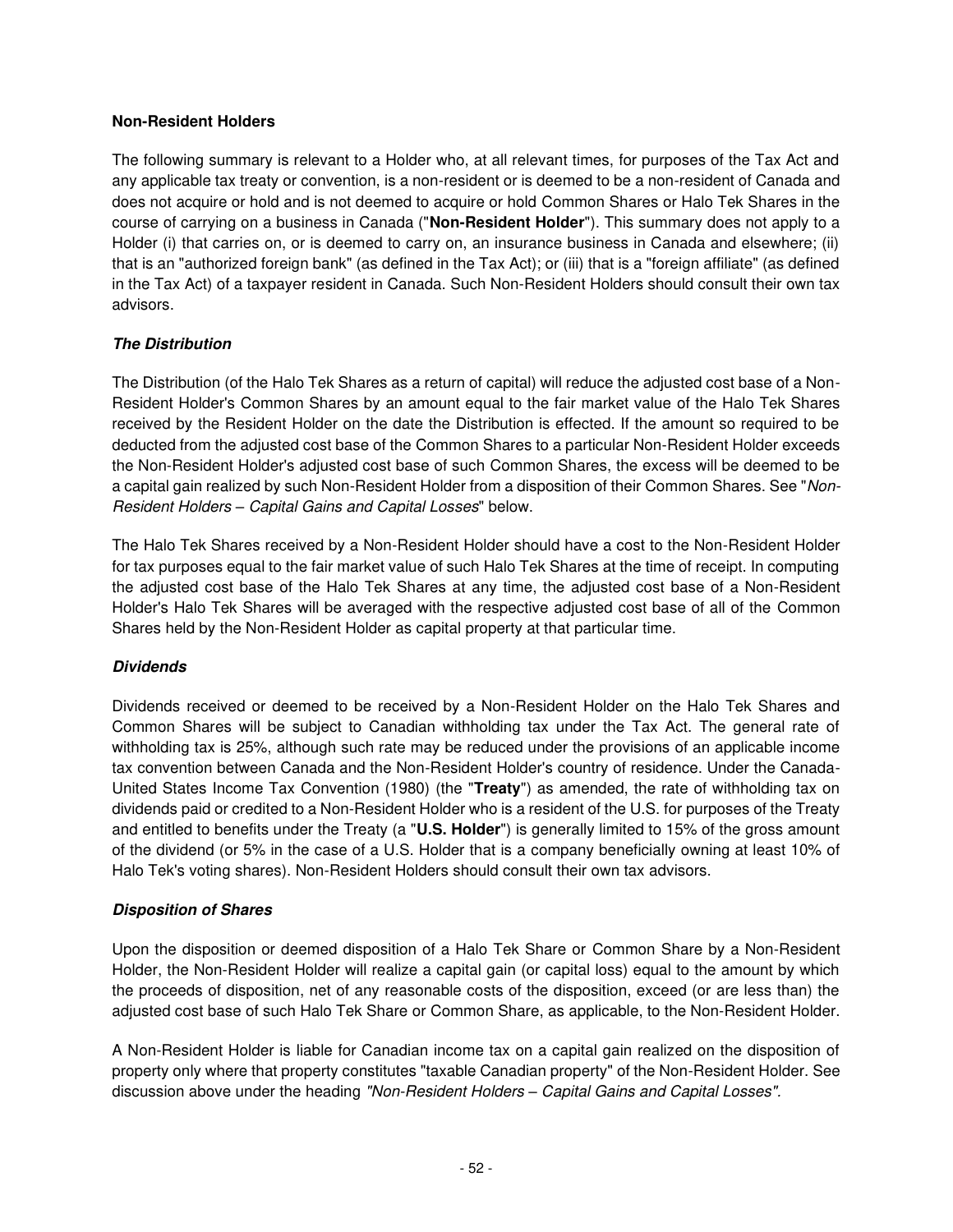## **Capital Gains and Capital Losses**

A Non-Resident Holder generally will not be subject to tax under the Tax Act in respect of a capital gain realized on the disposition or deemed disposition of a Common Share or a Halo Tek Share, nor will capital losses arising therefrom be recognized under the Tax Act, unless the Common Share or Halo Tek Share constitutes "taxable Canadian property" to the Non-Resident Holder thereof for purposes of the Tax Act, and the gain is not exempt from tax pursuant to the terms of an applicable income tax treaty or convention.

Provided the Common Shares and Halo Tek Shares, are listed on a "designated stock exchange", as defined in the Tax Act, (which currently includes the NEO and the CSE), at the time of disposition, the Common Shares and Halo Tek Shares generally will not constitute taxable Canadian property of a Non-Resident Holder at that time, unless at any time during the 60 month period immediately preceding the disposition the following two conditions are met concurrently: (a) the Non-Resident Holder, persons with whom the Non-Resident Holder did not deal at arm's length, partnerships in which the Non-Resident Holder or a person with whom the Non-Resident Holder did not deal at arm's length held a membership interest directly or indirectly through one or more partnerships, or the Non-Resident Holder together with all such persons, owned 25% or more of the issued shares of any class or series of shares of Halo or Halo Tek, as applicable; and (b) more than 50% of the fair market value of the shares of such applicable corporation was derived directly or indirectly from one or any combination of real or immovable property situated in Canada, "Canadian resource properties" (as defined in the Tax Act), "timber resource properties" (as defined in the Tax Act) or an option, an interest or right in such property, whether or not such property exists. Notwithstanding the foregoing, a Common Share or Halo Tek Share may otherwise be deemed to be taxable Canadian property to a Non-Resident Holder for purposes of the Tax Act.

Halo management has advised that it does not believe that more than 50% of the fair market value of Common Shares or the Halo Tek Shares is or will be derived directly or indirectly from property referred to under paragraph (b) above and therefore the Common Shares and the Halo Tek Shares should not constitute taxable Canadian property.

Generally, a Non-Resident Holder who realizes a capital gain on a disposition or deemed disposition of Common Shares or Halo Tek Shares that constitute or are deemed to constitute "taxable Canadian property" of the Non-Resident Holder and which is not exempt from tax under an applicable income tax treaty or convention will be subject to the tax treatment described above under the heading "Resident Holders *–* Capital Gains and Capital Losses".

Non-Resident Holders who will hold Common Shares or Halo Tek Shares as "taxable Canadian property" should consult their own tax advisors.

# **Eligibility For Investment**

Based on the current provisions of the Tax Act, the Regulations and the Proposed Amendments, provided that the Halo Tek Shares are listed on a "designated stock exchange" for purposes of the Tax Act (which currently includes the CSE) at all relevant times, or the Corporation is otherwise a "public corporation" within the meaning of the Tax Act, the Halo Tek Shares would be "qualified investments" under the Tax Act for trusts governed by registered retirement savings plans, registered retirement income funds, registered education savings plans, registered disability savings plans, and tax-free savings accounts, all as defined in the Tax Act (collectively, the "**Registered Plans**") or deferred profit sharing plans ("**DPSP**"), as defined in the Tax Act.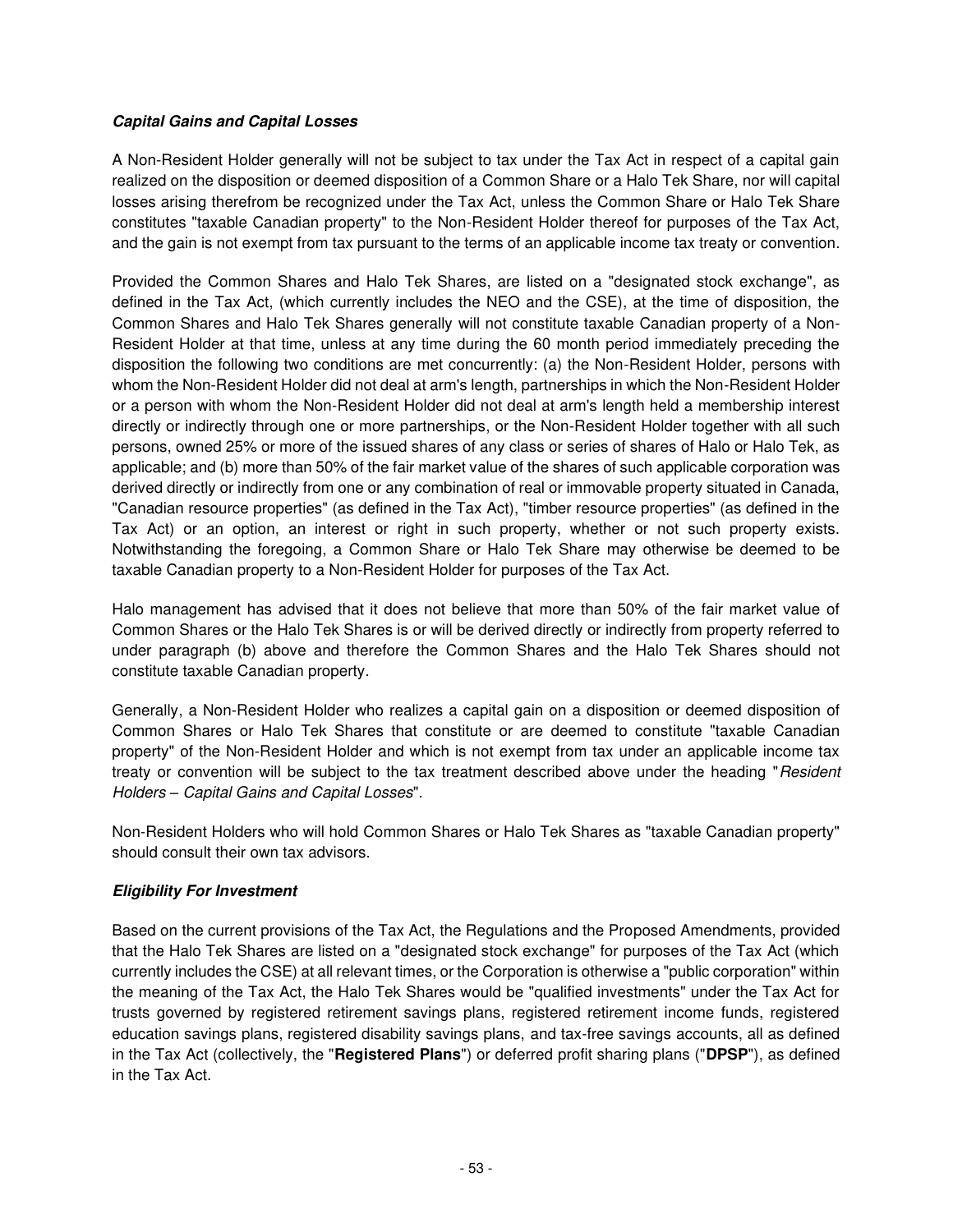The Halo Tek Shares are not currently listed on a "designated stock exchange" and Halo Tek is not currently a "public corporation", as those terms are defined in the Tax Act. However, Halo Tek intends to apply to list the Halo Tek Shares on the CSE as of the day before the date of the Distribution, which, if required by the CSE, may be followed by an immediate halt in trading of the Halo Tek Shares to allow Halo Tek to satisfy the conditions of the CSE. Halo Tek must rely on the CSE to list the Halo Tek Shares and to have them posted for trading prior to the issuance of the Halo Tek Shares on the Distribution and to otherwise proceed in such manner as may be required to result in the Halo Tek Shares being listed on the CSE at the time the Halo Tek Shares are distributed on the Distribution. There can be no guarantee that the CSE approval of a listing will be granted or will be in a form that is, or is acceptable to the Canada Revenue Agency as, a full and unconditional listing sufficient for "qualified investment" status under the Tax Act for purposes of a Registered Plan or DPSP at a relevant time. If the Halo Tek Shares are not listed on a "designated stock exchange" (which currently includes the CSE) at the time of the distribution of the Halo Tek Shares on the date of the Distribution and Halo Tek is not otherwise a "public corporation" (as defined in the Tax Act) at that time, the Halo Tek Shares will not be "qualified investments" for Registered Plans and DPSPs at that time.

The listed status of the Halo Tek Shares as of a particular time cannot be guaranteed. The Halo Tek Shares will also be "qualified investments" for Registered Plans at a time when Halo Tek is a "public corporation" for purposes of the Tax Act, and for this purpose, Halo Tek has advised counsel that, if available, Halo Tek will timely file an election, in its tax return for its first taxation year, to be deemed to have been a public corporation from the beginning of the year. However, no assurances can be given that the election will be available or made.

Notwithstanding the foregoing, if the Halo Tek Shares are a "prohibited investment" for a Registered Plan for the purposes of the Tax Act, the subscriber, annuitant or holder, as the case may be, of the Registered Plan will be subject to a penalty tax as set out in the Tax Act. A Halo Tek Share will generally not be a "prohibited investment" unless the subscriber, annuitant or holder, as the case may be, does not deal at arm's length with Halo Tek for the purposes of the Tax Act or if the subscriber, annuitant or holder, as the case may be, has a "significant interest" (within the meaning of the Tax Act) in Halo Tek. In addition, the Halo Tek Shares will generally not be a prohibited investment if they are "excluded property", as defined in the Tax Act. Subscribers, annuitants or holders, as the case may be, of a Registered Plan should consult their own tax advisors with respect to whether the Halo Tek Shares would be prohibited investments for the purposes of the Tax Act.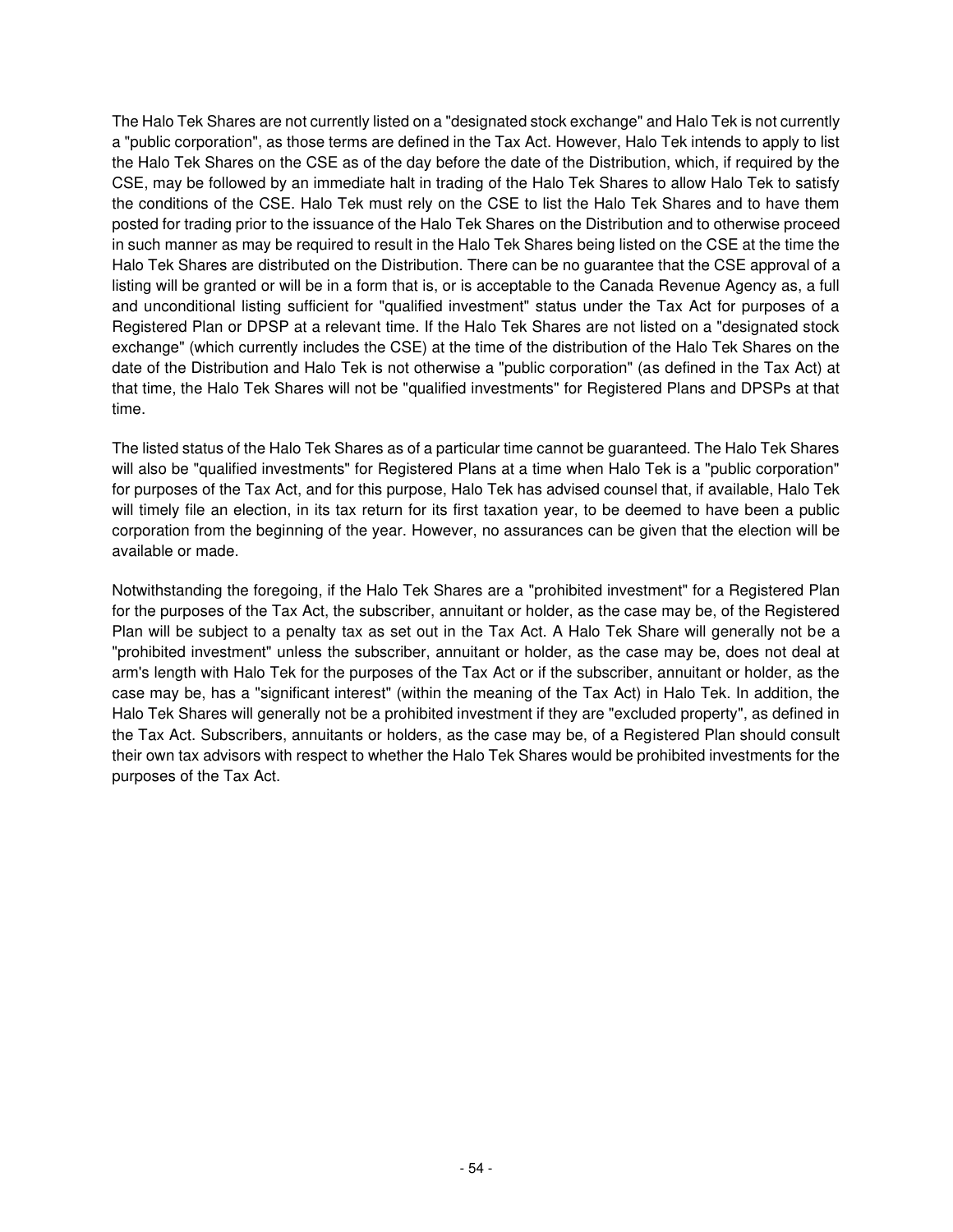## **SCHEDULE "B"**

## **Board Mandate**

## <span id="page-58-0"></span>**1. INTRODUCTION**

1.1 The board of directors (the "**Board**") of Halo Collective Inc. (the "**Company**") is elected by the shareholders of the Company and is responsible for the stewardship of the Company. The purpose of this mandate is to describe the principal duties and responsibilities of the Board as well as some of the policies and procedures the Board will adopt in discharging its duties and responsibilities.

# **2. ROLE AND RESPONSIBILITIES OF THE BOARD**

- 2.1 The role of the Board is to represent the shareholders of the Company, enhance and maximize shareholder value and conduct the business and affairs of the Company ethically and in accordance with the highest standards of corporate governance. The Board is ultimately accountable and responsible for providing independent, effective leadership in supervising the management of the business and affairs of the Company. The responsibilities of the Board include:
	- adopting a strategic planning process;
	- identifying risks to the business of the Company and ensuring that appropriate procedures are in place for risk management;
	- reviewing, approving and monitoring annual operating plans and budgets;
	- mandating a culture of corporate social responsibility, ethics and integrity including satisfying itself as to the integrity of the executive officers of the Company and that those executive officers create a culture of integrity throughout the organization;
	- providing for succession planning, including the appointment, training and supervision of management;
	- monitoring financial reporting, including the adequacy of internal controls and management information systems;
	- supervising corporate disclosure and communications;
	- adopting measures for receiving feedback from stakeholders; and
	- adopting key corporate policies designed to ensure that the Company, its directors, officers and employees comply with all applicable laws, rules and regulations and conduct the Company's business ethically and with honesty and integrity.
- 2.2 The Board will delegate responsibility for the day-to-day management of the Company's business and affairs to the Company's senior officers and will supervise such senior officers.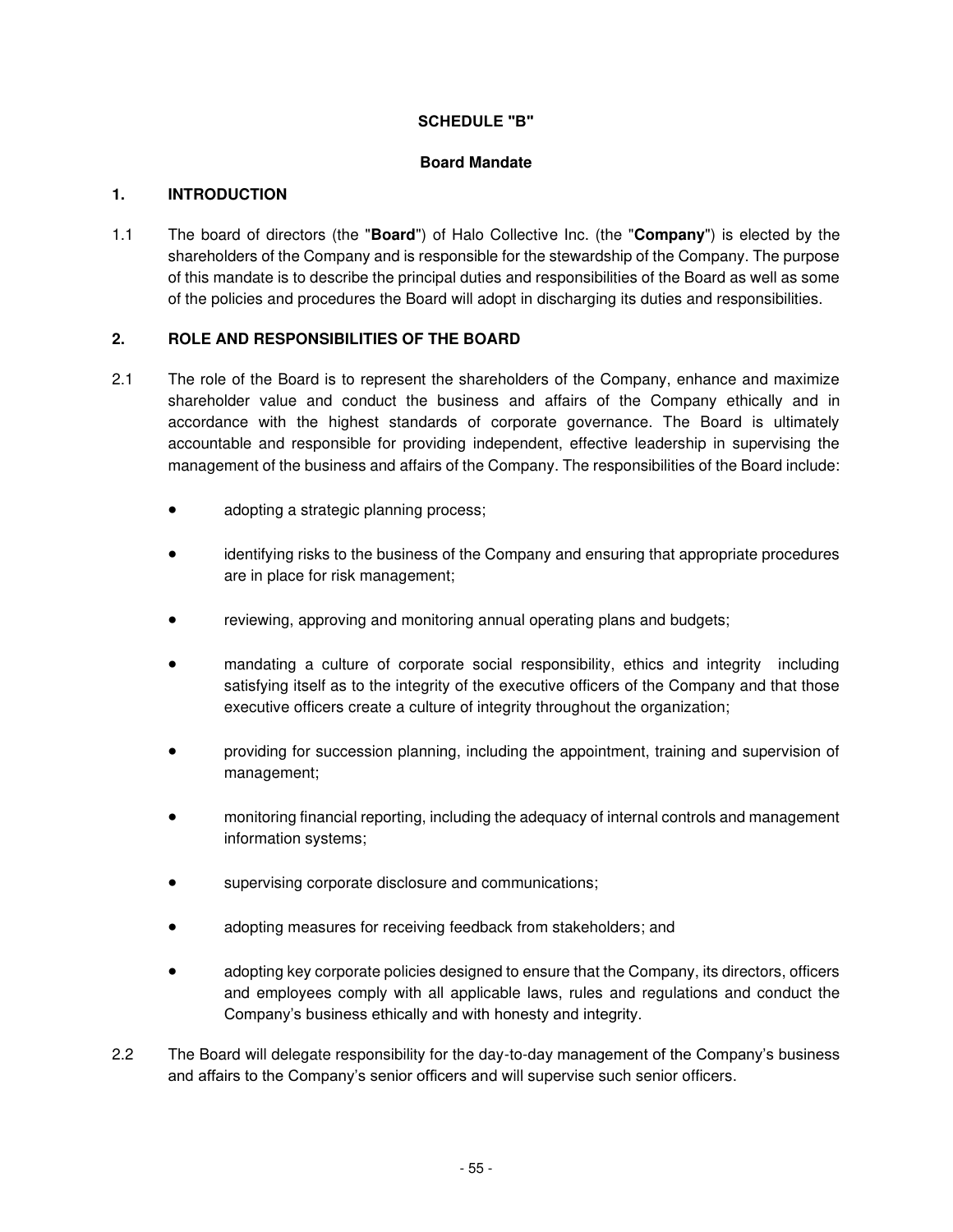2.3 The Board may delegate certain matters within its scope of responsibility to Board committees, presently consisting of the Audit Committee, Nomination & Corporate Governance Committee and Compensation Committee. The Board will, however, retain its oversight function and ultimate responsibility for these matters and all other delegated responsibilities.

# **3. STRATEGIC PLANNING PROCESS AND RISK MANAGEMENT**

- 3.1 The Board will adopt a strategic planning process to establish objectives and goals for the Company's business and will review, approve and modify as appropriate the strategies proposed by senior management to achieve such objectives and goals. The Board will review and approve, at least on an annual basis, a strategic plan which takes into account, among other things, the opportunities and risks of the Company's business and affairs.
- 3.2 The Board, in conjunction with management, will identify the principal risks of the Company's business and oversee management's implementation of appropriate systems to effectively monitor, manage and mitigate the impact of such risks.

# **4. CORPORATE SOCIAL RESPONSIBILITY, ETHICS AND INTEGRITY**

4.1 The Board will provide leadership to the Company in support of its commitment to Corporate Social Responsibility, set the ethical tone for the Company and its management and foster ethical and responsible decision making by management. The Board will take all reasonable steps to satisfy itself of the integrity of the Chief Executive Officer and management of the Company and all of its subsidiaries and satisfy itself that the Chief Executive Officer and management create a culture of integrity throughout the organization.

# **5. SUCCESSION PLANNING, APPOINTMENT, SUPERVISION AND COMPENSATION**

5.1 The Board will approve the succession plan for the Company, including the selection, appointment, supervision and evaluation of the Chief Executive Officer and the other senior officers of the Company and its subsidiaries, and will also approve the compensation of the Chief Executive Officer and the other senior officers of the Company and its subsidiaries.

# **6. DELEGATIONS AND APPROVAL AUTHORITIES**

6.1 The Board will delegate to the Chief Executive Officer and senior management authority over the day-to-day management of the business and affairs of the Company. This delegation of authority will be subject to specified financial limits and any transactions or arrangements in excess of general authority guidelines will be reviewed by and subject to the prior approval of the Board.

# **7. MONITORING OF FINANCIAL REPORTING AND MANAGEMENT**

7.1 The Board will approve all regulatory filings, including the annual audited financial statements, interim financial statements, the notes and management discussion and analysis accompanying such financial statements, quarterly and annual reports, management proxy circulars, annual information forms, prospectuses, and all capital investments, equity financings, borrowings and all annual operating plans and budgets.